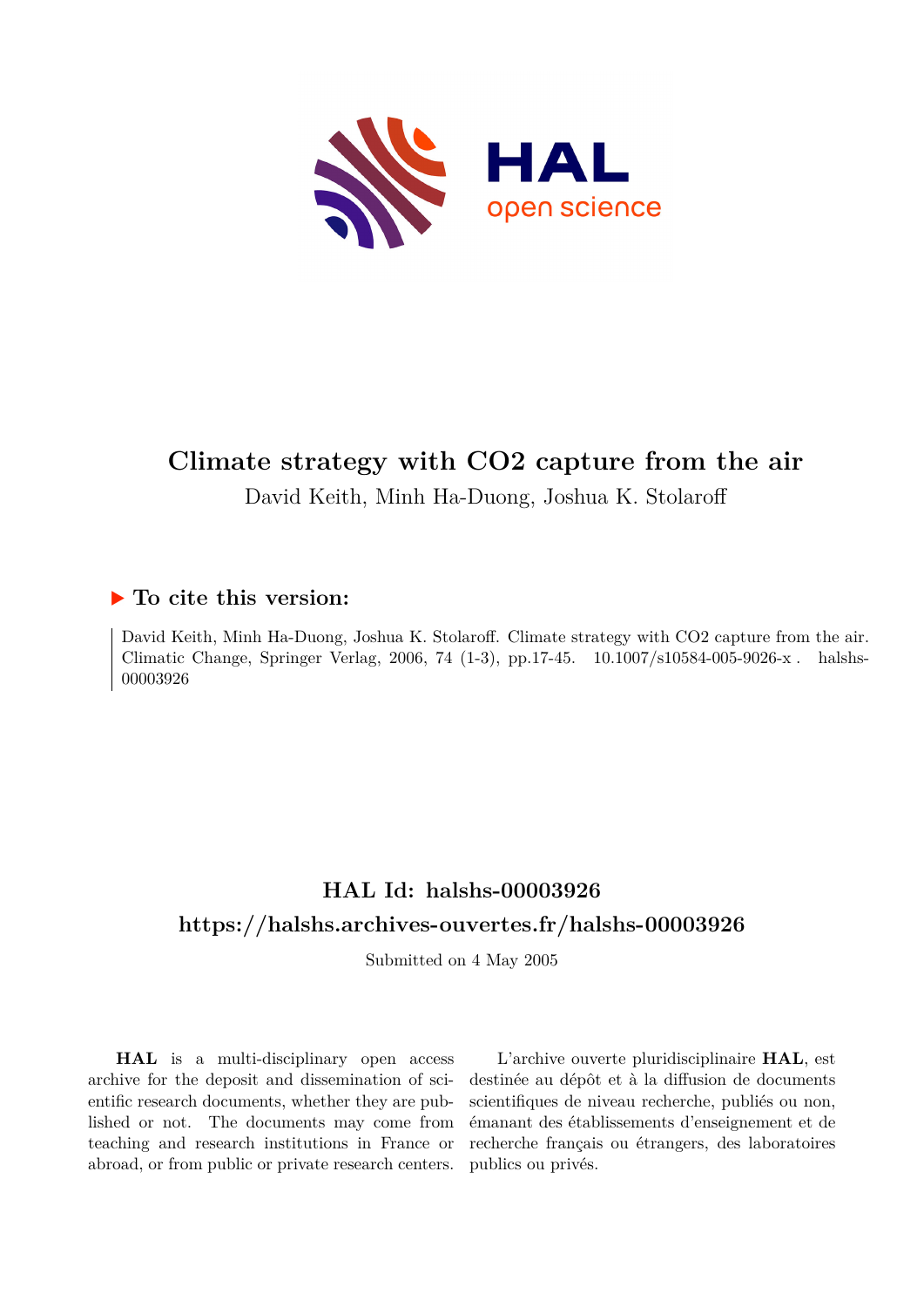## Climate strategy with  $CO<sub>2</sub>$  capture from the air

David W. Keith<sup>∗</sup> Minh Ha-Duong Joshuah K. Stolaroff

March 31, 2005

#### **Abstract**

It is physically possible to capture  $CO<sub>2</sub>$  directly from the air and immobilize it in geological structures. Air capture differs from conventional mitigation in three key aspects. First, it removes emissions from any part of the economy with equal ease or difficulty, so its cost provides an absolute cap on the cost of mitigation. Second, it permits reduction in concentrations faster than the natural carbon cycle: the effects of irreversibility are thus partly alleviated. Third, because it is weakly coupled to existing energy infrastructure, air capture may offer stronger economies of scale and smaller adjustment costs than the more conventional mitigation technologies.

We assess the ultimate physical limits on the amount of energy and land required for air capture and describe two systems that might achieve air capture at prices under 200 and 500 \$/tC using current technology.

Like geoengineering, air capture limits the cost of a worst-case climate scenario. In an optimal sequential decision framework with uncertainty, existence of air capture decreases the need for near-term precautionary abatement. The long-term effect is the opposite; assuming that marginal costs of mitigation decrease with time while marginal climate change damages increase, then air capture

<sup>∗</sup>Corresponding author. Department of Chemical and Petroleum Engineering, University of Calgary, 2500 University Drive NW, Calgary, AB, Canada T2N 1N4, keith@ucalgary.ca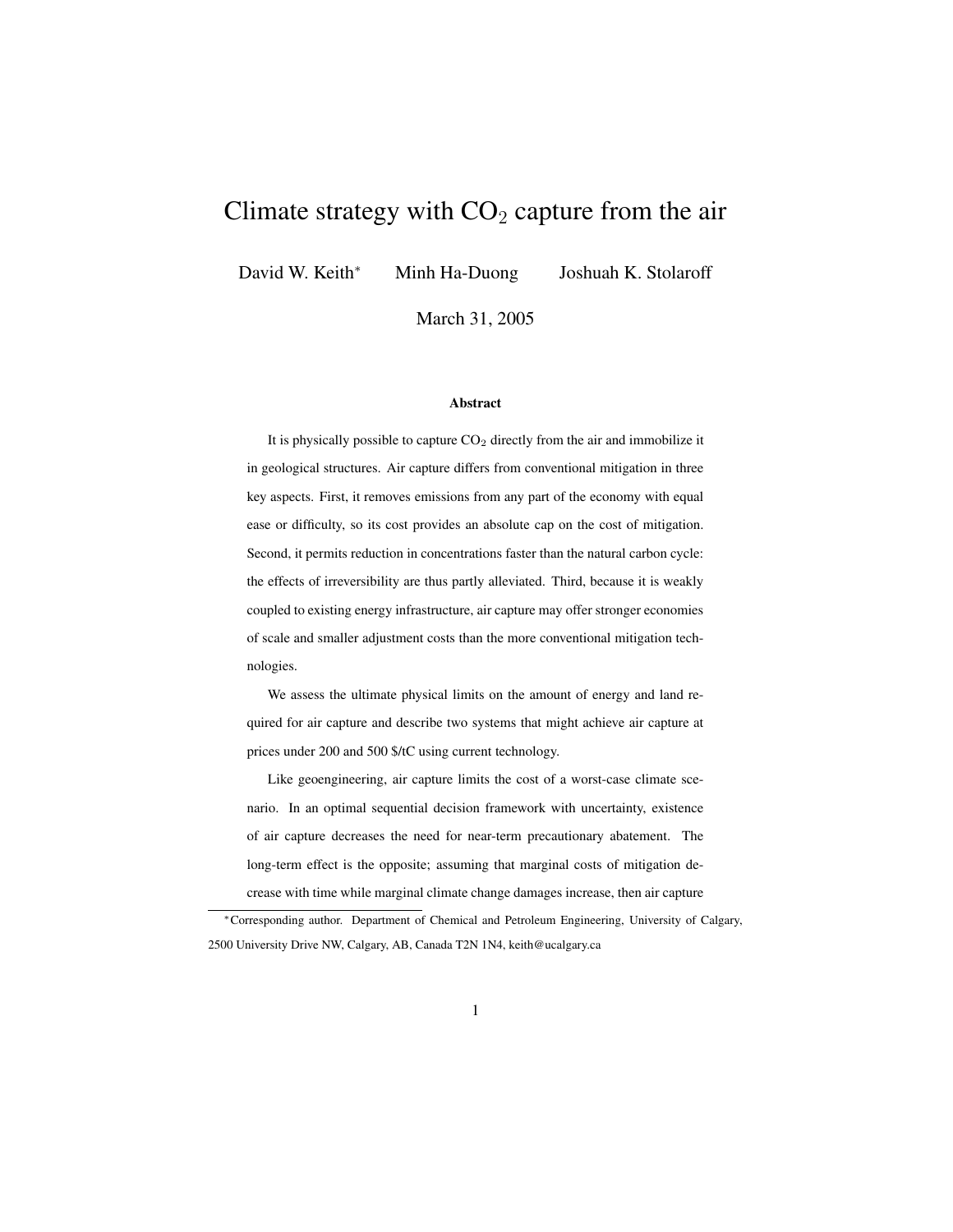increases long-run abatement. Air capture produces an environmental Kuznets curve, in which concentrations are returned to preindustrial levels.

## **1 Introduction**

It is physically possible to capture  $CO<sub>2</sub>$  directly from air and immobilize it in geological structures. Today, there are no large-scale technologies that achieve air capture at reasonable cost. Yet, several strong arguments suggest that it will be possible to develop practical air capture technologies on the timescales relevant to climate policy [Elliott et al., 2001, Zeman and Lackner, 2004]. Moreover, we argue that air capture has important structural advantages over more conventional mitigation technologies which suggest that, in the long-run, air capture may play a significant role in mitigating  $CO<sub>2</sub>$  emissions.

Air capture may be viewed as a hybrid of two related mitigation technologies. Like carbon sequestration in ecosystems, air capture removes  $CO<sub>2</sub>$  from the atmosphere, but it is based on large-scale industrial processes rather than on changes in land-use, and it offers the possibility of near-permanent sequestration of carbon. It is also possible to use fossil fuels with minimal atmospheric emissions of  $CO<sub>2</sub>$  by capturing the carbon content of fossil fuels while generating carbon-free energy products, such as electricity and hydrogen, and sequestering the resulting carbon. Like  $CO<sub>2</sub>$  Capture and Storage (CCS), air capture involves long-term storage of  $CO<sub>2</sub>$ , but unlike CCS air capture removes the  $CO<sub>2</sub>$  directly from the atmosphere and so manipulates the global atmospheric concentration rather than the exhaust stream of large fixed-point sources such as power plants.

This paper hangs on the long-run performance of air capture, a technology that does not now exist at commercial scale. Predicting the performance of technologies a century or more in the future might appear to be a fool's errand. We embark on it nevertheless because near-term climate policy does depend on long-run estimates of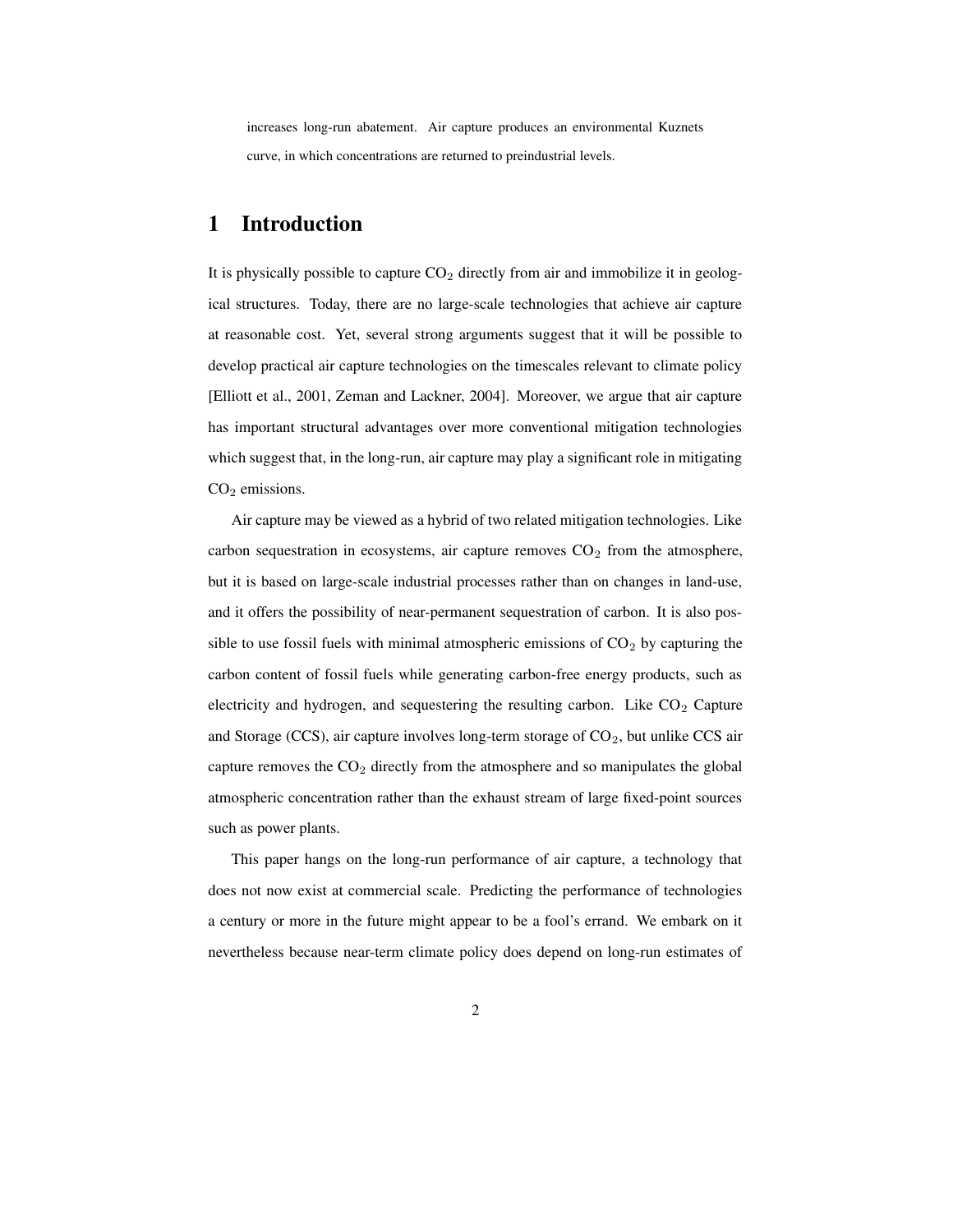the cost of mitigating  $CO<sub>2</sub>$  emissions, whether or not such dependence is considered explicitly.

We don't believe we can estimate the costs of air capture late in this century with an accuracy of better than perhaps a factor of three. Moreover, we are similarly pessimistic about anyone's ability to make predictions about any large-scale energy technologies a century in the future. If near-term decisions were strongly contingent on long-run technology forecasts, then the task would be hopeless. As we shall demonstrate in the latter half of the paper, however, the sensitivity of near-term decisions to assumptions about the distant future is sufficiently weak that estimates with this level of uncertainty can provide a meaningful guide to near-term decisions.

We suggest that the two most important factors in estimating the long-run performance of energy technologies are, first, the basic physical and thermodynamic constraints and, second, the technology's near-term performance. Section 2 addresses the first factor, the ultimate physical and economic constraints that may determine the longrun performance of air capture technologies. The second factor is addressed in Section 3, which presents two examples of how air capture might be achieved using current technology. Our view is that air capture could plausibly be achieved at roughly 500 \$/tC (dollars per ton carbon) using currently available technologies, and that the combination of biomass with CCS could remove carbon from the air at about half that cost. While these technologies are not competitive with near-term mitigation options such as the use of CCS in electric power generation, they may be competitive with other prominent mitigation technologies such as the use of hydrogen fuel-cell cars [Keith and Farrell, 2003].

In the second half of the paper we examine the implications of air capture for the long-run policy and economics of climate change using a global integrated assessment model. The Dynamics of Inertia and Adaptability Model (DIAM) is described in Section 4. Section 5 explores the economic consequences of air capture for global climate policy, by examining how air capture affects optimal  $CO<sub>2</sub>$  emission strategies.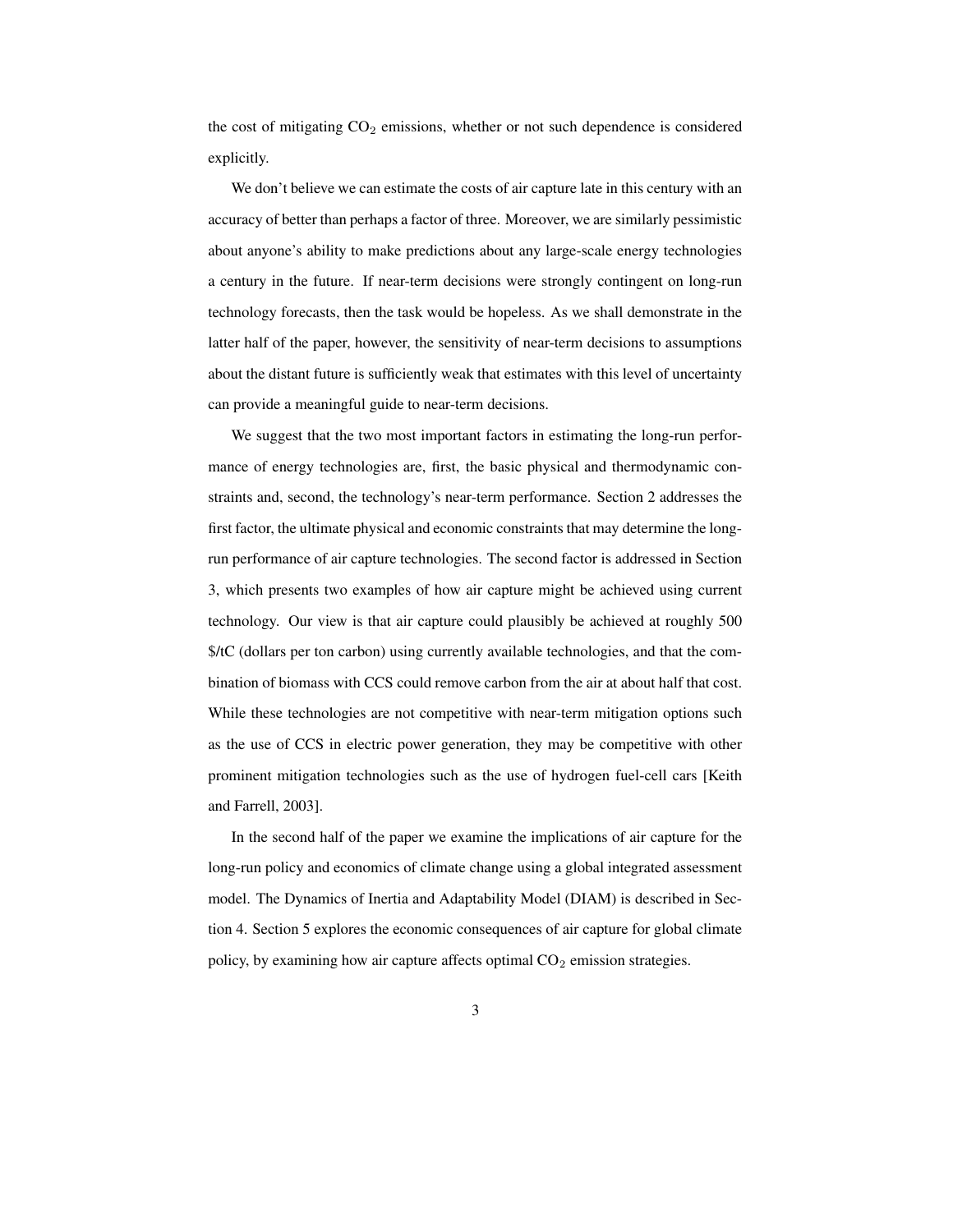# **2 Ultimate physical and economic limits on the performance of air capture technologies**

An air capture system (as we define it) removes  $CO<sub>2</sub>$  from the air and delivers a pure  $CO<sub>2</sub>$  stream for sequestration. In general, air capture systems will use some sorbent material that selectively captures  $CO<sub>2</sub>$ . The sorbent is then regenerated to yield concentrated  $CO<sub>2</sub>$  and fresh sorbent ready to be used for capture. A contacting system is necessary to expose the sorbent to fresh air. At the simplest, a pool of sorbent open to the air might serve as a contactor. Active contacting systems might look like water-air heat exchangers that are associated with power plants in which fans blow air past a system of flowing sorbent. Energy is required for regeneration, to pump sorbet and air through the contacting system, and to compress the  $CO<sub>2</sub>$  stream for pipeline transport or sequestration. The energy could be supplied by any source: fossil, solar, or nuclear systems are all plausible.

Extraction of pure gases from air is more than theory: oxygen, nitrogen, and argon are commercially produced by capture from air. The crucial questions about air capture are the cost and energy inputs. In this section we assess some of the ultimate physical limits on the amount of energy and land required to capture  $CO<sub>2</sub>$  from the air. While there are no detailed engineering-economic estimates of performance of air capture technologies, there is a wealth of analysis on the capture of  $CO<sub>2</sub>$  from centralized power plants (although we do not expect that the performance of air capture technologies will approach these limits for many decades). We therefore assess the basic physical and economic factors that influence relationship between the cost of direct  $CO<sub>2</sub>$  capture from air and the more familiar process of capture from centralized power plants. The relationship between these ultimate limits and nearer term costs is addressed in the following section.

These thermodynamic arguments do not, of course, prove that practical air capture systems can be realized, nor is the performance of air capture technologies likely to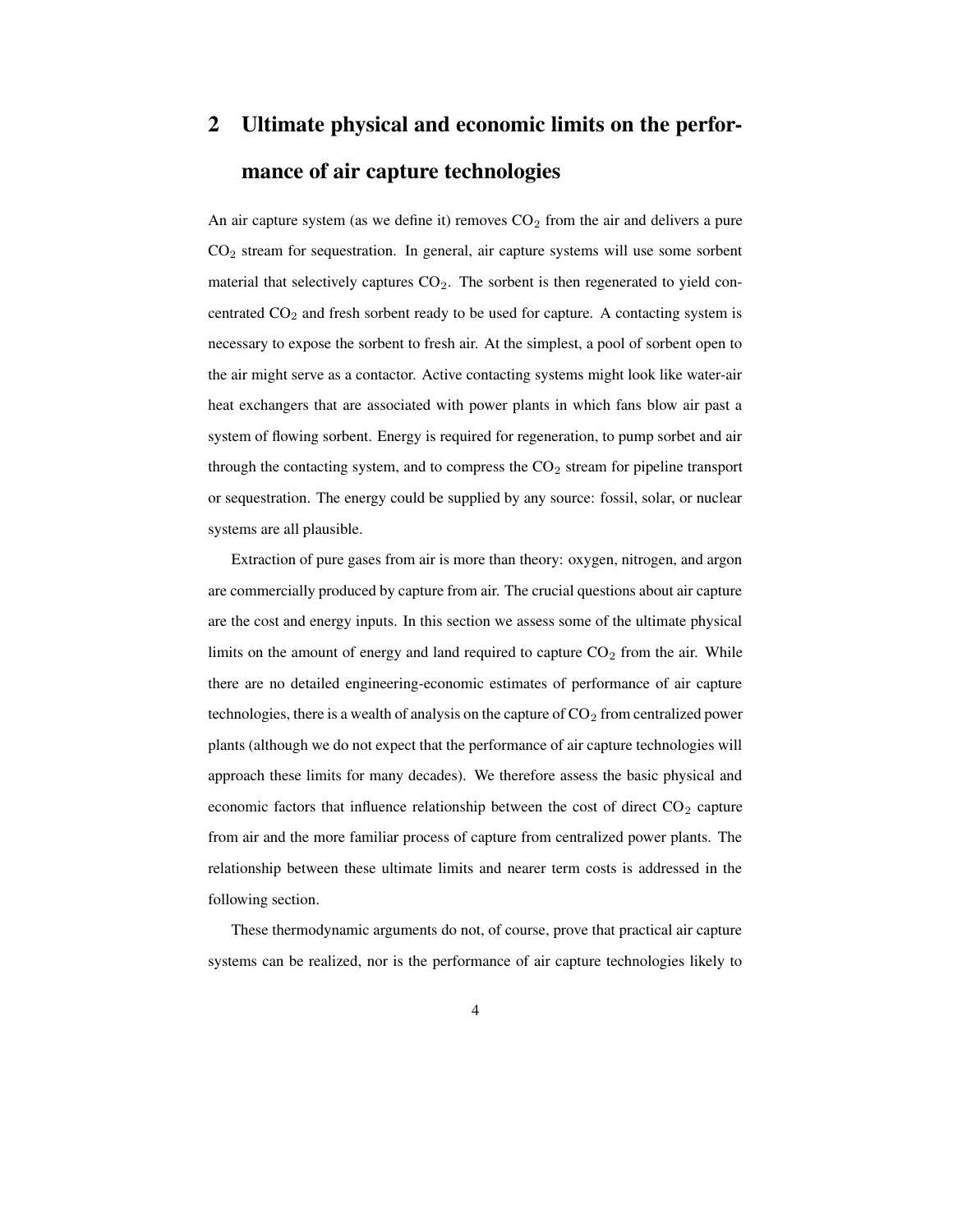approach thermodynamic limits in the near future. The ultimate thermodynamic limits are nevertheless an important basis for suggesting that air capture can be achieved at comparatively low cost. From the liberation of pure metals from their oxides to the performance of internal combustion engines, electric motors and heat pumps, the historical record strongly supports the view that thermodynamic and other physical limits serve as an important guide to the long run performance of energy technologies.

### **2.1 Physical limits to the use of energy and land**

Thermodynamics provides a lower-bound on the energy required for air capture. The minimum energy needed to extract  $CO<sub>2</sub>$  from a mixture of gases in which the  $CO<sub>2</sub>$ has an partial pressure  $p_0$  and to deliver it as a pure  $CO_2$  stream at final pressure p is set by the enthalpy of mixing,  $kT \ln (p/p_0)$ , where k is the Boltzmann constant  $(8.3 \text{ J mol}^{-1} \text{ K}^{-1})$  and T is the working temperature. At typical ambient temperatures,  $kT$  is about 2.5 kJ/mol. The minimum energy required to capture  $CO<sub>2</sub>$  from the air at a partial pressure of  $4 \times 10^{-4}$  atm and deliver it at one atmosphere is therefore about 20 kJ/mol or 1.6 GJ/tC (gigajoules per ton carbon). If we add the energy required for compressing the  $CO<sub>2</sub>$  to the 100 atm pressure required for geological storage (assuming a 50% efficiency for converting primary energy to compressor work) the overall energy requirement for air capture with geologic sequestration is about 4 GJ/tC.

The ∼4 GJ/tC minimum may be compared to the carbon-specific energy content of fossil fuels: coal, oil, and natural gas have about 40, 50, and 70 GJ/tC respectively. Thus if the energy for air capture is provided by fossil fuels then the amount of carbon captured from the air can—in principle—be much larger than the carbon content of the fuel used to capture it. The fuel carbon can, of course, be captured as part of the process rather than being emitted to the air.

Now consider the requirement for land. Land-use is an important constraint for energy technologies in general, and is a particularly important constraint for biological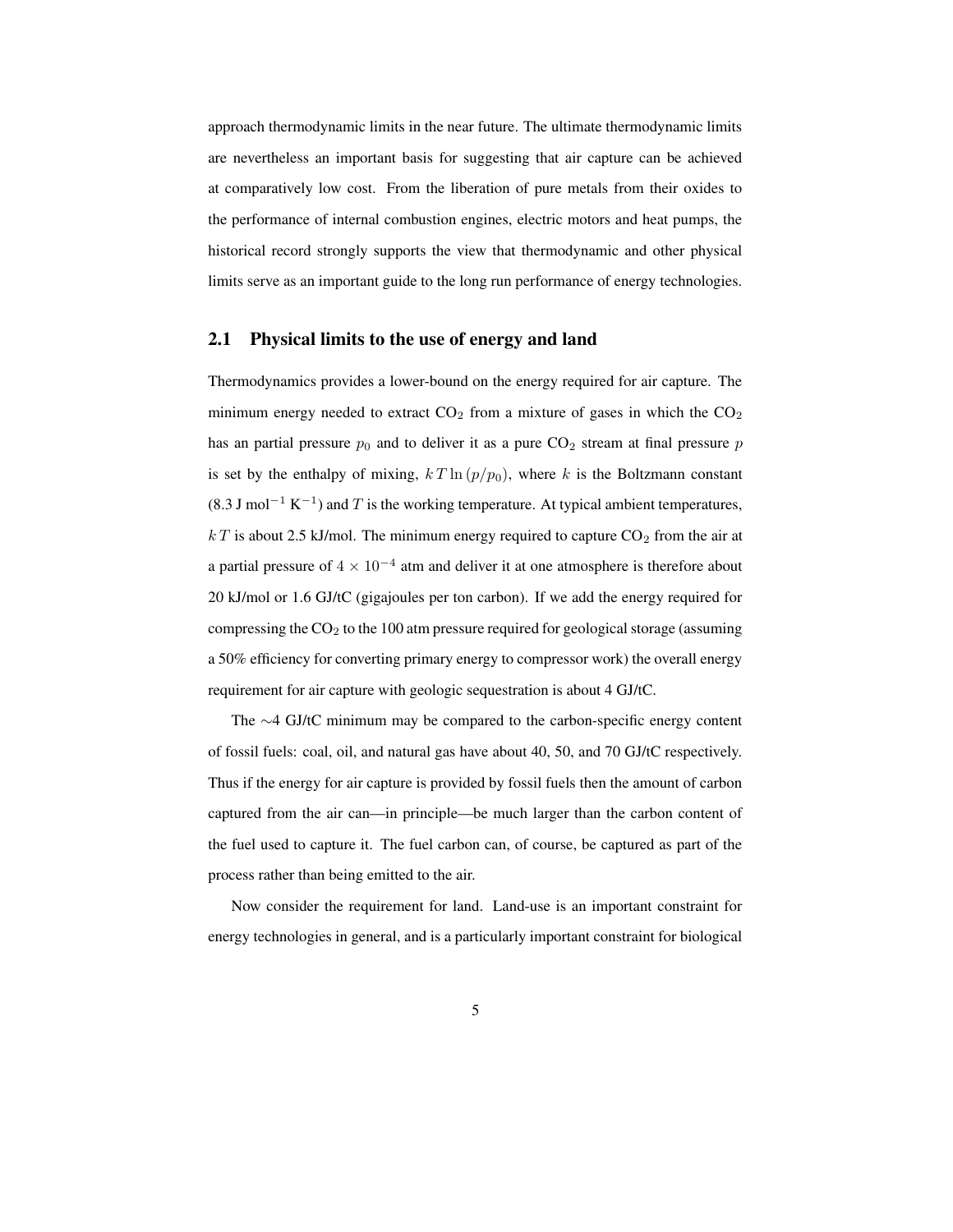methods of manipulating atmospheric carbon that may compete with air capture. An air capture system will be limited by the flux of  $CO<sub>2</sub>$  that is transported to the absorber by atmospheric motions; even a perfect absorber can only remove  $CO<sub>2</sub>$  at the rate at which it is carried to the device by large-scale atmospheric motion and turbulent diffusion. At large scales (100's of km),  $CO<sub>2</sub>$  transport in the atmospheric boundary layer limits the air capture flux to roughly 400 tC/ha-yr [Elliott et al., 2001].

If air capture is used to offset emissions from fossil fuels as a means to provide energy with zero net  $CO<sub>2</sub>$  emissions, then we can divide the power provided by the fossil fuels by the land area required to capture the  $CO<sub>2</sub>$  emission resulting from the fuel combustion in order to compute a power density. If coal is used as the fuel, then an air-capture/coal system can provide a CO<sub>2</sub>-neutral energy flux of 50 W m<sup>-2</sup> (the value would be almost twice this for an air-capture/natural-gas system).

This result is the effective density at which fossil fuels with air capture provide power with zero net emissions. It may be directly compared with the power densities of alternative  $CO_2$ -neutral energy systems. Both wind power and biomass based systems can produce roughly 1 W m<sup>-2</sup>, and even solar power which is constrained much more strongly by cost than by land-use can deliver only  $\sim$ 20 Wm<sup>-2</sup>.

There is a strong analogy between the land requirements for air capture and for wind power. Both depend on the rate of turbulent diffusion in the atmospheric boundary layer: diffusion of  $CO<sub>2</sub>$  for air capture and diffusion of momentum for wind power. In each case, large scale processes limit the average flux. Large wind farms, for example, must space their turbines about 5–10 rotor-diameters apart to avoid "wind shadowing" by allowing space for momentum to diffuse downward from the fast moving air above. Similarly for an air capture system, the individual units must be spaced far enough apart to ensure that each receives air with near-ambient  $CO<sub>2</sub>$ -concentration. In each case the footprint of the actual hardware can be limited to only a tiny fraction of the required land because the footprint of an individual wind turbine or air capture system can be small, and the land between the units can be preserved for other uses. If computed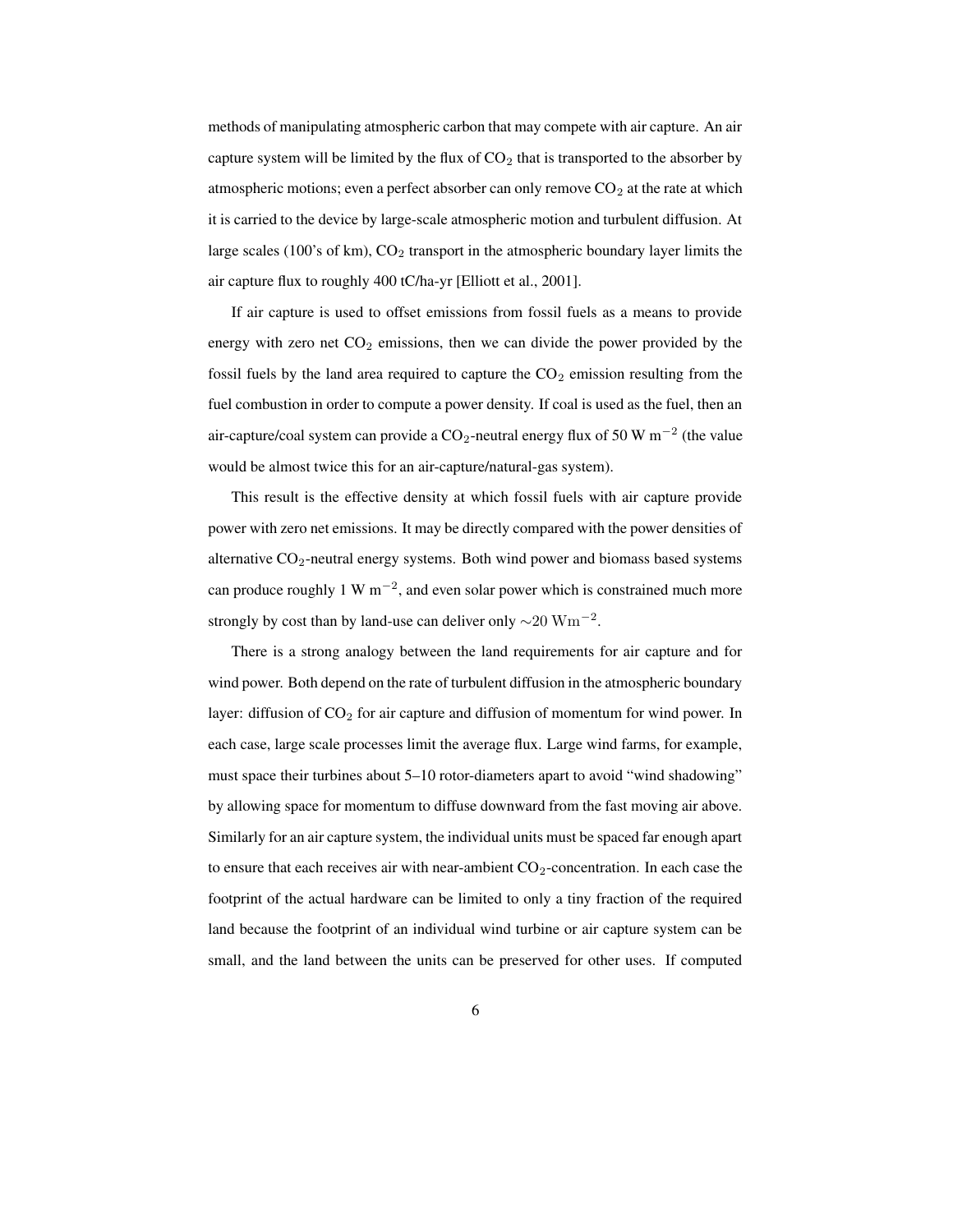using only the footprints of the individual air capture units,  $CO_2$ -neutral flux can be many 100's of W m<sup>-2</sup>.

The large effective power densities of air capture, however computed, make it implausible that land-use could be a significant constraint on the deployment of air capture.

### **2.2 Capture from the air compared with capture from power plants**

Almost all the literature on industrial  $CO<sub>2</sub>$  capture and sequestration has addressed the problem of capturing  $CO<sub>2</sub>$  from large centralized facilities such as electric power plants [Reimer et al., 1999, Willams et al., 2001]. It is therefore instructive to compare the cost of air capture with the cost of capture from these sources.

First, a technical point. One might expect that the energy required to capture  $CO<sub>2</sub>$ from the air, where its concentration is 0.04% would be much larger than the energy required for capture from combustion streams which have  $CO<sub>2</sub>$  concentrations of 10%. The enthalpy of mixing is logarithmic, however, so the theoretical energy required to capture atmospheric CO<sub>2</sub> is only  $\sim$ 3.4 times the theoretical requirement for capture from a 10% source at atmospheric pressure.

The energy requirement computed from the enthalpy of mixing assumes that the capture system removes only an infinitesimal fraction of the  $CO<sub>2</sub>$  stream (in economist's terms it's the value for marginal removals). For real capture systems removing a significant fraction of the  $CO<sub>2</sub>$ , the energy requirement will be driven by the energy cost integrated up to the last unit of  $CO<sub>2</sub>$  captured. The overall energy requirement increases when the concentration in the discharge air exiting a capture system decreases.

This matters because air capture and power plant capture differ significantly on output concentration. The need to make deep reductions in  $CO<sub>2</sub>$  emissions will probably make it desirable to capture most of the  $CO<sub>2</sub>$  from a fossil plant. Indeed most existing design studies have aimed at capturing more the  $90\%$  of the  $CO<sub>2</sub>$  in the exhaust gases.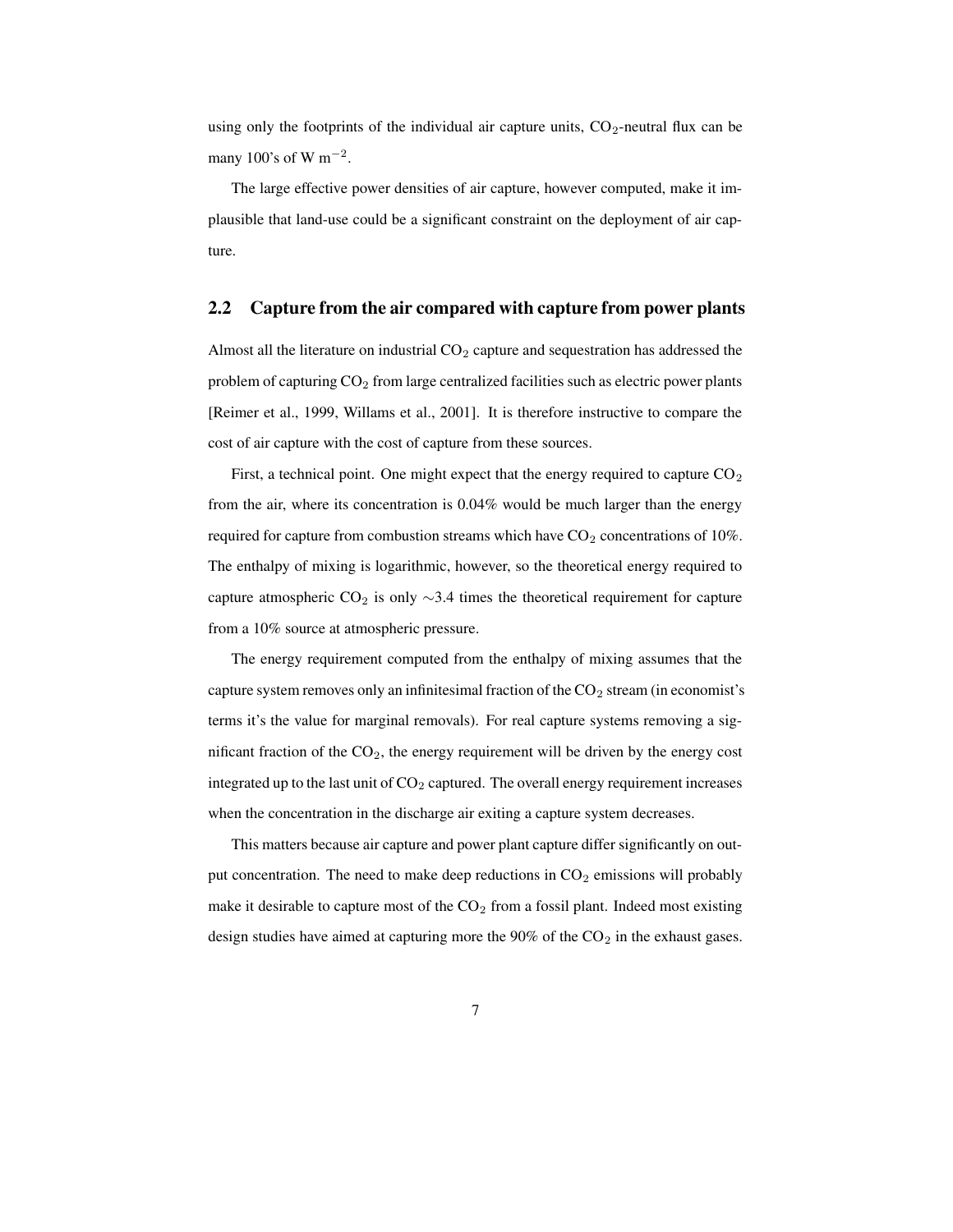Whereas, in optimizing the overall cost of an air capture system one can freely adjust the faction of  $CO<sub>2</sub>$  which is captured from each unit of air, trading off the energy cost of capture against the cost of moving air through the system. Practical capture systems might capture less than a quarter of the  $CO<sub>2</sub>$  in the air.

Thus it is sensible to compare air capture with  $CO<sub>2</sub>$  removed from a fossil plant at a partial pressure of  $10^{-2}$  (1%) with removal from the air at a partial pressure of  $3\times10^{-4}$ . On these grounds the intrinsic total energy penalty of air capture for delivering  $CO<sub>2</sub>$  at 1 atm is 1.8 rather than the 3.4 derived previously by considering the marginal energy costs of capture  $<sup>1</sup>$ .</sup>

Put simply, thermodynamic arguments suggest that capturing  $CO<sub>2</sub>$  from air requires (at minimum) only about twice as much energy as capturing  $90\%$  of the  $CO<sub>2</sub>$  from a power plant exhaust. In addition, several economic arguments suggest that the overall difference in costs may well be much smaller because air capture has several practical advantages over CCS.

First, siting issues are less acute for air capture facilities. The location of a CCS power plant is constrained by three transportation requirements: fuel must be transported to the plant,  $CO_2$  from the plant to a suitable storage site, and finally the carbonfree energy products—electricity or hydrogen—to users. The location of an air capture plant is less constrained: there is no final energy product, and the energy inputs per unit of  $CO_2$ -output may be as little as  $10\%$  (Section 2.1) of that needed for an CCS plant. Moreover, air capture plants will likely be located at  $CO<sub>2</sub>$  sequestration sites, eliminating the CO<sub>2</sub> transport cost.

While the cost of transportation is hard to quantify, there is little doubt that reduction in transportation requirements lowers the cost of air capture compared to CCS. Perhaps more importantly, it lowers the barriers posed by the siting of new energy

<sup>&</sup>lt;sup>1</sup>That is  $\ln(1/10^{-2})/\ln(1/3 \times 10^{-4}) = 1.8$  rather than  $\ln(1/10^{-1})/\ln(1/4 \times 10^{-4}) = 3.4$ . Note that this argument is strictly true only for a one-step capture process.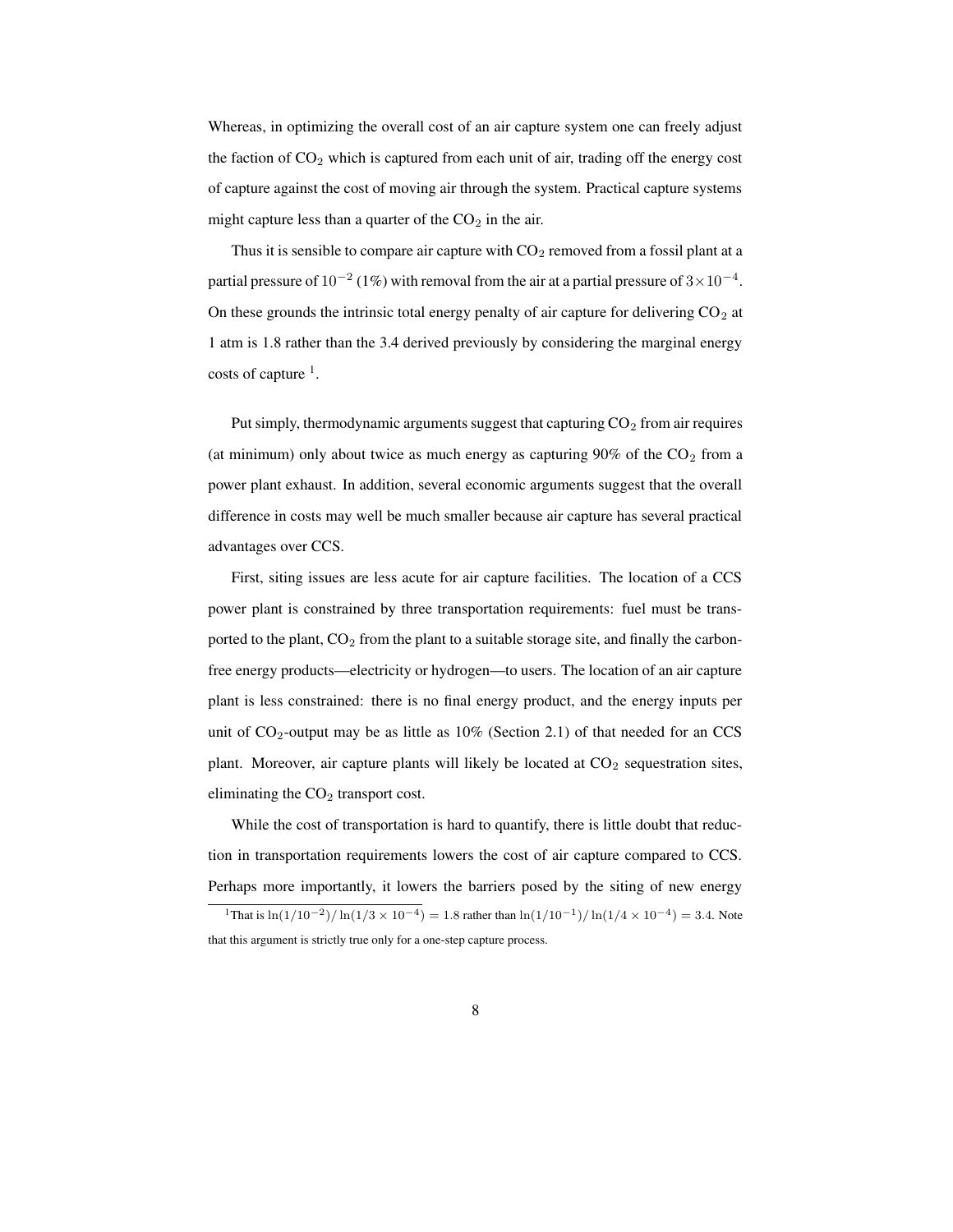infrastructure. Public resistance to the construction of new energy transportation infrastructure such as gas and electric transmission systems is already a serious problem; the development of CCS would only increase these difficulties. It is plausible that the reduction of these barriers is one of the most important attributes of air capture.

Second, air capture systems can be built big, taking maximum advantage of returnsto-scale, because air capture need not be tightly integrated into existing energy infrastructures. One of the features that makes CCS so appealing is its compatibility with existing fossil energy systems:  $CO<sub>2</sub>$  capture may be though of as a retrofit of the energy system. But this feature also limits the rate of its implementation and the scale of the individual CCS facilities. An power plant with  $CO<sub>2</sub>$  capture may need to be located and sized to replace and existing power plant. Too rapid implementation of CCS will raise adjustment costs. Air capture, in contrast, is more loosely coupled to the existing system: it is not an intermediate but a final energy use. This implies that the air capture facilities can be optimally sized to suit geology and technology, and can be constructed rapidly if required. In this respect air capture is more like geoengineering than it is like conventional mitigation [Keith, 2000].

Finally, air capture differs from CCS because it effectively removes  $CO<sub>2</sub>$  with equal ease or difficulty from all parts of the economy. This is its most important feature. In this section we have argued that the long-run cost of air capture may be quite close to the cost of capture from power plants. But even if the cost of abatement with air capture is considerably more than the cost of abatement at large centralized facilities, air capture still has the unique ability to provide abatement across all economic sectors at fixed marginal cost. Air capture operates on the heterogeneous and diffuse emission sources in the transportation and building sectors where the cost of achieving deep emissions reductions by conventional means are much higher than they are for centralized facilities.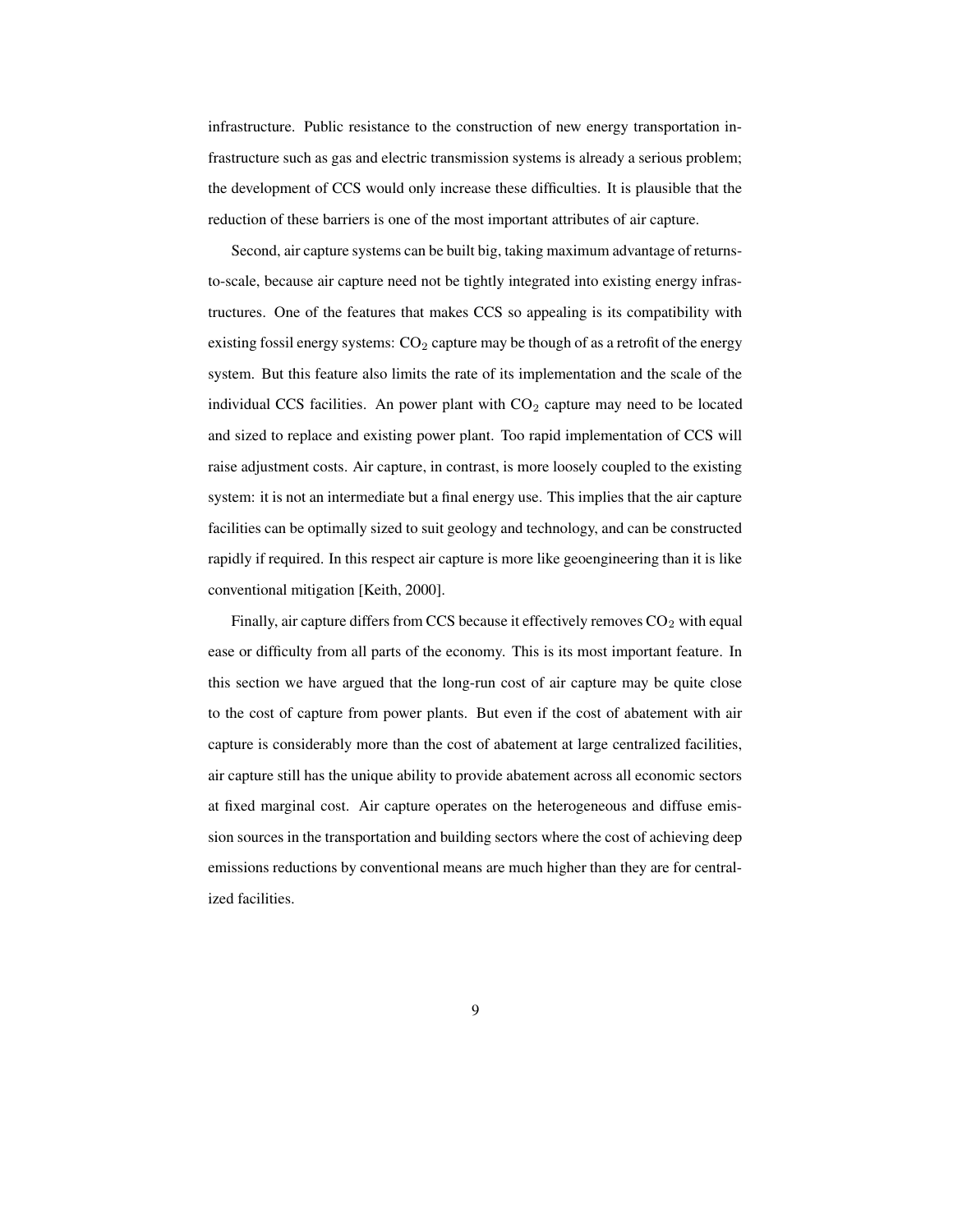### **3 Two examples**

We now describe two systems that could demonstrate air capture using existing technology. The first is biomass energy with CCS, and the second is a direct capture system using aqueous sodium hydroxide. We argue that air capture could likely be achieved at costs under 200 \$/tC using biomass-CCS or at costs under 500 \$/tC with direct air capture.

We say could be achieved because technological developments are driven, in part, by investments in research, development and deployment (RD&D). The development of air capture, or other carbon management technologies, is strongly contingent on the level of RD&D investment. The cost estimates presented below implicitly assume a significant RD&D effort involving the construction of a handful of industrial-scale pilot projects sustained over a couple of decades prior to the large-scale deployment of the technology at a total cost of several billion dollars. We do not assess the likelihood of this assumption, but we do note that similar assumptions underlie many statements about the cost and performance of future energy technologies although they are often unstated.

#### **3.1 Biomass with capture and sequestration**

There are many ways in which terrestrial biotic productivity may be harnessed to retard the increase in atmospheric  $CO<sub>2</sub>$ . Biomass may be, (i) sequestered in situ in soil or standing vegetation; (ii) used as an almost  $CO_2$ -neutral substitute for fossil fuels; (iii) sequestered away from the atmosphere by burial [Metzger and Benford, 2001]; or (iv) used as a substitute for fossil fuels with capture and sequestration of the resulting  $CO<sub>2</sub>$ [Keith, 2001, Obersteiner et al., 2001]. The latter two options remove carbon from the active biosphere and transfer it to long lived reservoirs.

Biomass with capture provides an energy product—electricity, hydrogen, or ethanol while simultaneously achieving the capture of  $CO<sub>2</sub>$  from the air. This may allow it to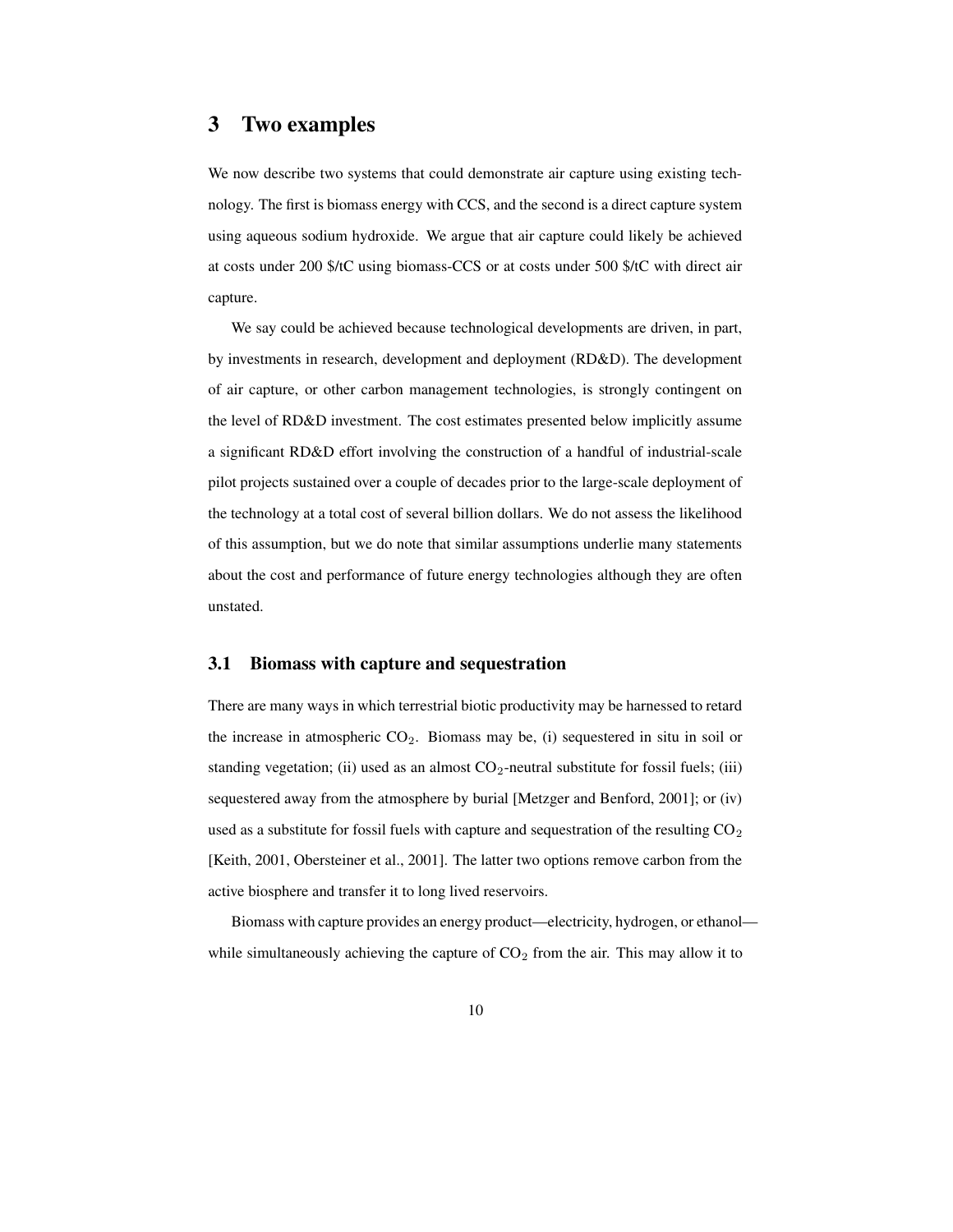

Figure 1: Cost of electricity as a function of carbon price. The cost and performance of these technologies is uncertain; the robust result is that the cost of electricity from biomass-with-capture declines with carbon price, so that at very high carbon prices it will tend to dominate other options. Similar graphs can be made for the production of hydrogen or ethanol. The following assumptions were used: for natural gas, coal, and biomass with capture, capital costs in \$/kW were respectively 500, 1000, and 2000; operating costs were 0.3, 0.8, and 1.0 c/kWhr; efficiencies were, 50%, 40%, and 30% on an HHV basis; and finally, fuel costs were 3.5, 1, and 3 \$/GJ respectively. For simplicity, values were adjusted to make the cost of electricity equal for coal and natural gas at a carbon price of zero.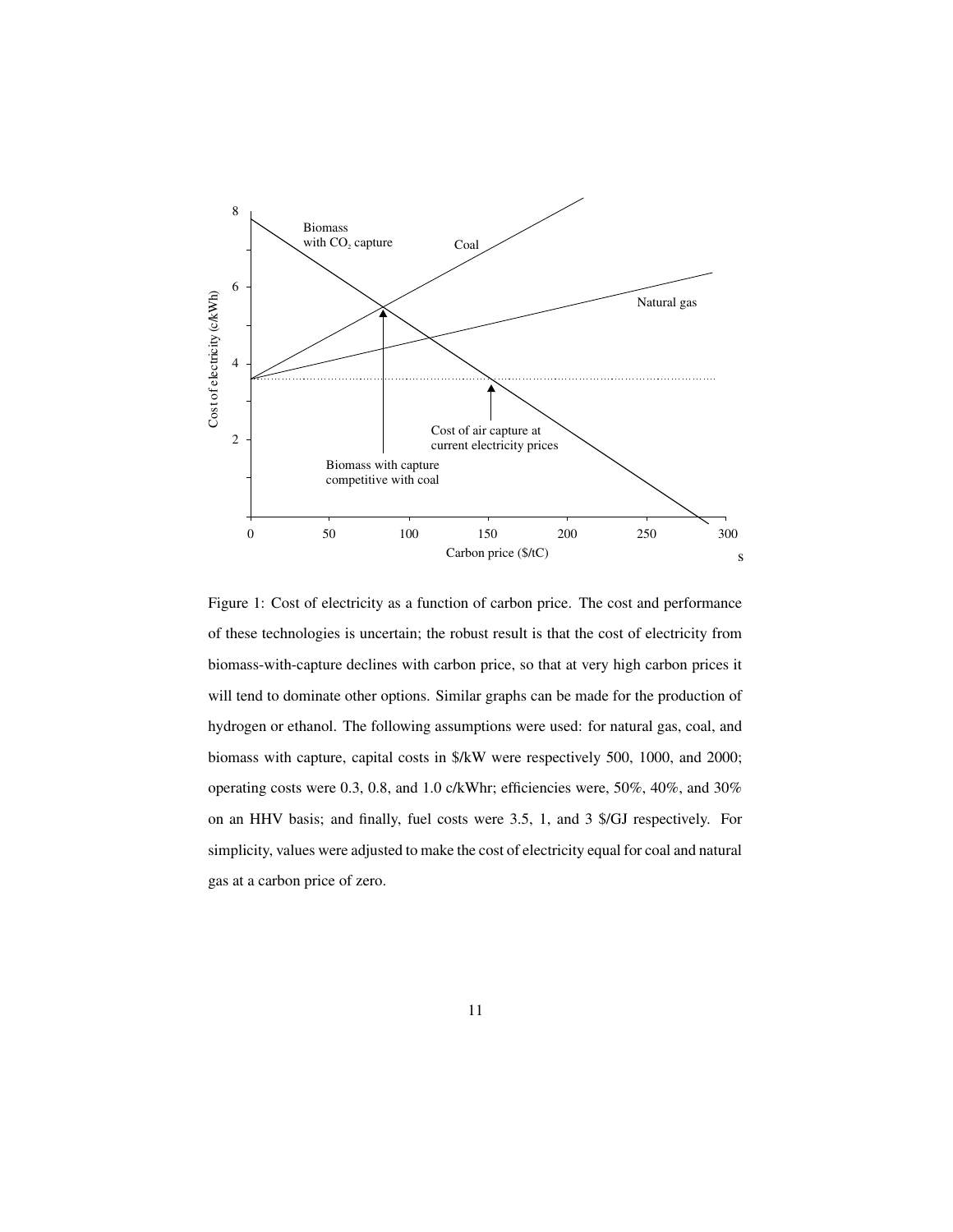nearly double the effective  $CO<sub>2</sub>$  mitigation in comparison to conventional biomass energy systems. Unlike pure air capture systems, biomass with capture is limited by the availability of biomass. It cannot take advantage of the flexibility that arises from air capture's decoupling from the energy infrastructure. Nevertheless, biomass with capture provides an important middle ground between conventional mitigation and pure air capture.

Biomass-with-capture systems can be built with existing technology [M'ollerstena et al., 2003, Rhodes and Keith, 2005, Audus, 2004]. Capture is most easily achieved for ethanol production, where a pure  $CO<sub>2</sub>$  stream containing about a third of the carbon in the feedstock is naturally produced from the fermentation step. Existing designs for the production of electricity or hydrogen using biomass gasification technologies can readily be adapted to achieve  $CO<sub>2</sub>$  capture by the addition of water-gas-shift reactors and  $CO<sub>2</sub>$  capture from the syngas stream. While the cost and performance of such technologies is uncertain, all the required component technologies have been demonstrated commercially.

To derive a carbon price for this technology, consider electricity production. We estimate that a biomass gasification combined cycle power plant with  $CO<sub>2</sub>$  capture from the syngas using physical absorption in glycol would produce electricity at about 8 c/kWhr while effectively capturing  $CO<sub>2</sub>$  at a rate of 0.29 kg-C/kWhr [Rhodes and Keith, 2005]. If the electricity were valued at the current producer cost of about 3.5 c/kWhr, then the cost of  $CO_2$  capture is about 160 \$/tC. If nuclear, wind or CCS technologies set the cost of electricity in a  $CO<sub>2</sub>$  constrained electric market at 5–7  $c/kWhr$ , then the cost of  $CO<sub>2</sub>$  removal using biomass is about half this value (Figure 1).

Unlike fossil-based technologies, the cost of electricity from biomass with capture decreases when the carbon price increases. At a sufficiently high carbon price, biomass with capture becomes relatively cheaper. As can be seen from Figure 1, this occurs well before 160 \$/tC. It competes with coal-based electricity (without CCS) at around 100 \$/tC.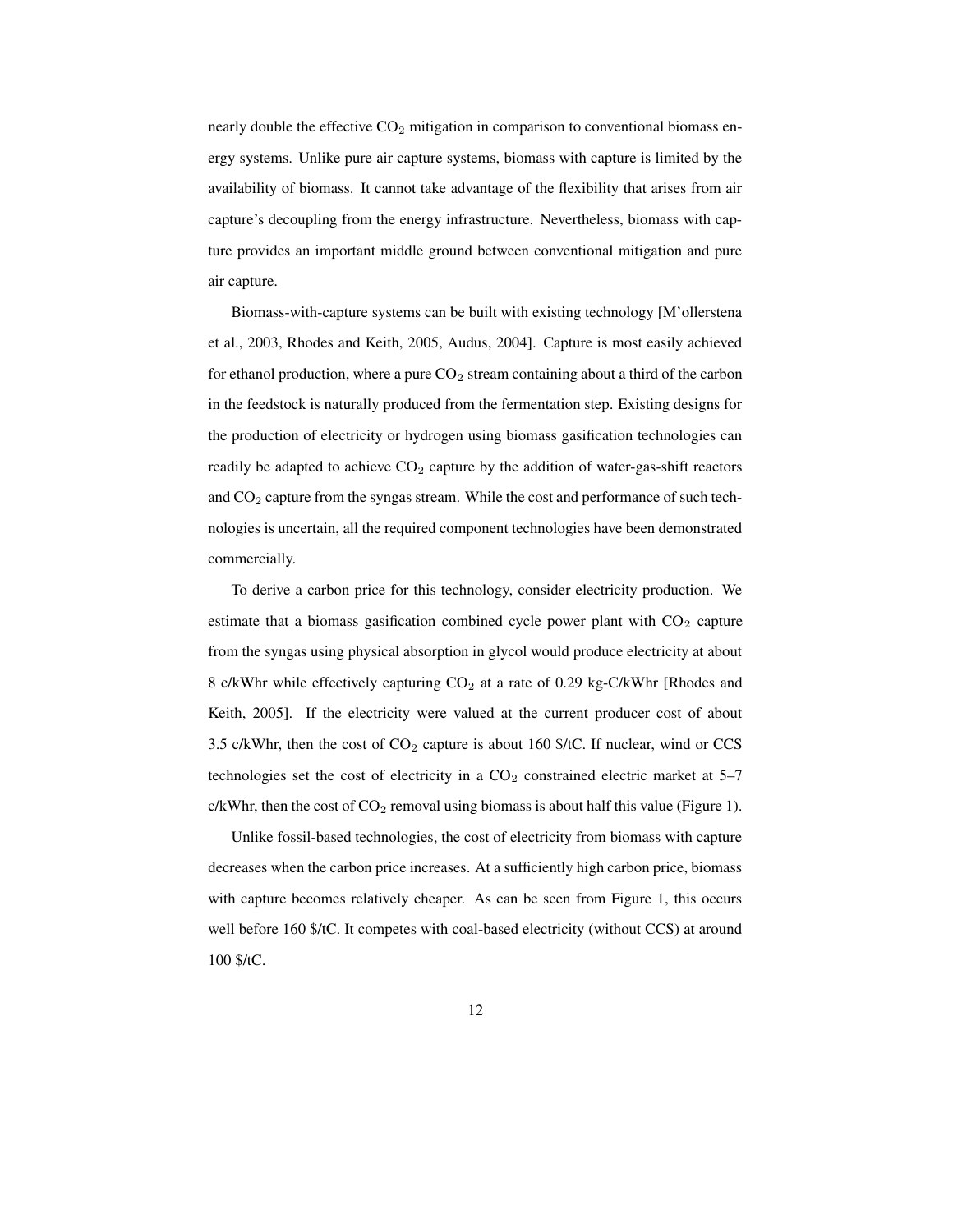### **3.2 Air capture with sodium hydroxide**

To illustrate a direct air capture system that could be built with available technology we describe a system based on sodium and calcium oxides that uses technology very closely related to that used in integrated paper mills and the cement industry. We choose this system for ease of analysis and because of its close relationship to current commercial technologies although we doubt is the best or most likely means of achieving air capture. Put bluntly, our objective is to describe a system most likely to convince skeptics that air capture could be realized with current technologies.

The following description provides an overview of the system; technical details are included in Appendix B. Carbon dioxide is captured in an NaOH solution sprayed through the air in a cooling-tower-like structure, where it absorbs  $CO<sub>2</sub>$  from air and forms a solution of sodium carbonate (Na<sub>2</sub>CO<sub>3</sub>). The Na<sub>2</sub>CO<sub>3</sub> is regenerated to NaOH by addition of lime (CaO), forming calcium carbonate (CaCO<sub>3</sub>). The CaCO<sub>3</sub> in turn is regenerated to CaO by addition of heat in a process called calcining.

The appeal of this system is that the chemicals involved are all inexpensive, abundant, and relatively benign, and that almost all the processes are well-understood as current industrial-scale practices. Given a well-funded R&D program, such a system could be built at large scale within a decade. The energy and monetary costs of the system are dominated by the calcining portion. This owes to the large amount of chemical energy needed to convert CaCO<sub>3</sub> to CaO and the energy required to heat and separate the water from the  $CaCO<sub>3</sub>$  mud entering the caliner. The primary drawback of this system is indeed this large energy requirement.

As a lower bound on the cost of the system, one can consider the current cost of calcining dry  $CaCO<sub>3</sub>$  without  $CO<sub>2</sub>$  capture. This is precisely what the lime production industry does, so we can base this bound on the market price of lime, which gives \$240/t-C. To estimate an upper bound, we consider a complete system built from components from today's industries. With a minimum of new design, we can assemble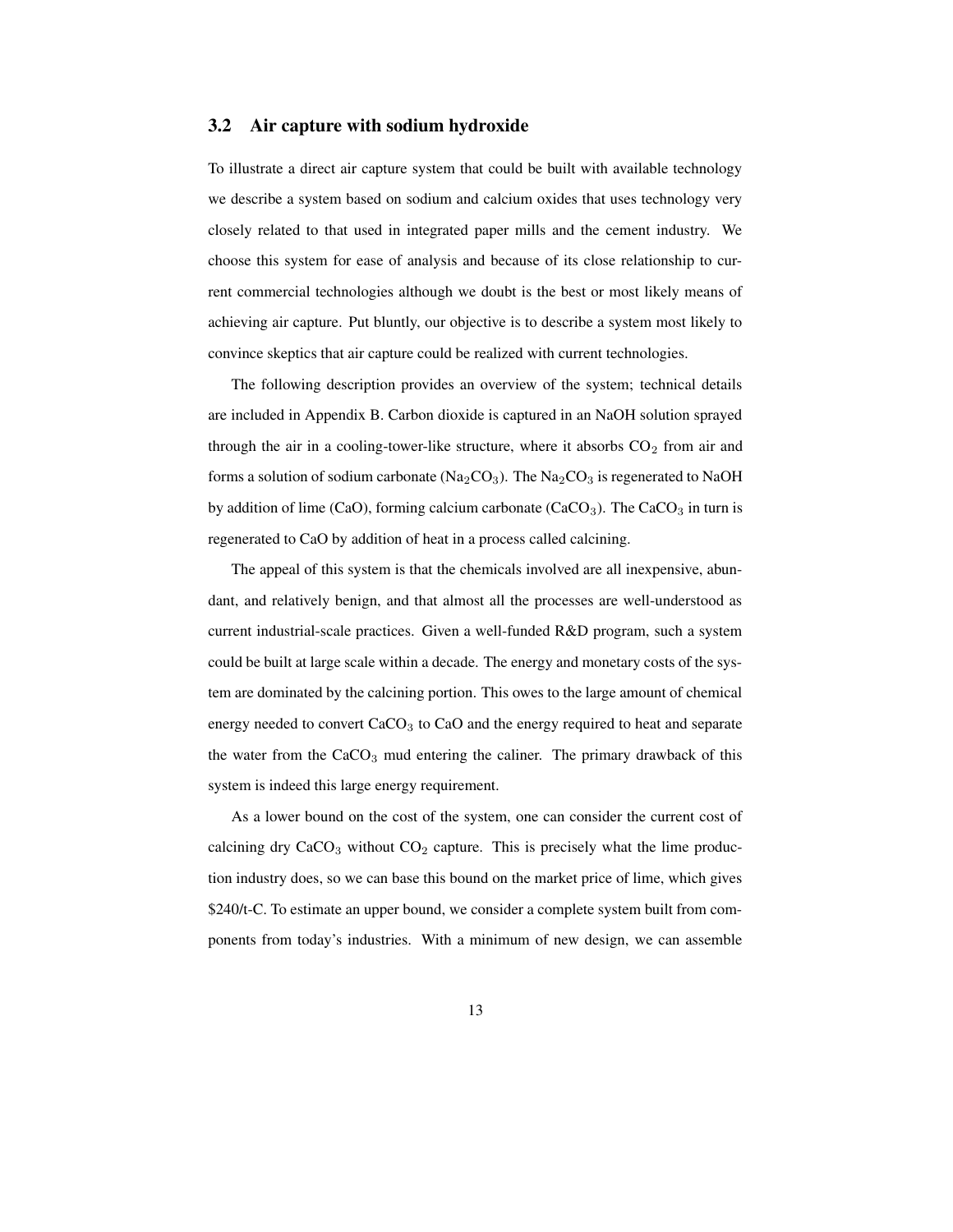component costs from analogous operations in industry. As described in Appendix B, we find the total cost by this method is roughly \$500/t-C.

An optimized system, with a modest amount of new design and novel technology, could be substantially cheaper than \$500/t-C, but could not substantially reduce the energy and capital costs of calcining. Still, the NaOH capture scheme is a feasible and scalable near-term option for carbon capture from air.

## **4 Air capture changes optimal climate policy**

The two previous examples suggest that air capture is possible, and that it may be achieved at costs of a few hundred dollars per ton carbon. The cost of air capture is uncertain, but not necessarily much more uncertain than the cost of more conventional emissions abatement technologies half a century in the future. In the remainder of this paper we assume that air capture is available at this cost and explore the consequences for climate policy

It is generally agreed that deep cuts in greenhouse gases emissions will be required to avert dangerous climate change. The debate has often been framed as a problem of defining an appropriate target at which to stabilize atmospheric  $CO<sub>2</sub>$  concentration. This long-term problem can not be solved today, and consequently debates on the optimal timing for climate policy have failed to converge on a definitive answer to the near-term policy question "how fast should we get there?" [IPCC, 2001, chapters 8.4 and 10.4.3]. Introducing the possibility of air capture casts the discussion in a new light by implying that stabilization is irrelevant, as results presented below will explain.

In this study a stylized integrated assessment model, DIAM, first described by Ha-Duong et al. [1997], is used to compare optimal global  $CO<sub>2</sub>$  strategy with and without air capture. DIAM does not represent explicit individual technologies or capital turnover, but instead the inertia related to induced technical change. The inertia of the worldwide energy system induces adjustment costs, related to the rate of change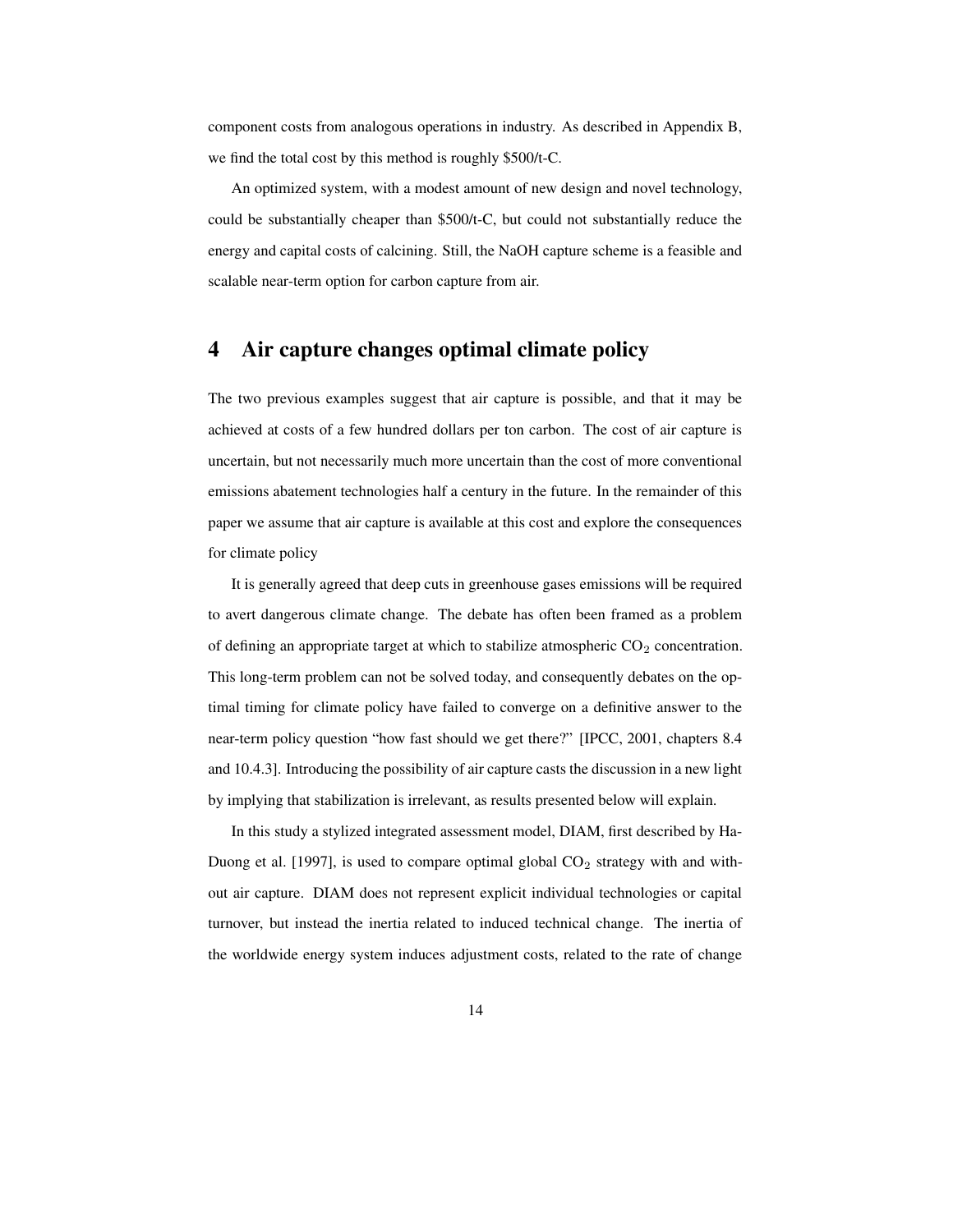

Figure 2: The cost of climate change. The fraction of global wealth lost as a function of carbon dioxide concentration. Damage is assumed to be zero in 2000.

of abatement. The model maximizes the expected discounted inter-temporal sum of utility under the risk of abrupt adverse climate-change impact.

We acknowledge that this cost-benefit optimization framework lacks a special claim to universality, and that it obscures many of the distributional issues that drive climate politics. We adopt it nevertheless, to explore the effect of removing the irreversibility of CO<sup>2</sup> emissions accumulation via air capture, because of its importance as a reference for considering long-term climate policy.

### **4.1 Climate change impacts**

DIAM represents the uncertainty in the benefits of avoiding climate change, or alternatively the cost of climate impact, using one of two non-linear damage functions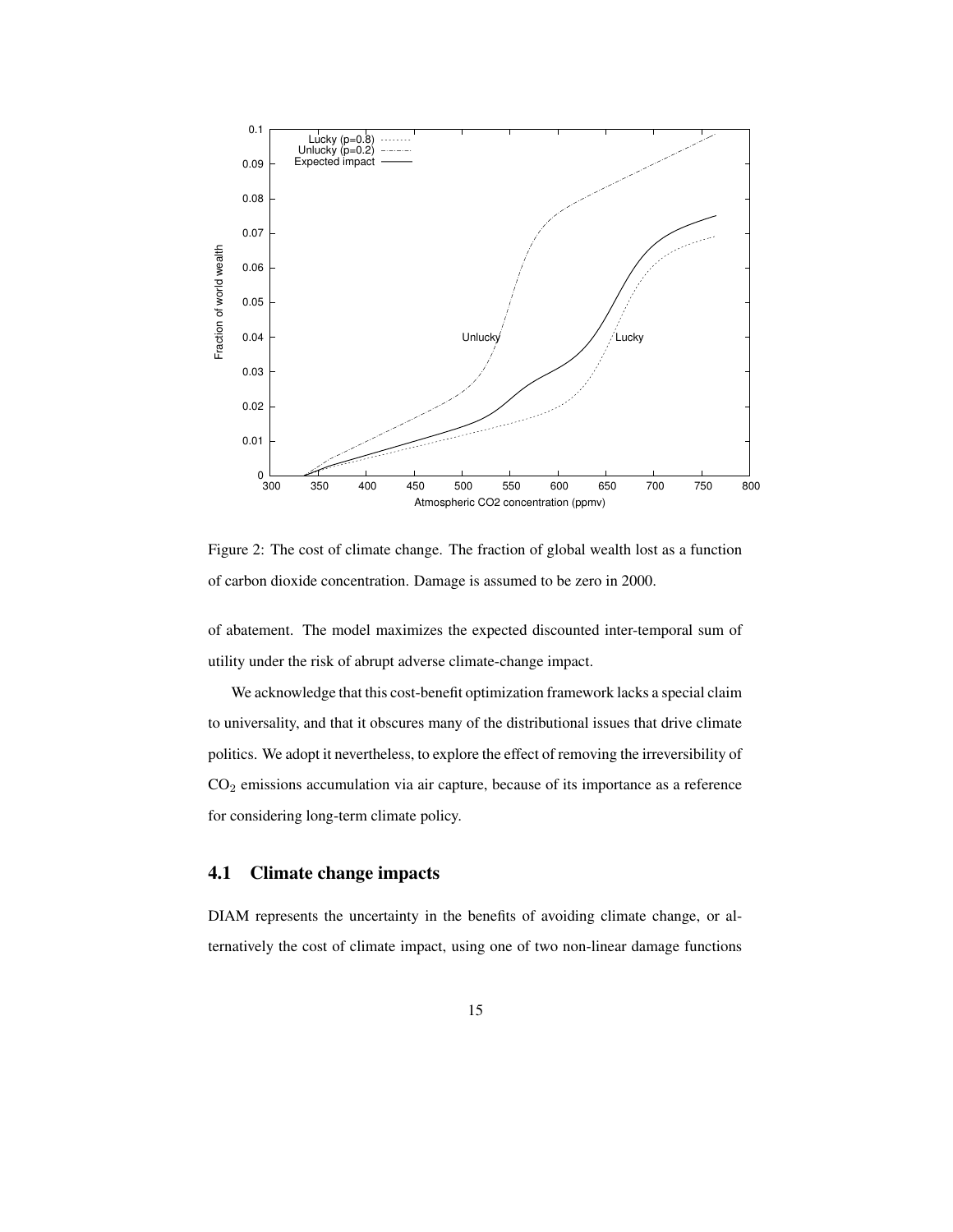represented Figure 2. This frames optimal climate policy as a problem of precaution against a risk of abrupt climate change, as discussed by NAS [2002]. The stochastic impact function represents several defining characteristics of the climate problem: uncertainty regarding climate and ecosystems sensitivity; nonlinearities in the physical and political system; and expected growth in the degree of environmental concern with increasing wealth.

Figure 2's vertical scale represents a fraction  $f$  of global wealth lost. Because of the inertia found in ecosystems and climate system, the impact at date  $t$  depends on the lagged concentration, so that (omitting mitigation costs) wealth at date  $t$  in the model is  $W(t) = W^{\text{ref}}(t)(1 - f(p_{CO_2}(t - 20)))$ . The order of magnitude of the impact compares with a few years of economic stagnation, since impact costs in the 4–8% range represents a few times the world's rate of economic growth.

The impact is a function of atmospheric carbon dioxide concentration. While it is measured in monetary units, it represents a global willingness to pay to avoid the given level of climate change, including non-market values. The impact at any date is defined as a fraction of wealth at this date. Therefore it scales over time with the size of the economy. The assumption is that, even though a richer economy is structurally better insulated against climate variations than an poorer economy, the overall desire to limit interference with the biosphere increases linearly with wealth.

Our representation of impacts is consistent with the literature. For example, IPCC [1997, section 3.1.3] reports that for a +2.5 ˚ C warming, economic losses around 1.5 to 2 % of the Gross World Product are commonly used. Because the impacts are expressed as a function of  $CO<sub>2</sub>$  concentrations they implicitly include uncertainty in the climate's response to radiative forcing as well as uncertainty in climate change impacts.

These uncertainties are summarized as a binary risk in the model. There are two cases, Lucky or Unlucky. If 'Unlucky' ( $p = 0.2$ ) then a 550 ppmv concentration level leads to approximately a 4% impact. If 'Lucky' ( $p = 0.8$ ) then this impact is not realized until 650 ppmv. Uncertainty is resolved only in 2040, so that a precautionary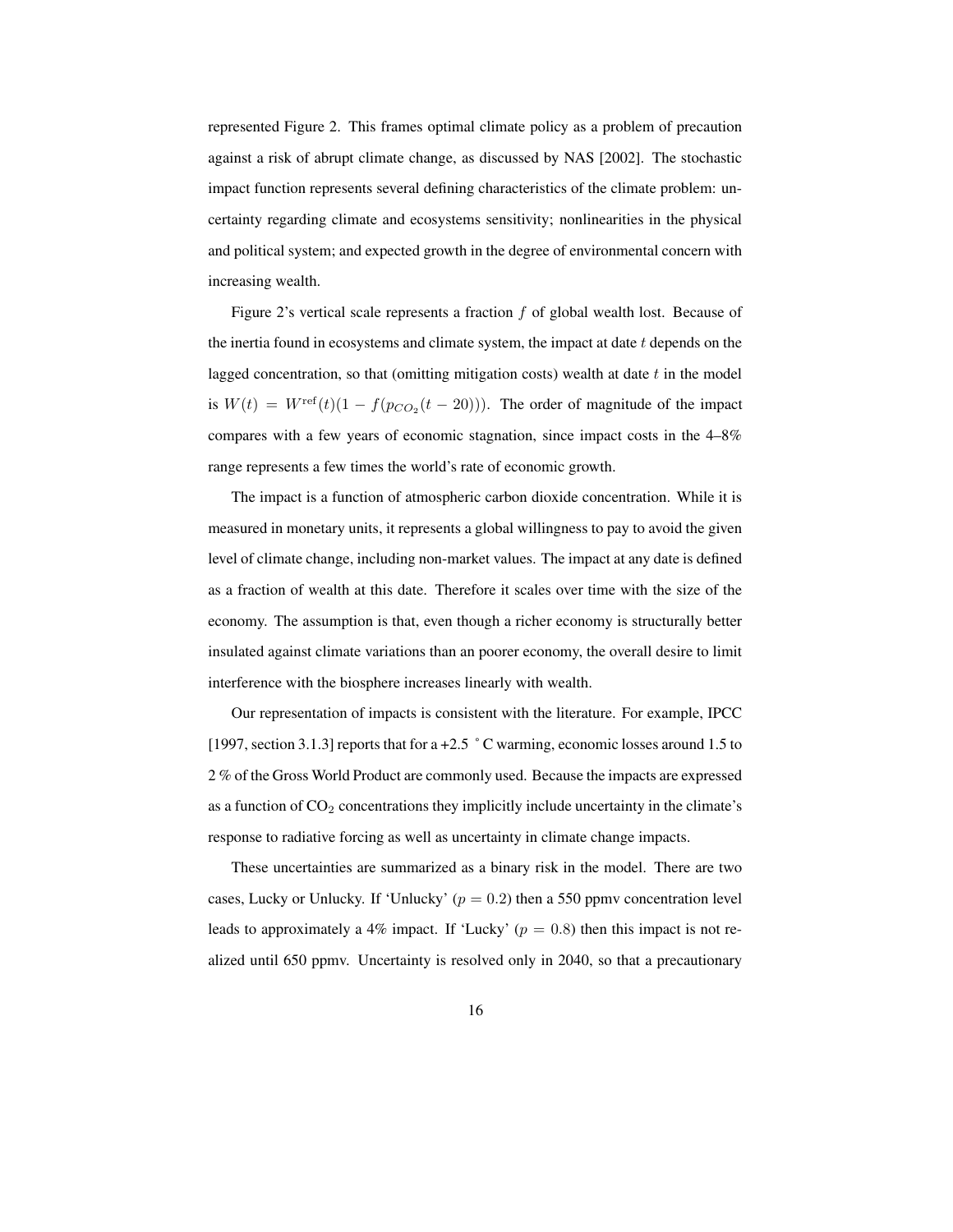policy has to be found for the period 2000–2040. Expected impact, the weighted average of the two cases, is shown Figure 2 in solid line. Because there is little available evidence to quantify uncertainty further, probabilities are purely subjective.

The impacts are nonlinear; in both cases there is a step in the damage function. As shown in the figure, the main difference is that the step starts at about 600 ppmv in the Lucky case, and 500 ppmv in the Unlucky case.

Rather than imposing a fixed stabilization target, this formulation allows a costbenefit trade-off. But the kink in the damage function serves as a soft concentration ceiling, and the location of the kink is therefore a critical parameter.

### **4.2 Abatement cost**

The model represents emissions abatement occurring by three processes, called activities  $X, Y$  and  $Z$  hereafter, each with its own cost function. Activity  $X$  represents emissions abatement through conventional existing energy technologies; its marginal cost increases with mitigation. Activity  $Y$  represents a conventional backstop technology, for example producing power and hydrogen from solar energy. It reduces emissions at a marginal cost independent of the amount of mitigation. Activity  $Z$  represents air capture. The cost of each activity depends on both the scale and rate of its implementation (see Table 1 and Figure 3).

Ignoring adjustment costs, activity  $X$  incurs quadratic abatement costs up to full abatement. With adjustment costs, assuming that abatement increases at rate of 2% per year, then the abatement cost function is  $4.9X<sup>2</sup>$  per cent of global production. This was calibrated following the DICE-98 model by Nordhaus [2002]. This is represented in Figure 3 by curve X. It says, for example, that if implemented over 50 years, a 100 \$ tax per ton of carbon would produce a 40% reduction in emissions.

Activity  $Y$ , the conventional backstop, and activity  $Z$ , representing carbon capture and sequestration from the air, look alike with constant marginal costs. But there are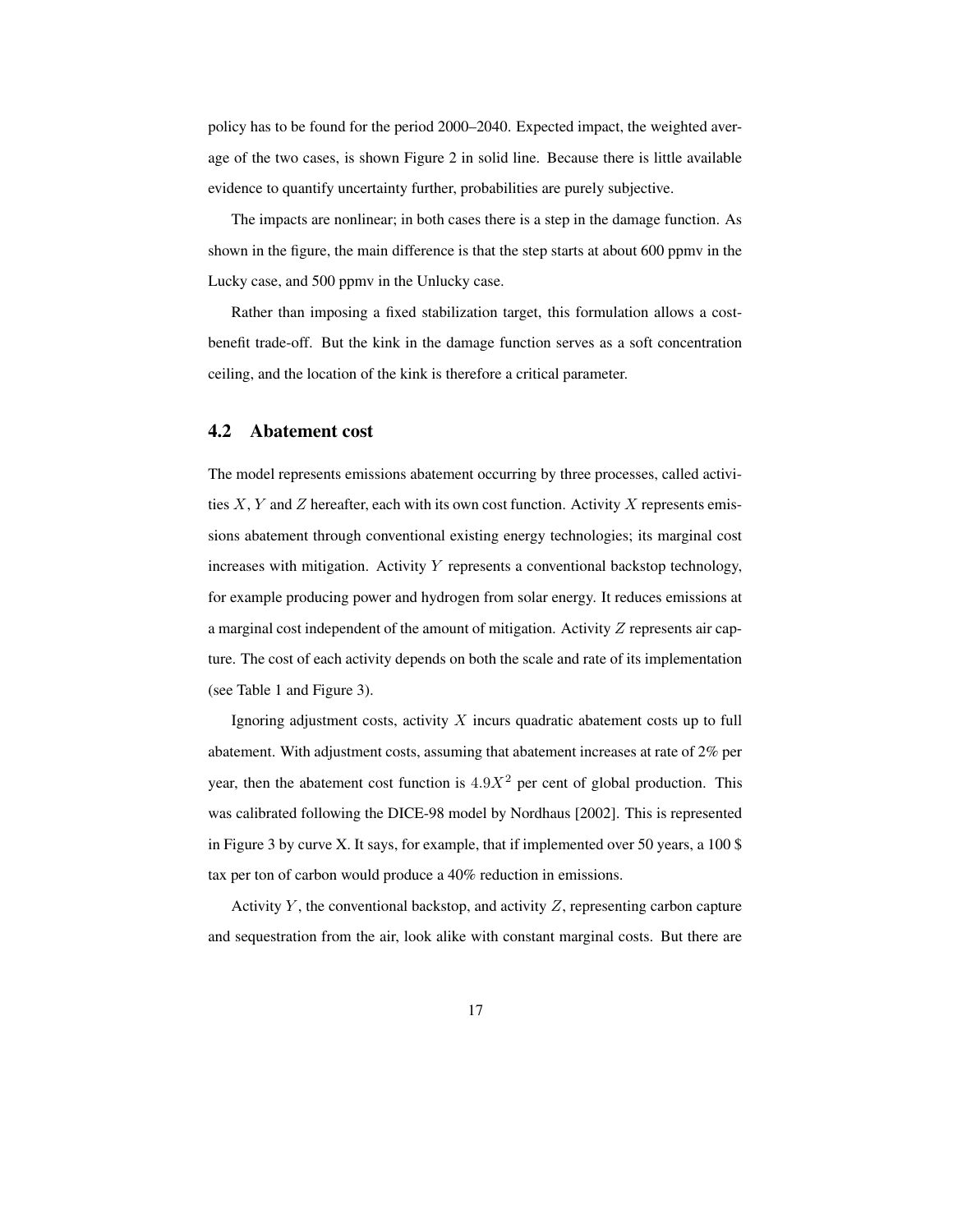two important differences. First, the potential for conventional and backstop abatement is limited to the baseline, so that  $X + Y \leq 1$ , whereas air capture allows negative net emissions, so Z is not bounded above (see Figure 3, curve XYZ).

The second difference has to do with adjustment costs. Using quadratic adjustment costs to represent the dynamics of inertia and adaptability is the distinguishing feature of DIAM. Section 2.2 argued that air capture is less coupled with the energy system than CCS. This is why adjustment costs for  $Z$  depend only on  $\dot{Z}$ , while adjustment costs for the other two activities depend on their joint growth rate  $\dot{X} + \dot{Y}$ .

The scale of adjustment costs in the model is determined by the characteristic time constant for change in the global energy system. We adopt a time constant,  $\tau$ , of 50 years—roughly in accord with the historical rate of diffusion for new primary fuels [Grübler et al., 1999]. This leads to the plausible result that on typical optimal trajectories, the rate-dependent and -independent terms in the cost function are comparable.

The previous section provided rough engineering estimates of the near-term cost of air capture, and suggested values in the range 200-500 \$/tC. These estimates cannot be easily compared with the cost of various mitigation activities in DIAM for three reasons: (1) because of the use of adjustment costs in DIAM, (2) because of the well known incompatibilities between bottom-up engineering estimates and the top-down economic estimates against which DIAM is calibrated [IPCC, 2001], and (3) because, as we will see below, air capture is not used by the model until after the middle of this century and the long-term costs of air capture likely fall between the near-term cost estimates described in Section 3 and the long-run limits described in Section 2.

As a base case we assume that air capture costs 150 \$/tC in the model if it is implemented over 50 years (the adjustment time constant). This cost is equivalent to the marginal carbon price that would (if implemented over 50 years) produce a 60% reduction in emissions given our baseline abatement cost curve (Activity 'X', Figure 3). Although the capture cost used in DIAM is less than half that derived from our engineering estimates the values are comparable. This is roughly consistent with our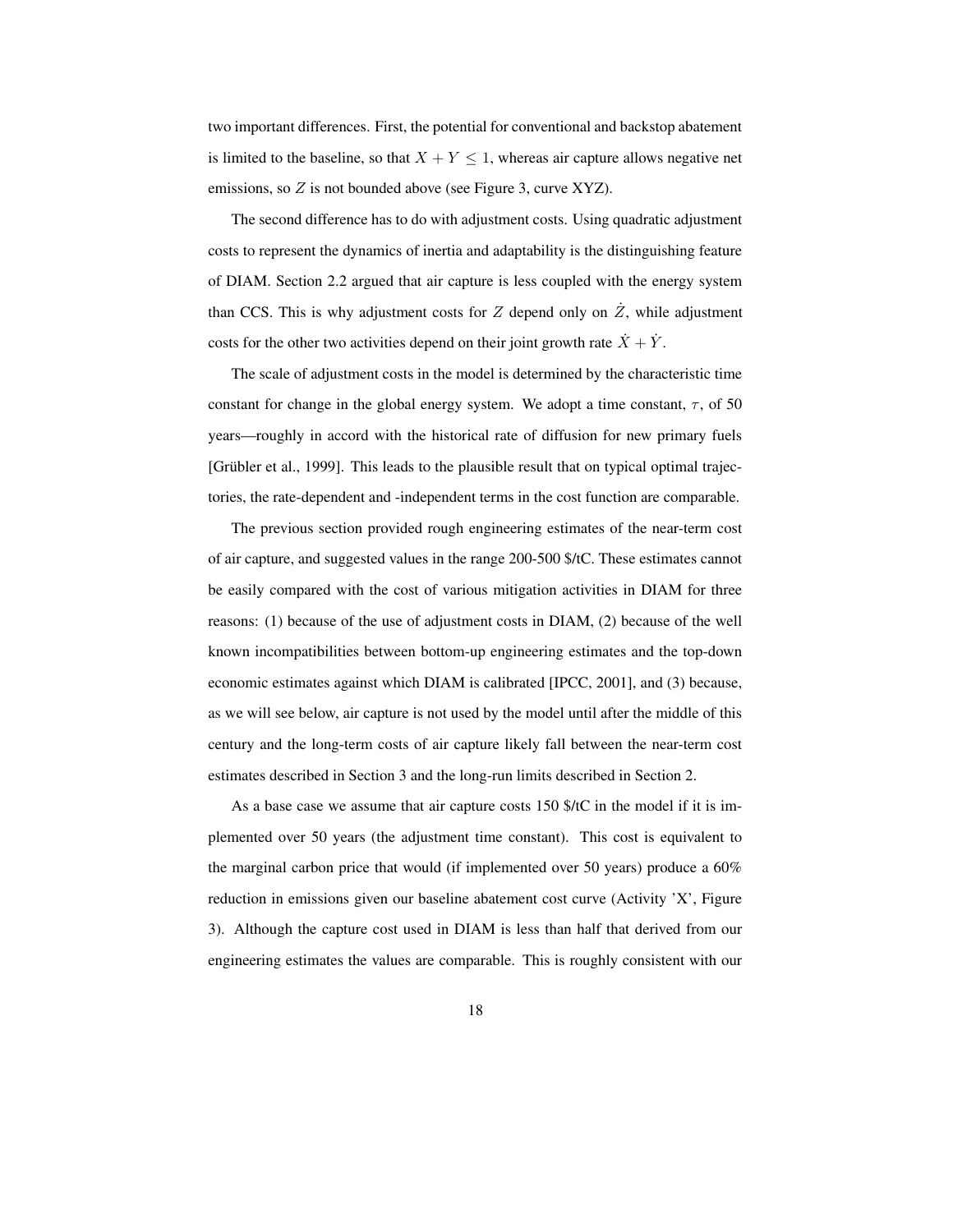| Activity                  | Total $cost =$ | Base cost                   | $\times$ | Scale                                        | $\times$ | Multiplier                          |
|---------------------------|----------------|-----------------------------|----------|----------------------------------------------|----------|-------------------------------------|
| Conventional<br>abatement |                | $C_X = 2.45\%$ GWP( $t_0$ ) |          | $\frac{E^{\text{ref}}}{E^{\text{ref}}(t_0)}$ |          | $X^2 + (\tau(\dot{X} + \dot{Y}))^2$ |
| Clean energy<br>backstop  | $C_Y =$        | 75 \$/tC                    |          | YE <sup>ref</sup>                            |          | $1 + (\tau(\dot{X} + \dot{Y}))^2$   |
| Air capture               | $C_Z =$        | 75 \$/tC                    |          | ZF <sup>ref</sup>                            |          | $1+\left(\tau\dot{Z}\right)^2$      |

Table 1: The cost of reducing carbon emissionsin DIAM for each activity. Gross World Production (GWP) was about  $18 \times 10^{12}$  \$ for the base year. All base costs decline at an autonomous technical progress rate of 1 per cent per year. The  $\tau = 50$  yr inertia parameter in adjustment costs is the characteristic time of the world's energy system.

engineering cost estimates given that (i) air capture is not used for more than half a century, and (ii) its cost lies in the upper 40% of the mitigation supply curve, above the cost of mitigation for many large-scale point sources, but comparable to, or below, current engineering cost estimates for mitigating dispersed sources such as transportation where costs can exceed 1000 \$/tC Keith and Farrell [2003].

The costs are scaled in time according to the scale of the future energy demand  $E^{ref}(t)$ , shown in Figure 4, top panel. Reference emissions grow slower than GDP, and then are left constant at 20 GtC/yr after 2100. This baseline is necessarily arbitrary. An important assumption is that the decoupling between GNP and energy consumption observed in industrialized countries after the oil shocks is a persistent general effect.

## **5 Optimal climate strategies with air capture**

The model was used to compare three scenarios  $X, XY$  and  $XYZ$  by changing the availability of carbon management activities in the cost function, as Figure 3 illustrates.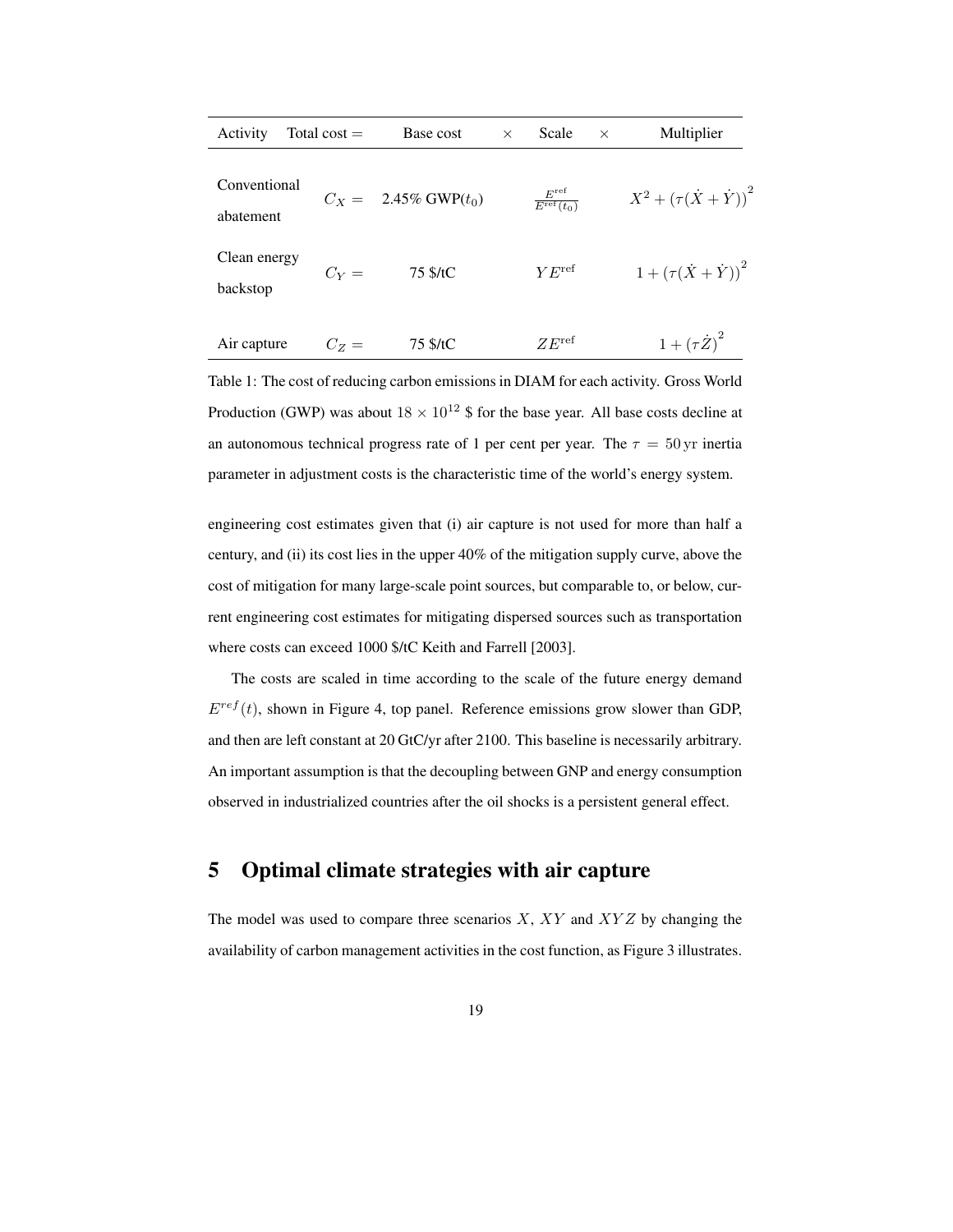

Figure 3: Marginal abatement cost functions, assuming that adjustment costs double the long-run permanent costs. Backstop technology allows clean energy without carbon emissions at a constant marginal cost. Air capture allows abatement beyond 100%.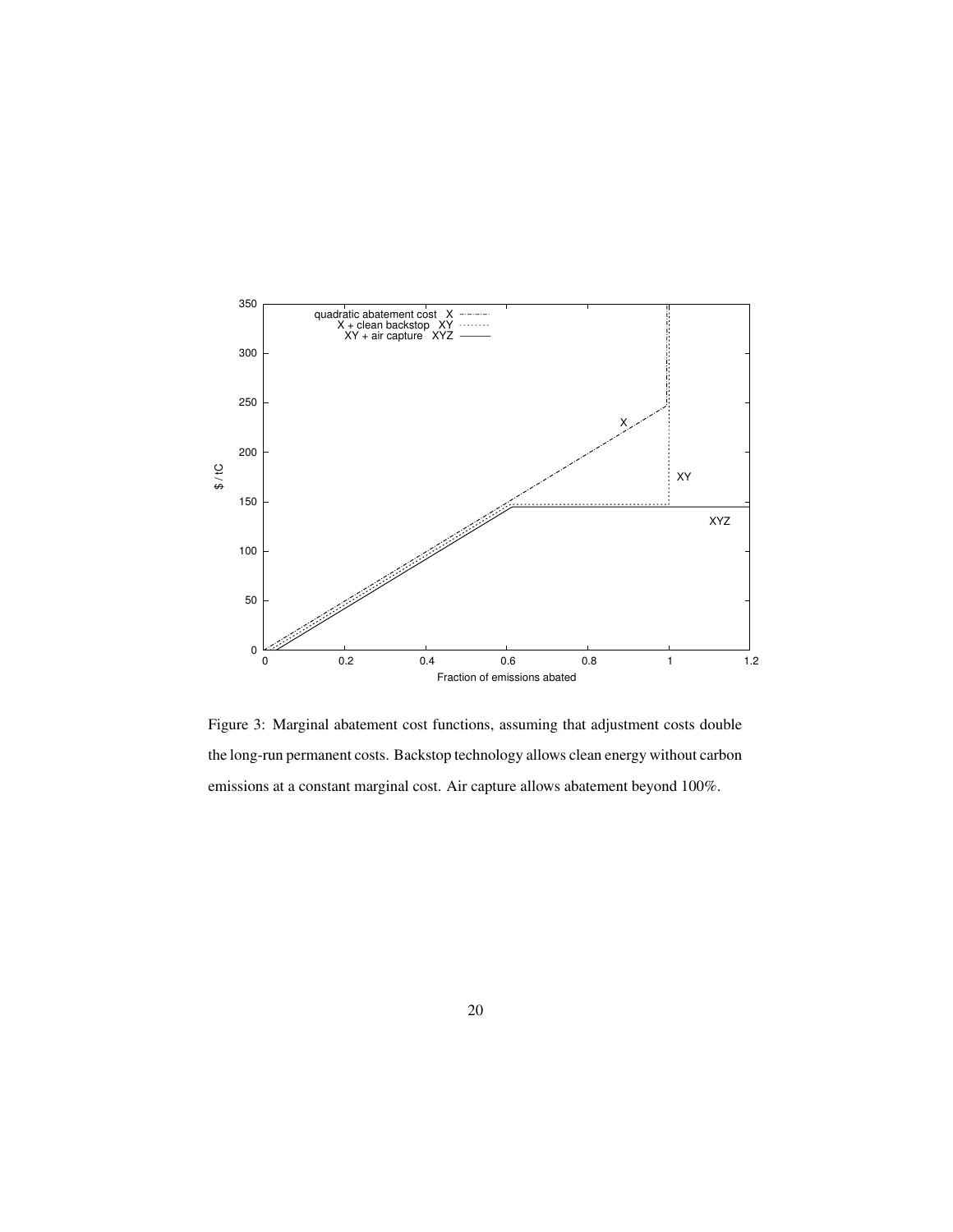

Figure 4: Optimal CO<sup>2</sup> trajectories. Top panel, emissions for the 'Lucky' case. Bottom panel, CO<sub>2</sub> concentration for both cases.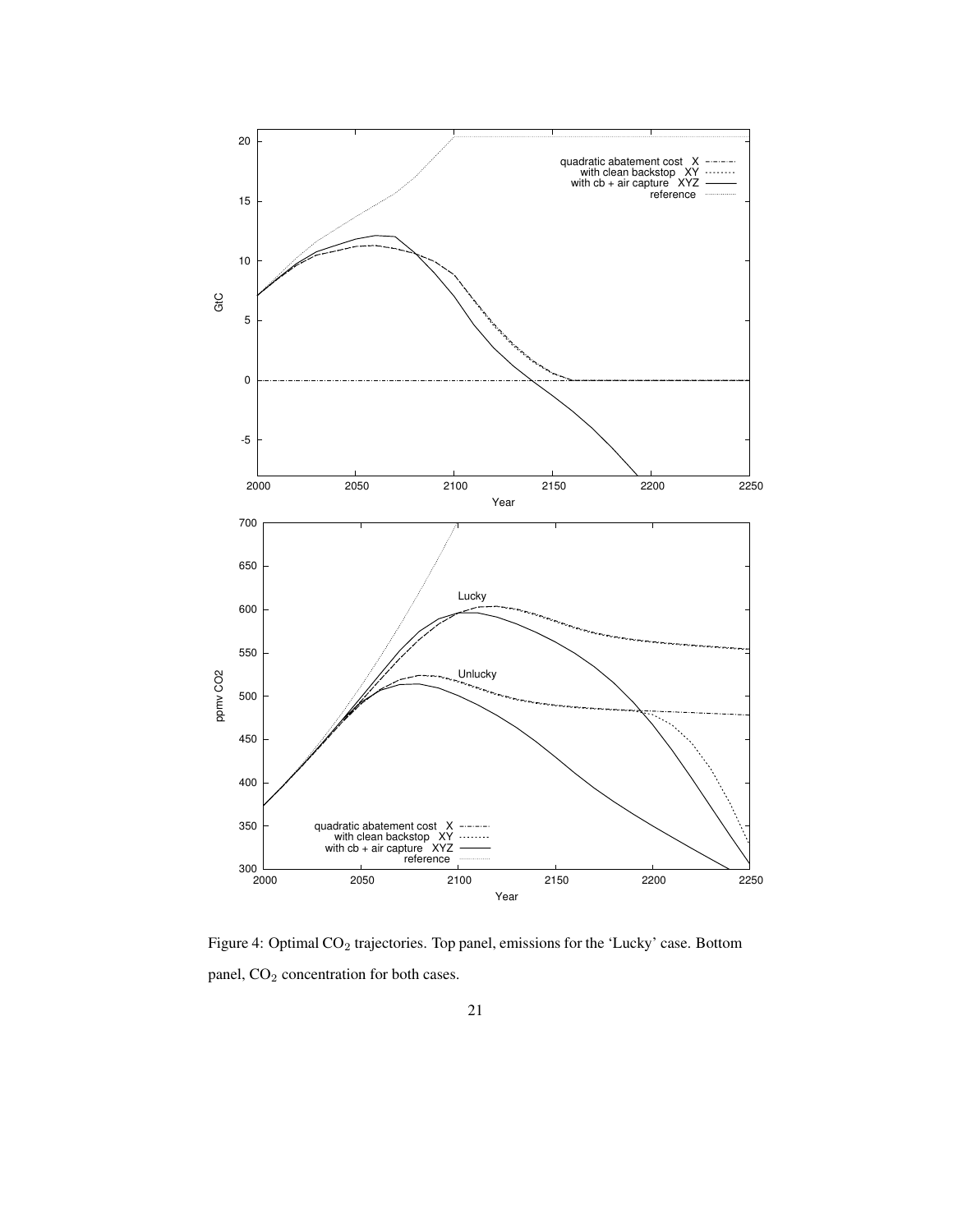In scenario  $X$ , the backstop  $Y$  and air capture  $Z$  technologies are not available. Consequently, the marginal cost curve is a simple ramp culminating at 250 \$ per tC for complete emission abatement. In scenario  $XY$ , backstop is available but not direct capture, so that the marginal cost ramp is capped at 150 \$ per tC. Finally, scenario XYZ allows all three abatement activities.

Results are displayed Figure 4. The top panel displays the optimal  $CO<sub>2</sub>$  emissions trajectory, where for clarity only the 'Lucky' branch (smaller impact) of the contingent strategy is drawn. As acknowledged in previous literature, even in this case emissions have to be deeply reduced in the long run. When air capture is not available, emissions are reduced to zero around 2150. When it is available, air capture kicks-in after 2060 and grows large enough to drive net emissions negative by around 2140.

The first result is that the backstop technology (activity  $Y$ ) has almost no effect on the emission trajectory. There are two reasons. First, nonlinearity in the impact function serves as a soft constraint on concentration, as discussed above. The optimum is at the intersection of marginal cost and benefit curves, where the marginal benefit of abatement is steep so the optimal abatement quantity is relatively insensitive to changes in cost.

Another explanation for this result is that the changes in cost are actually relatively small. The carbon value stays below 150 \$/tC for a long time, where the backstop makes no difference. Although the backstop's  $(Y)$  marginal cost is lower than marginal cost of activity  $X$  by up to forty percent, this is only relevant in the twenty-second century when the overall costs are a small fraction of global wealth.

The results are similarly insensitive to the cost of air capture. Even if the cost of air capture is doubled to 300 \$/tC (including the 50-year adjustment cost), the optimal concentration trajectories are qualitatively similar to those shown here (Appendix A).

The second result is that the concentration overshoots its final level in all cases (Figure 4, bottom panel). Given that the model assumes constant economic growth,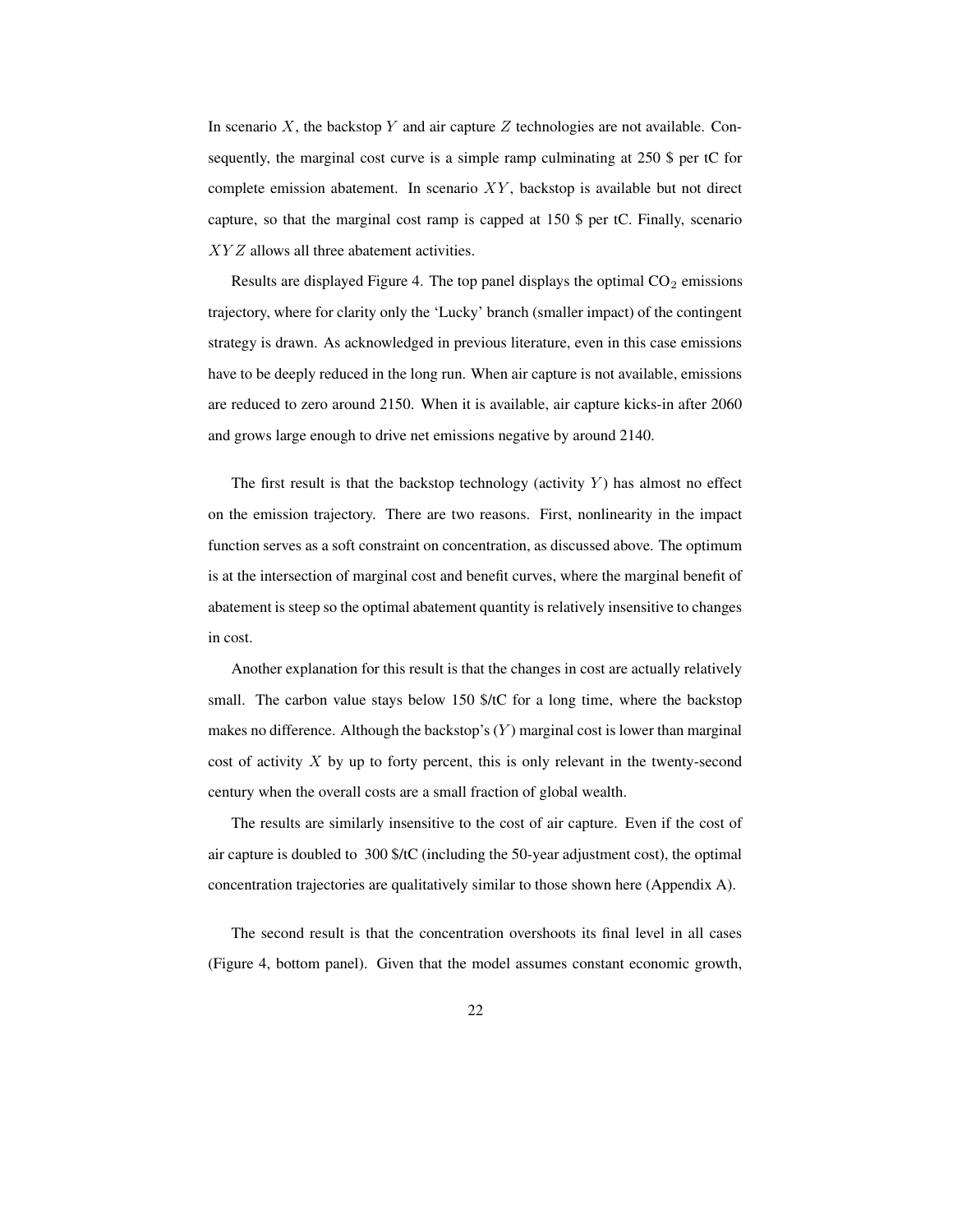this can be called an environmental Kuznets curve. Most published scenarios have concentrations and climate change increasing monotonically. Even in intervention scenarios, concentration generally increases asymptotically to a stabilization ceiling. Yet the idea that managed atmospheric pollutants first increase and then decrease with time has been heavily discussed in the environmental economics literature; see, for example, Anderson and Cavendish [2001] or the survey by Borghesi [1999].

Carbon dioxide is a long-lived stock pollutant. Technical progress, the decreasing energy intensity of the economy and the effect of adjustment costs make it comparably cheaper to reduce emissions in the future. These factors explain why the optimal trajectory overshoots. Also, an inverted Malthus effect is at play. On one hand, climate change impact is a fraction of wealth. Therefore the willingness to pay to solve the problem grows exponentially. On the other hand, the costs of abatement are proportional to the amounts of pollution generated in the business-as-usual scenario, where reference emissions are assumed to grow only up to 2100 and linearly.

The third result elaborates on the previous one: When air capture is available concentration declines rapidly toward preindustrial levels. Without air capture the dynamics that dictate a return toward a low concentration target remain as described above, but the rate of  $CO<sub>2</sub>$  concentration decline is determined by natural removal. With air capture, the rate is determined by the trade-off between its costs and the benefits of reducing climate change.

This idea is overlooked in the existing literature. Admittedly, the decrease is mostly happening in the twenty-second century, while most scenario studies reasonably focus on this one. Yet the factors driving the return toward preindustrial concentration the inverted Malthus effect—are general, as is the environmental Kuznets curve. This result suggest that if technology exists to reverse climate damage it will be employed.

The rate at which concentrations return to pre-industrial levels depends on the cost of air capture, but for reasons mentioned in our discussion of the first result above, the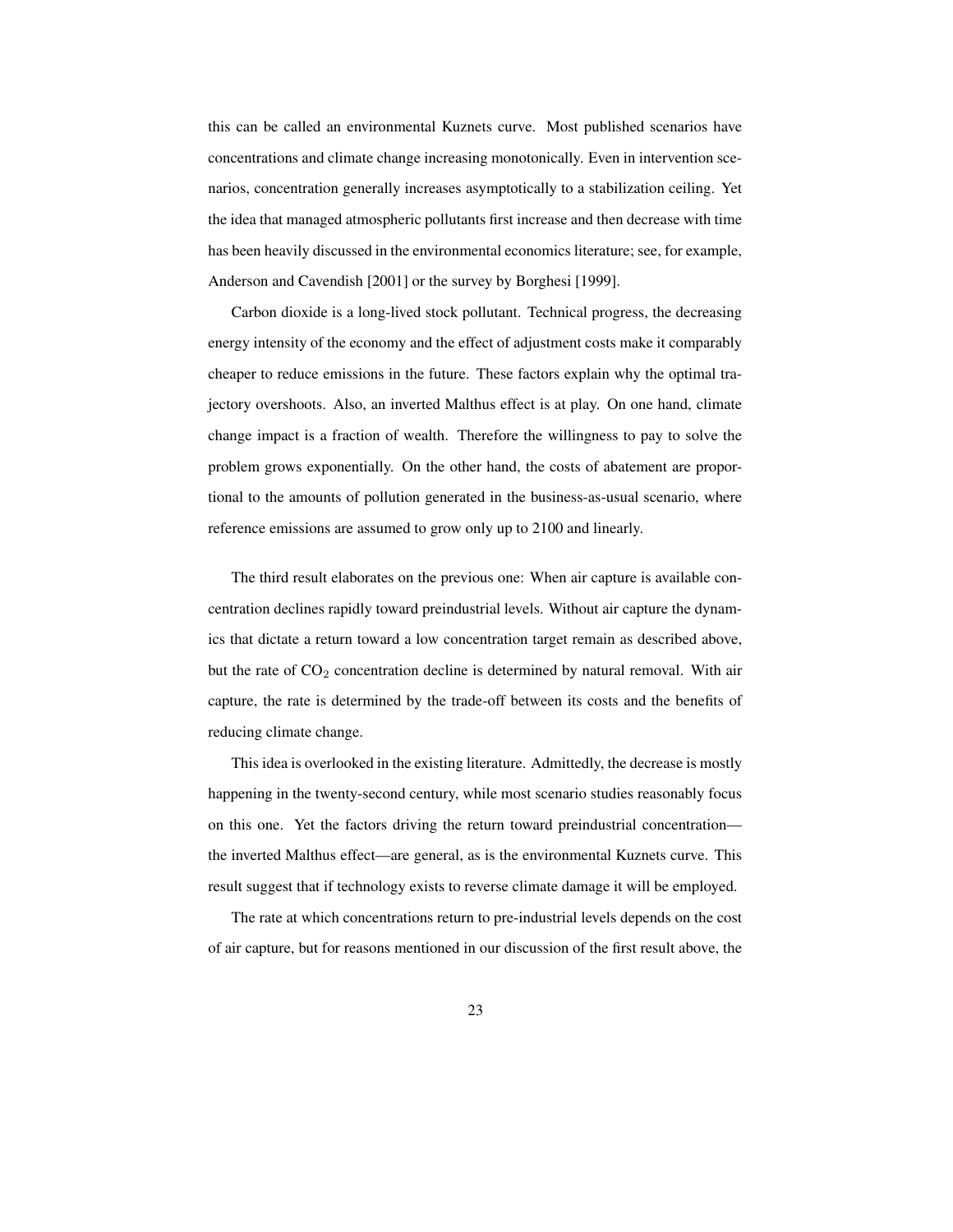|                                      |             | Optimal % abatement in 2030 |            |         |  |
|--------------------------------------|-------------|-----------------------------|------------|---------|--|
| Decision framework $\rightarrow$     |             | Certain                     | Stochastic | Certain |  |
| $\downarrow$ Abatement cost function |             | Lucky                       |            | Unlucky |  |
| Quadratic abatement cost             | X           | 7.3                         | 9.8        | 16.9    |  |
| Clean backstop                       | XY          | 7.3                         | 9.8        | 16.9    |  |
| Air capture                          | <i>XY Z</i> | 5.9                         | 7.4        | 12.1    |  |

Table 2: Abatement (%) of global  $CO_2$  emissions, in 2030, for the three different abatement cost function  $X$ ,  $XY$  and  $XYZ$  defined Figure 3. The first column shows the optimal abatement if one were certain from the start that climate impact is low. Conversely, the third column shows optimal abatement if one knew that climate impact on Figure 2's higher curve. Central column shows the optimal abatement on a precautionary path in a stochastic world, as displayed on Figure 4.

rate is only weakly dependent on cost. The ultimate return to pre-industrial concentrations and the rate of return also depend on the role of adaptation in reducing, or possibly eliminating, climate impacts over the long run. We speculate that, if reasonable estimates of long-run adaption were included in the model's climate-damage function we would still see a prominent concentration peak and subsequent decline (i.e., the Kuznets curve) but that the decline would be slower and, depending on assumptions about adaptation, the concentrations might not return to pre-industrial levels.

The fourth result highlights a short-term implication of air capture. The model computes an optimal contingent strategy, given that uncertainty is resolved in 2040. Table 2 showsthe optimal emission abatement in 2030 under various uncertainty (columns) and technology availability (rows) scenarios.

The optimal contingent strategy is in the middle 'Stochastic' column. The left column, 'Lucky' applies when it is known from the start that damages are relatively low. As can be seen, precaution is a middle-of-the road approach, leaning on the optimist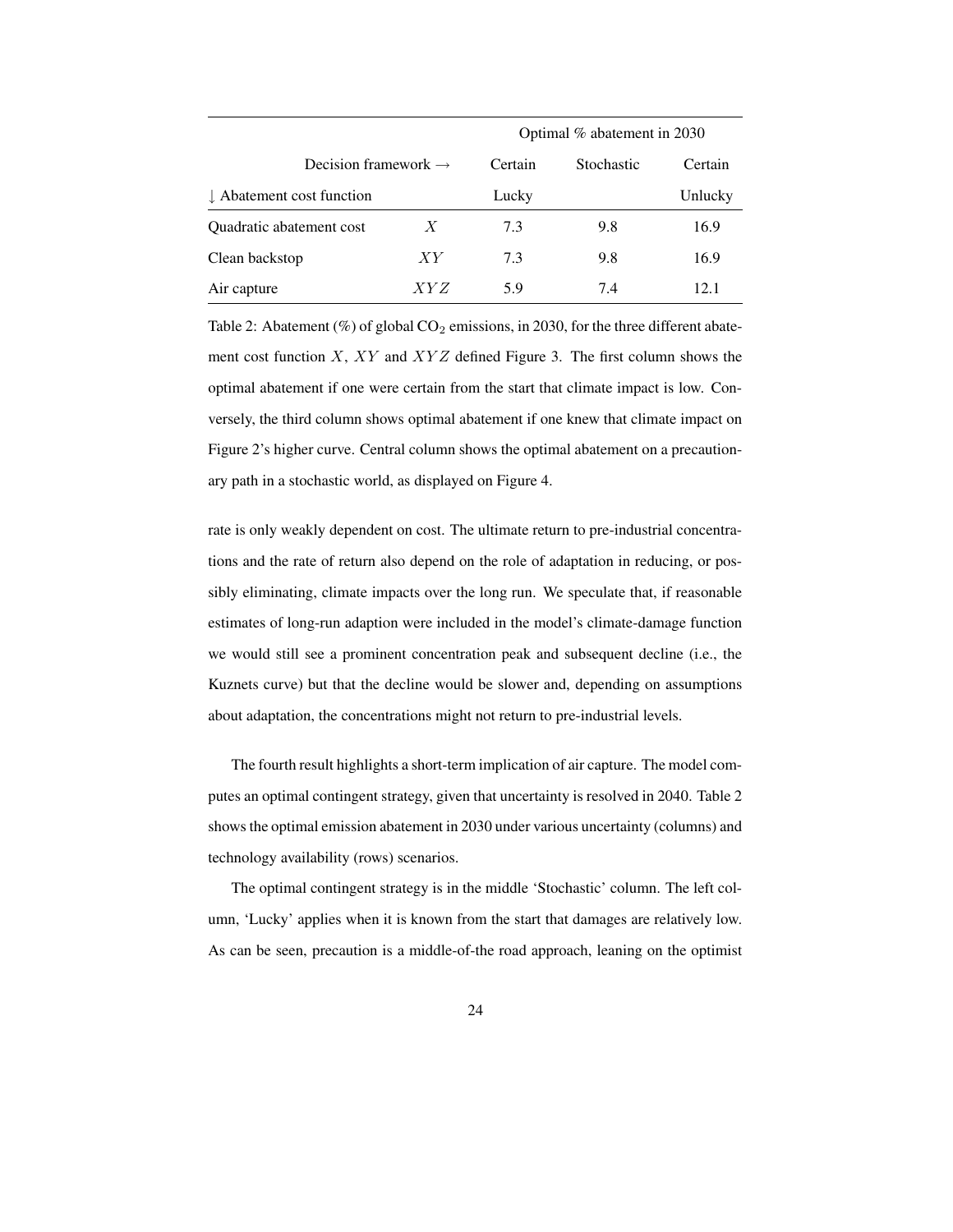side towards the 'Lucky' outcome, which is expected ( $p = 0.8$ ).

Air capture reduces initial abatement. Abatement is 9.8 percent below business as usual in the X case, but only 7.4 percent with air capture  $XYZ$  (Table 2). Because the total costs are initially quadratic, this difference in abatement corresponds to a much larger difference in spending on abatement: \$13 billion per year with air capture, and \$24 billion without. This effect arises even though air capture is not until long after 2030 and is due to the possibility of moderating future impacts in the 'Unlucky' case.

The result can be understood as the reduction of the environmental irreversibility: it is optimal to pollute more when it is possible to cleanup afterward than when it is not.

This fourth result suggests that air capture reduces an important irreversibility from the decision problem. Note however that the irreversibility in impacts themselves was not modeled. This aspect does have significant policy implications, as we discuss next.

While air capture may reduce our vulnerability to extreme climate responses, it does not necessarily allow us to eliminate consequences. The time-scale for abrupt climate change may be as short as a few decades. If an abrupt change occurred suppose a rapid shutdown of the thermohaline circulation—a large scale air capture program might conceivably be built in a comparable time frame, but it would need to operate continuously for several decades to significantly decrease the atmospheric concentration of  $CO<sub>2</sub>$ . Air capture is therefore unable to eliminate vulnerability to such rapid changes.

More generally, air capture eliminates only the irreversibility of atmospheric carbon dioxide accumulation in the long run. It does not address irreversibilities in climate change damages. This distinction is critical because of many remaining unknown time constants in the links between  $CO<sub>2</sub>$  concentration, global warming, earth climate, and human activities. Further research is needed to model explicitly abrupt climate damage with hysteresis.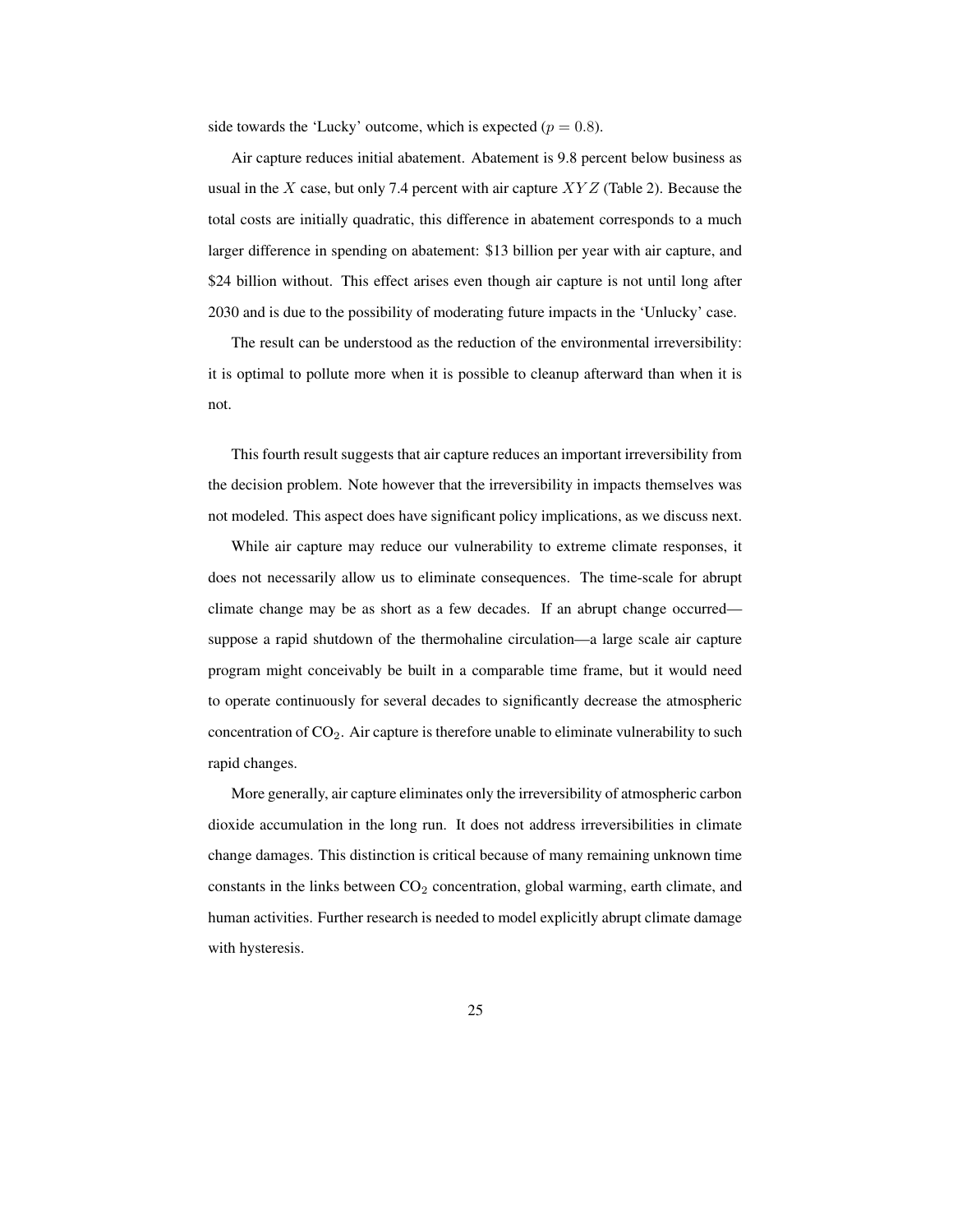### **6 Conclusion**

No air capture systems exist today, yet we argued that one could be readily built without any new technology, and that in the long run, the ability to capture  $CO<sub>2</sub>$  from the air fundamentally alters the dynamics of climate policy (even if it is more expensive than any conventional mitigation available in the economy). Air capture differs from conventional mitigation in three key aspects. First, it removes emissions from any part of the economy with equal ease or difficulty. Consequently, its price caps the cost of mitigation with a scope unmatched by any other kind of abatement technology. Second, because air capture allows the removal of  $CO<sub>2</sub>$  after emission it permits reduction in concentrations more quickly than can be achieved by the natural carbon cycle. Third, because it is weakly coupled to the energy system, air capture may offer stronger returns-to-scale and lower adjustment costs than conventional mitigation options.

This is not to claim that air capture systems are trivial to build today, nor that they will play a quantitative role in the next decade. With regard to the technology, we advanced three arguments. First, that both thermodynamics and economic reasons suggest that in the long run, the cost of large-scale air capture will be roughly comparable to the cost of capturing  $CO_2$  from large fixed sources. Second, we have described two systems that could plausibly achieve air capture a costs from 200 to 500 \$/tC within the next few decades. Finally, while their costs are large compared to near term carbon prices, they are competitive with, or significantly cheaper than, the cost of abatement from diffuse sources found in the transportation sector. While both costs will likely decline with technological improvement, air capture is likely to be competitive with conventional mitigation when the time comes to achieve very deep reductions in emissions.

Several research groups [McFarland et al., 2004, Herzog et al., 2003, Keller et al., 2003, for example], have begun to explore the implications of carbon management technologies and the leakage of sequestered carbon using integrated assessment mod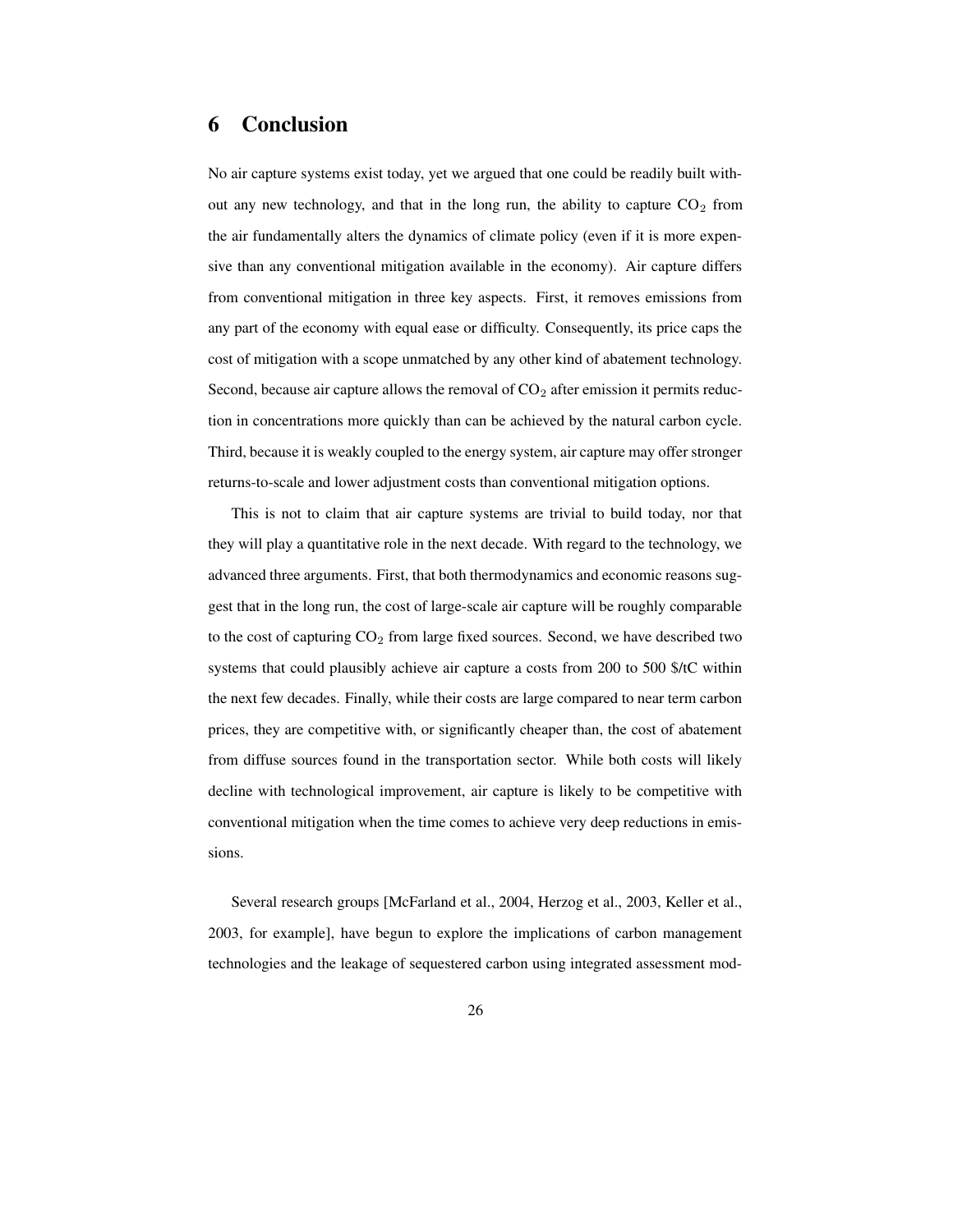els. Our paper extends this work by exploring the role of direct air capture.

The most obvious impact of carbon management technologies is in altering the cost of mitigation. The model used here, DIAM, is designed to explore climate policy over century-long time-scales and contains a very simplistic representations of the energy sector. From such a perspective, including CCS is achieved by a rather minor adjustment to the aggregate abatement cost function. Consequently, while mitigation using CCS may differ in many important dimensions from mitigation achieved using nonfossil renewables, the outcomes in terms of cost-benefit optimal emission strategy was very similar.

Absent air capture or the possibility of unlimited biological sequestration, leakage of sequestered carbon presents novel problems with respect to the inter-temporal distribution of abatement costs and benefits. If industrial carbon management plays a dominant role in mitigating emissions, then as much as 500 GtC could be stored by 2100. Even if the average leak rate is only 0.2 percent annually, there would be a 1 GtC per year source undermining  $CO_2$  stabilization. As [Keller et al., 2003, Figure 4] has shown, absent air capture the leakage issue has significant consequences on optimal long-term climate policy.

This problem may be compounded by the CCS energy cost, which is likely to result in somewhat faster mobilization of the fossil carbon reservesthan in a business-as-usual scenario: the 500 Gt of fossil carbon would be burned sooner with CCS than without.

Air capture, or any similar means of engineering a near-permanent carbon sink, reduces the leakage problem to a relatively minor perturbation in the distribution of abatement cost over time.

Previous research suggested that when carbon dioxide accumulation is irreversible, the ultimate concentration target is the most important parameter for the timing of abatement. For example, if it is assumed that  $CO<sub>2</sub>$  concentration will be stabilized at 600 ppmv or over, then there is little cause for action before 2020. The opposite holds if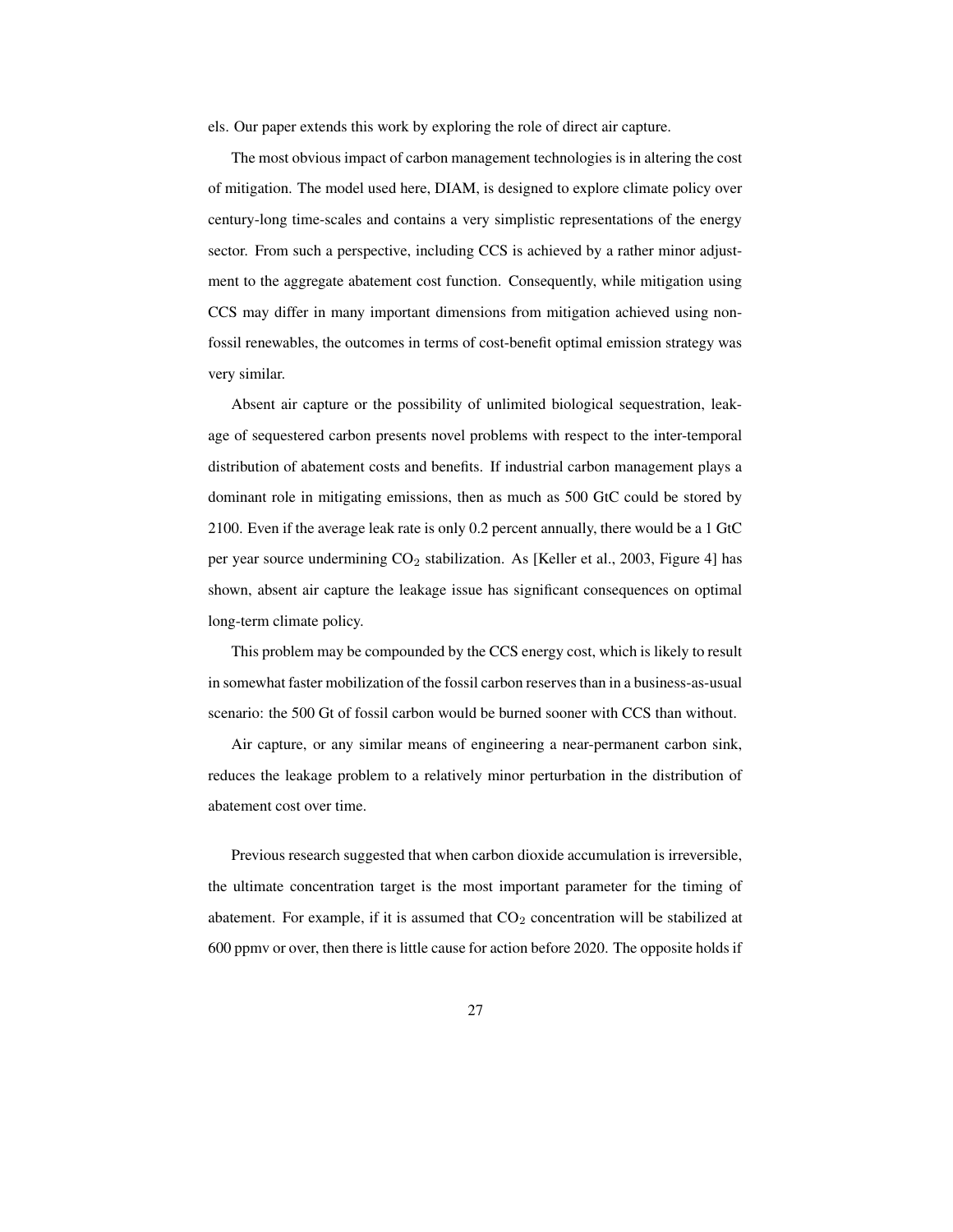the ultimate ceiling is 450 ppmv, or if one wishes to keep open the option of remaining below that ceiling.

But this stock irreversibility is less relevant when capture from the air is possible. Our simulations demonstrate that air capture can fundamentally alter the temporal dynamics of global warming mitigation.

Air capture is a form of geoengineering because it directly modifies the biosphere and would be implemented with the aim of counterbalancing other human actions [Keith, 2000]. Like geoengineering, its availability reduces our vulnerability to some high-consequence low-probability events. In an optimal sequential decision framework, we have shown that the consequence is a decrease in the need for precautionary short-term abatement. Because air capture may provide some insurance against climate damages, it presents a risk for public policy: the mere expectation that air capture or similar technologies can be achieved reduces the incentive to invest in mitigation. Yet, while air capture removes irreversibility in  $CO<sub>2</sub>$  concentration increase, it does not protects against irreversibilities in the climate system's response to forcing.

While air capture may reduce the amount of mitigation in the short run, it can increase it on longer time-scales. If air capture is possible, even at comparatively high cost, and if the willingness to pay for climate change mitigation grows with the economy, then the optimal trajectory follows an environmental Kuznets curve. At some point the optimal target will be to return atmospheric greenhouse gases concentration to lower levels. These may be even lower than present-day levels. Air capture changes the temporal dynamics of mitigation by making this response possible.

## **Acknowledgments**

Research supported by the Centre National de la Recherche Scientifique, France and by the Center for Integrated Assessment of Human Dimensions of Global Change, Pittsburgh PA. This Center has been created through a cooperative agreement between the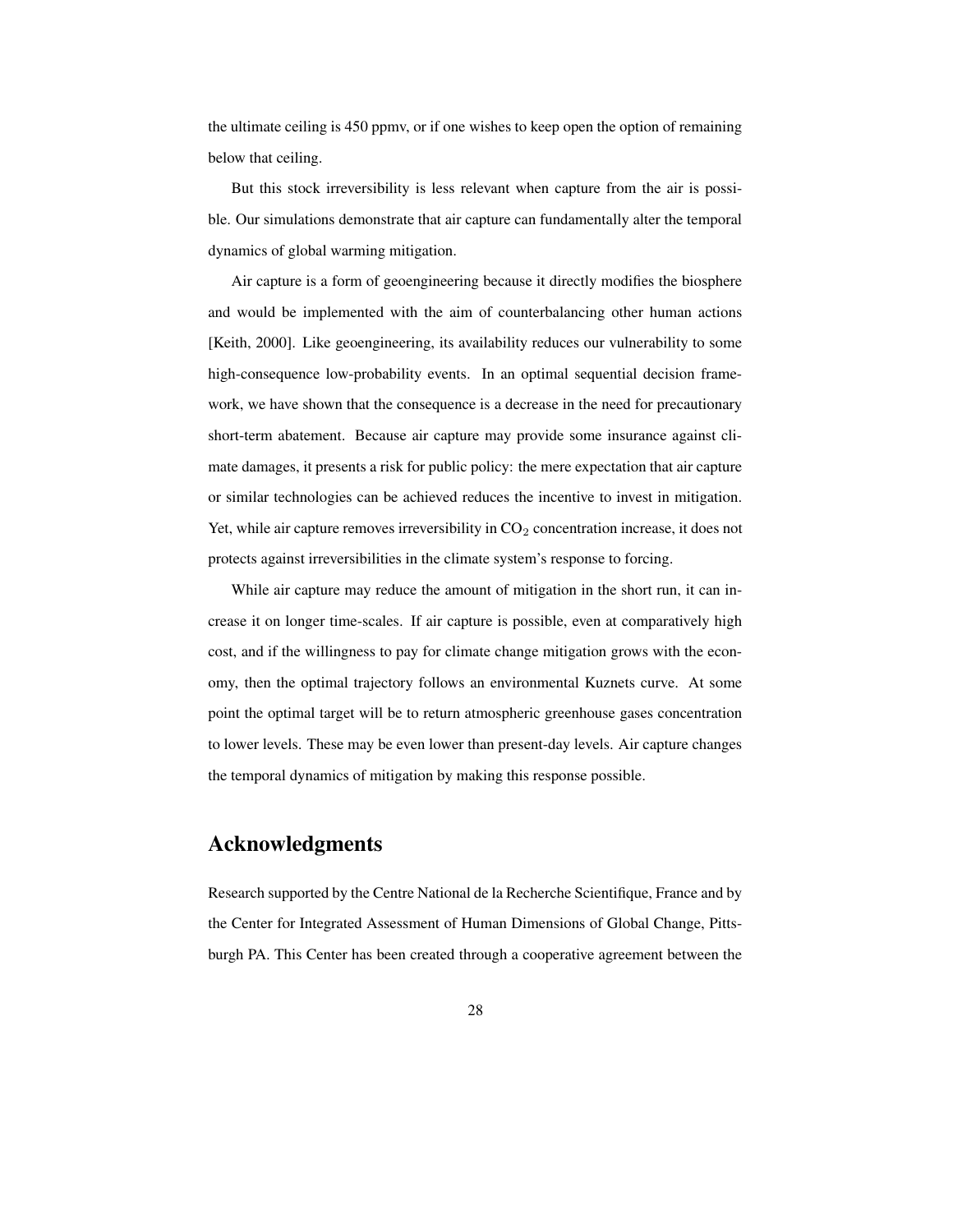National Science Foundation (SBR-9521914) and Carnegie Mellon University, and has been generously supported by additional grants from the Electric Power Research Institute, the ExxonMobil Corporation, and the American Petroleum Institute. We thank Hadi Dowlatabadi, Granger Morgan, Ted Parson, Hans Ziock, Klaus Keller and Alex Farell for their useful comments.

## **References**

- Dennis Anderson and William Cavendish. Dynamic simulation and environmental policy analysis: Beyond comparative statistics and the environmental Kuznets curve. *Oxford Economic Papers*, 53(4):721–746, October 2001.
- Harry Audus. Climate change mitigation by biomass gasification combined with  $CO<sub>2</sub>$ capture and storage. In *Proceedings of 7th International Conference on Greenhouse Gas Control Technologies*, volume Volume 1: Peer-Reviewed Papers and Plenary Presentations, Cheltenham, UK, 2004. IEA Greenhouse Gas Programme.
- Simone Borghesi. The environmental Kuznets curve: a survey of the literature. Technical Report Nota do lavoro 85.99, Fondazione Eni Enrico Mattei, November 1999. URL http://www.feem.it/web/resun/wp/85-99.html.
- S. Elliott, K. S. Lackner, H. J. Ziock, M. K. Dubey, H. P. Hanson, S. Barr, N. A. Ciszkowski, and D. R. Blake. Compensation of atmospheric  $CO<sub>2</sub>$  buildup through engineered chemical sinkage. *Geophysical Research Letters*, 28(7):1235–1238, 2001.
- Peter Flanagan. Email conversation. Associated with Groupe Laperrire and Verreault, May 2004.
- K. Greenwood and M. Pearce. The removal of carbon dioxide from atmospheric air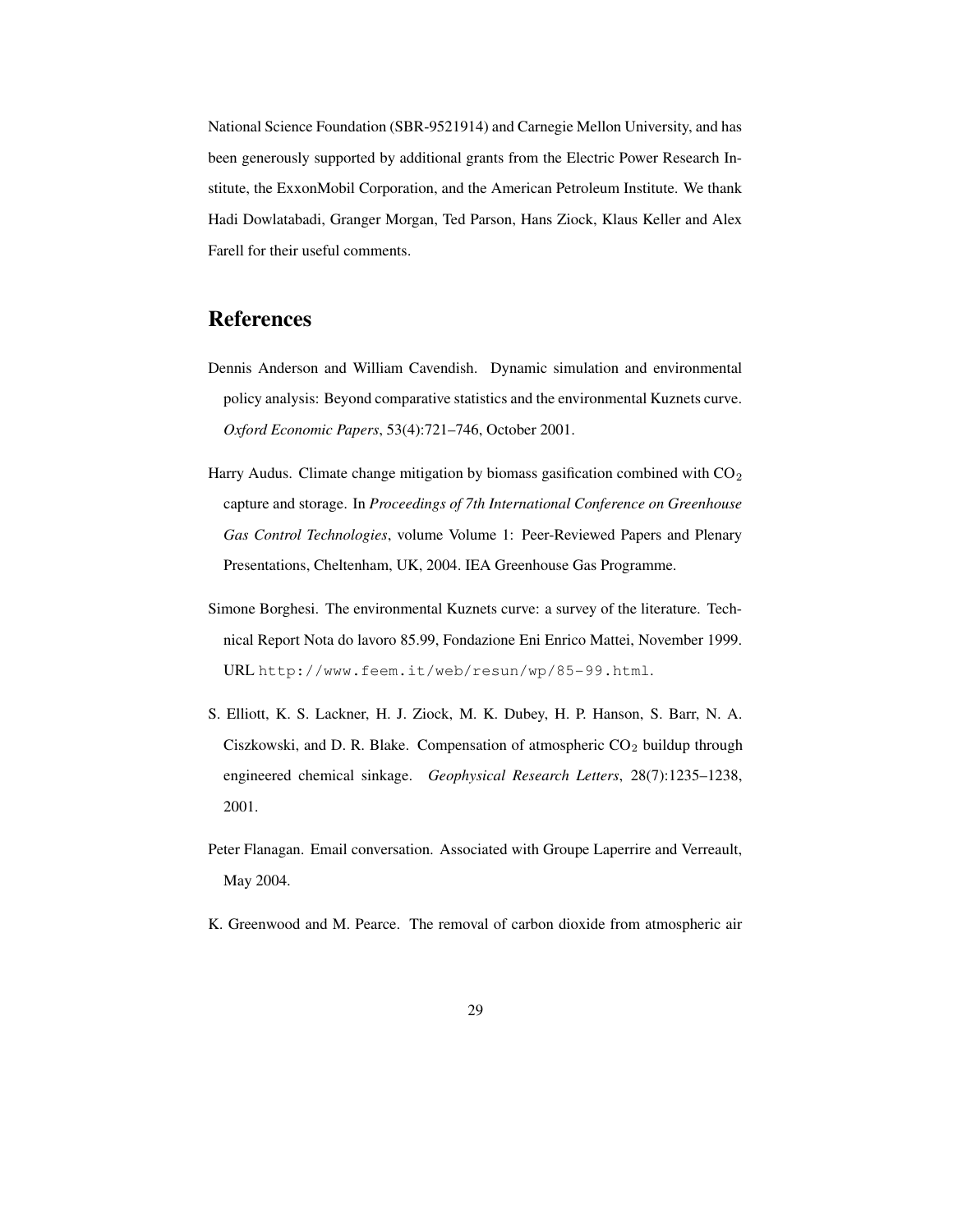by scrubbing with caustic soda in packed towers. *Transactions of the Institution of Chemical Engineers*, 31:201–207, 1953.

- Arnulf Grübler, Nebojša Nakićenović, and David G. Victor. Dynamics of energy technology and global change. *Energy Policy*, 27:247–280, 1999.
- Minh Ha-Duong, Michael J. Grubb, and Jean-Charles Hourcade. Influence of socioeconomic inertia and uncertainty on optimal  $CO<sub>2</sub>$ -emission abatement. *Nature*, 390:270–274, 1997. URL file://HaDuong. ea-1997-InfluenceInertiaUncertaintyAbatement.pdf.
- H. Herzog, K. Caldeira, and J. Reilly. An issue of permanence: Assessing the effectiveness of temporary carbon storage. *Climatic Change*, 59, 2003.
- P.J. Hoftyzer and D.W. van Krevelen. Applicability of the results of small-scale experiments to the design of technical apparatus for gas absorption. *Transactions of the Institution of Chemical Engineers, Supplement (Proceedings of the Symposium on Gas Absorption*, 32:S60–S67, 1954.
- IPCC. *Stabilisation of Atmospheric Greenhouse Gases: Physical, Biological and Socio-economic Implications (IPCC Technical paper III)*. UNEP/WMO, 1997. Working Group I.
- IPCC. *Climate Change 2001: Mitigation*. Cambridge University Press, 2001.
- N.A.C. Johnston, D.R. Blake, F.S. Rowland, S. Elliott, K.S. Lackner, H.J. Ziock, M.K. Dubey, H.P. Hanson, and S. Barr. Chemical transport modeling of potential atmospheric CO<sup>2</sup> sinks. *Energy Conversion and Management*, 44(5):683–691, 2003.
- David W. Keith. Geoengineering the climate: History and prospect. *Annual Review of Energy and the Environment*, 25:245–84, 2000.
- David W. Keith. Sinks, energy crops, and land use: Coherent climate policy demands an integrated analysis of biomass. *Climatic Change*, 49:1–10, 2001.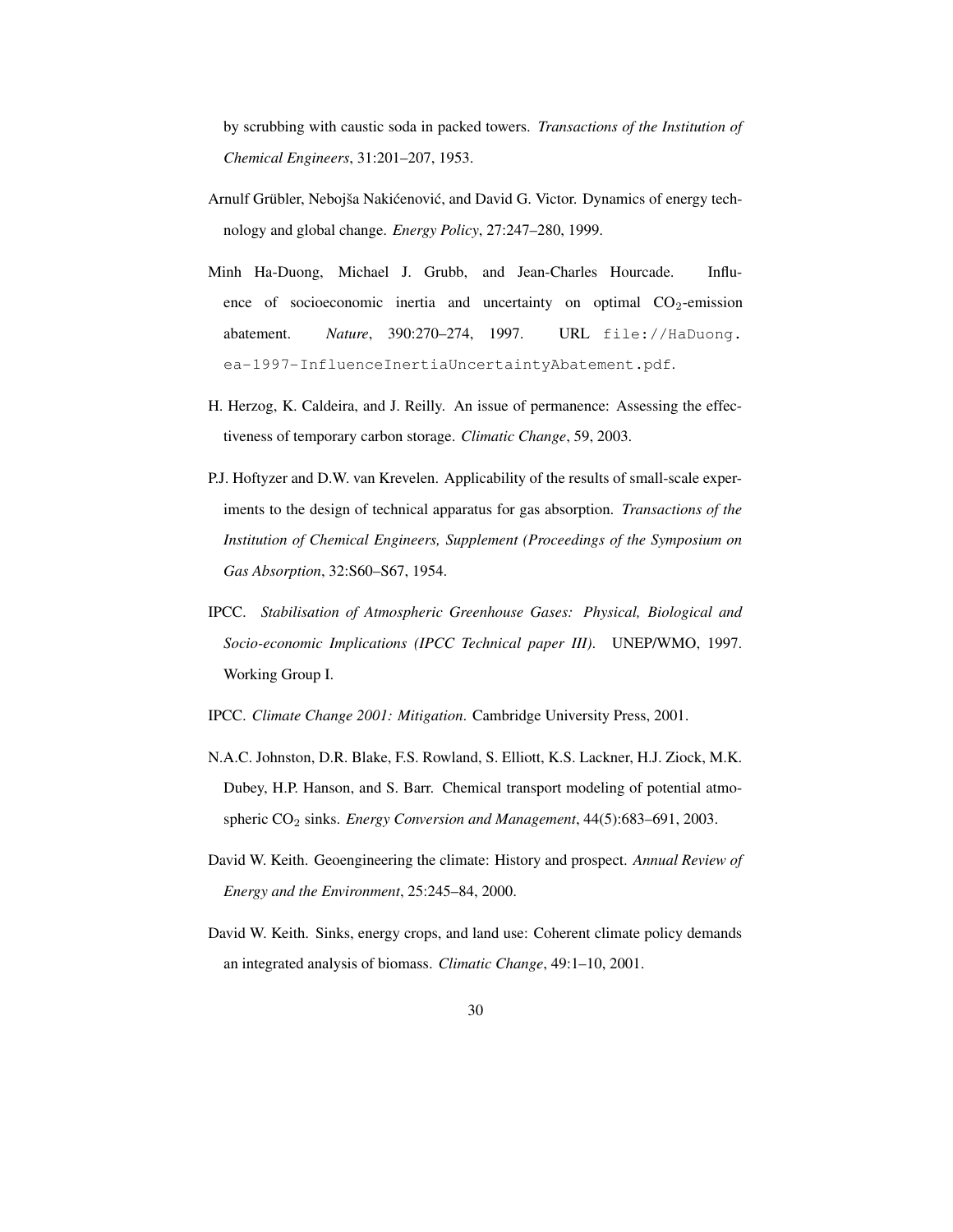- David W. Keith and Alexander E. Farrell. Rethinking hydrogen cars. *Science*, pages 315–316, 2003.
- Klaus Keller, Zili Yang, and Matt Hall. Carbon dioxide sequestration: When and how much? Working Paper Series 84, Princeton University, Center for Economic Policy Studies, 2003. In revision for Climate Change.
- J.R. McFarland, J.M. Reilly, and H.J. Herzog. Representing energy technologies in top-down economic models using bottom-up information. *Energy Economics*, 26: 685–707, 2004.
- R. A. Metzger and G. Benford. Sequestering of atmospheric carbon through permanent disposal of crop residue. *Climatic Change*, 49:11–19, 2001.
- Kenneth M'ollerstena, Jinyue Yana, and Jose R. Moreirab. Potential market niches for biomass energy with  $CO<sub>2</sub>$  capture and storage—opportunities for energy supply with negative CO<sub>2</sub> emissions. *Biomass and Bioenergy*, 25:273-285, 2003.
- National Academy of Science NAS. *Abrupt climate change: inevitable surprises*. National Academy Press, Washington, D.C., 2002. ISBN 0-309-07434-7.
- William D. Nordhaus. Modeling induced innovation in climate-change policy. In Arnulf Grübler, Nebojsa nakicenovic, and William D. Nordhaus, editors, *Technological change and the environment*, chapter 8, pages 182–209. Resources For the Future, 2002.
- M. Obersteiner, C. Azar, P. Kauppi, K. Möllersten, J. Moreira, S. Nilsson, P. Read, K. Riahi, B. Schlamadinger, Y. Yamagata, J. Yan, and J.-P. van Ypersele. Managing climate risk. *Science*, 294(5543):786–787, October26 2001.

Anand B. Rao. Personal communication. June, October 2004.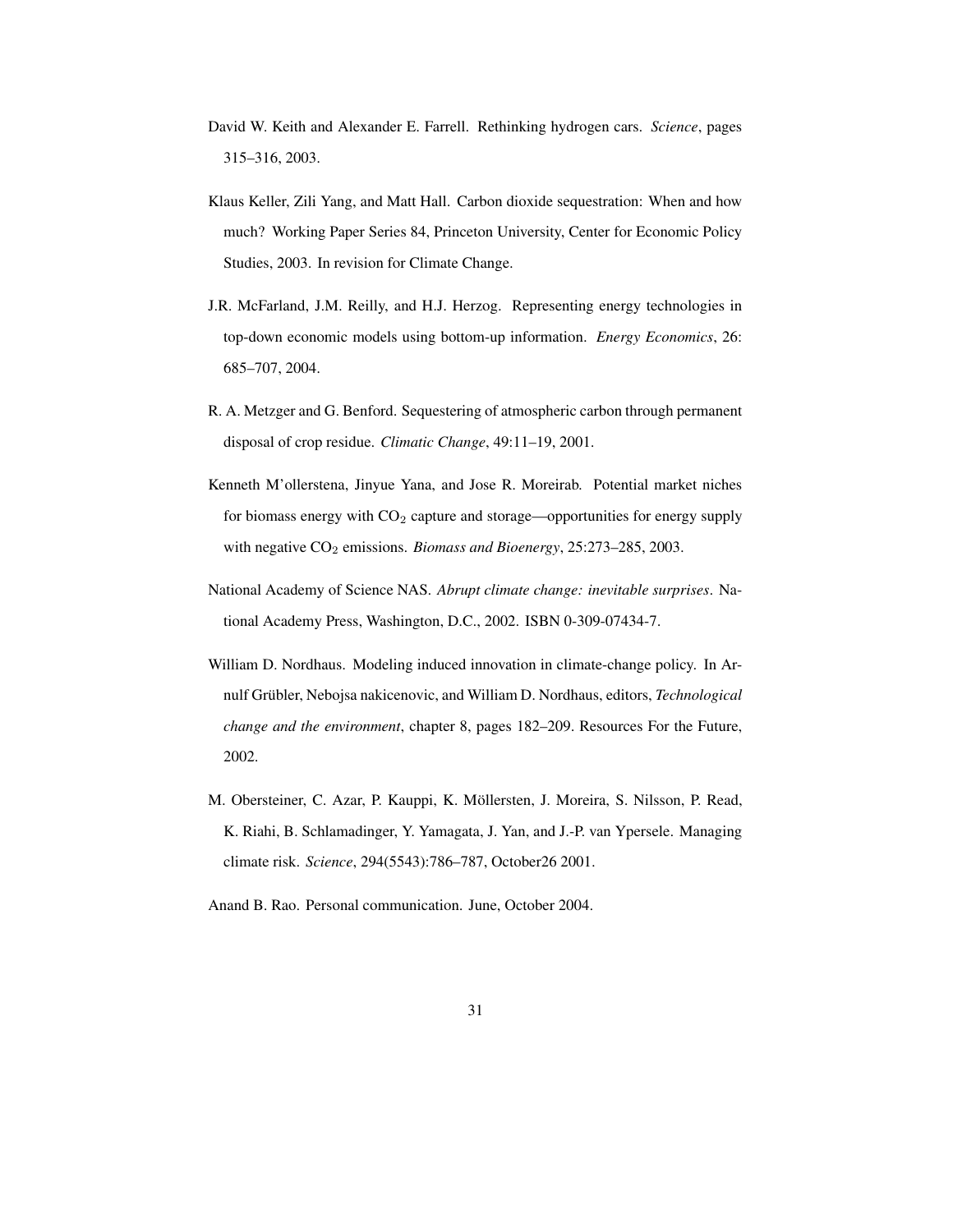- Anand B. Rao and E. S. Rubin. A technical, economic, and environmental assessment of amine-based  $CO<sub>2</sub>$  capture technology for power plant greenhouse gas control. *Environmental Science and Technology*, 36(20):4467–4475, 2002.
- P. Reimer, B. Eliassed, et al., editors. *Greenhouse gas control technologies: Proceedings of the 4th international conference*, Interlaken, Switzerland, 1999. Pergamon.
- J. S. Rhodes and D. W. Keith. Engineering-economic analysis of biomass IGCC with carbon capture and storage. *Biomass and Bioenergy*, (submitted), 2005.
- J. K. Stolaroff, G. V. Lowry, and D. W. Keith. Using CaO- and MgO-rich industrial waste streams for carbon sequestration. *Energy Conversion and Management*, 46 (5):687–699, 2005.
- Robert C. Weast, editor. *CRC Handbook of Chemistry and Physics*. CRC Press, Boca Raton, FL, 2003.
- D. Willams, B. Durie, P. McMullan, C. Paulson, and A. Smith, editors. *Greenhouse gas control technologies: Proceedings of the 5th international conference on greenhouse gas control technologies*, Collingwood, Australia, 2001. CSIRO Publishing.
- Frank S. Zeman and Klaus S. Lackner. Capturing carbon dioxide directly from the atmosphere. *World Resources Review*, 16:62–68, 2004.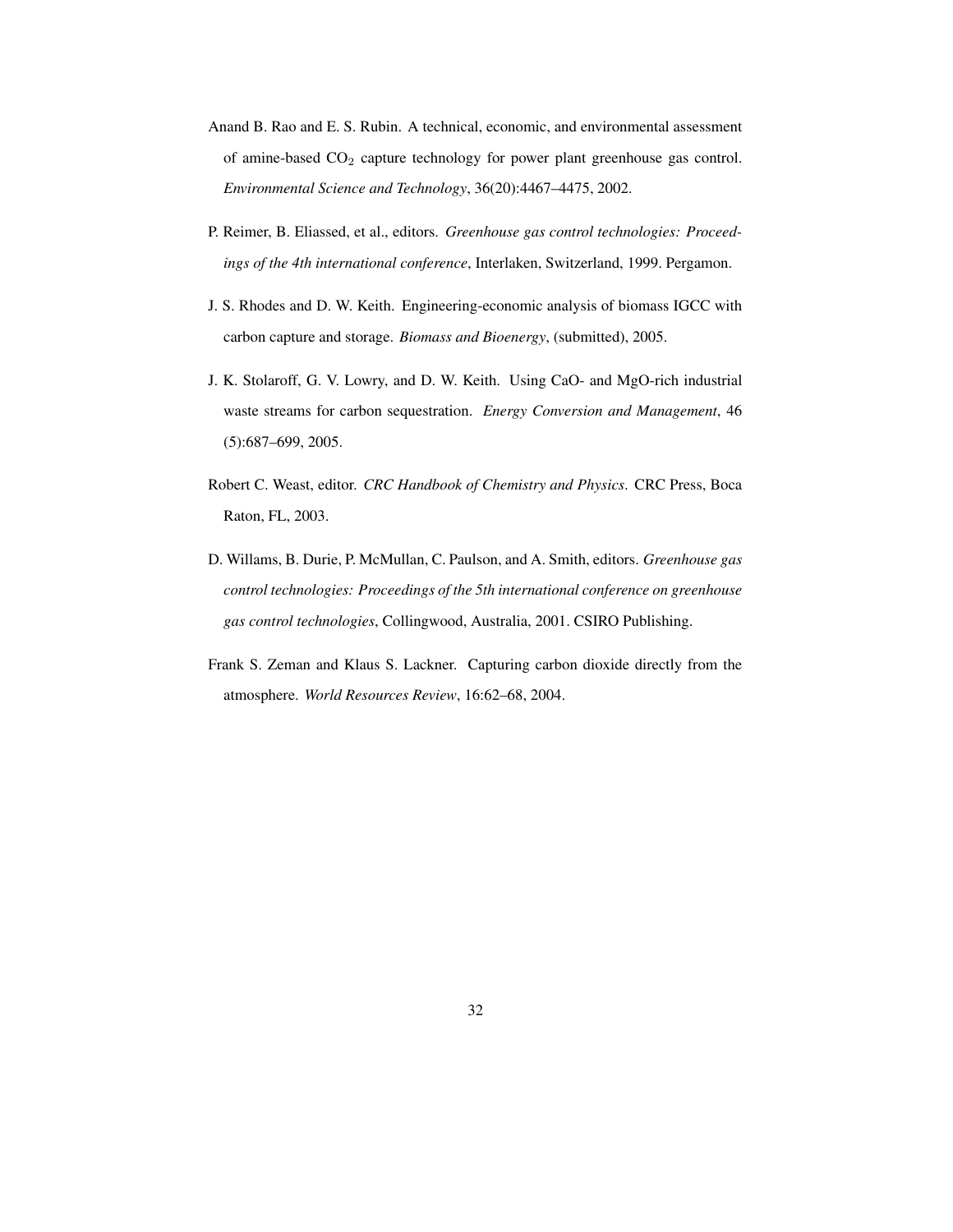## **A Sensitivity analysis**

|                                                   | Abatement 2030 | Maximum    |     |            | Year 2200 |  |
|---------------------------------------------------|----------------|------------|-----|------------|-----------|--|
|                                                   | fraction BAU   | ppmy $CO2$ |     | ppmy $CO2$ |           |  |
|                                                   | L or U         | L          | U   | L          | U         |  |
| $X =$ Quadratic abatement cost                    | 0.10           | 604        | 524 | 563        | 482       |  |
| $XY = X + Clean$ backstop                         | 0.10           | 603        | 524 | 562        | 478       |  |
| $XYZ = XY + Air$ capture                          | 0.07           | 596        | 514 | 467        | 350       |  |
| $D = XYZ+ Air$ capture 300\$/tC                   | 0.09           | 604        | 521 | 518        | 410       |  |
| $E = XYZ + No$ lag in damage                      | 0.09           | 583        | 506 | 401        | 337       |  |
| $F = XYZ + Better$ lucky case                     | 0.06           | 678        | 515 | 527        | 349       |  |
| $GX = X + Bad$ surprise close                     | 0.10           | 603        | 505 | 562        | 437       |  |
| $GXYZ = XYZ + Bad$ surprise close                 | 0.07           | 596        | 485 | 470        | 337       |  |
| I = XYZ+ Air capture $\leq$ 2GtC yr <sup>-1</sup> | 0.09           | 600        | 520 | 538        | 443       |  |

Optimal strategies are characterized by five key numbers. First, the optimal percentage of global  $CO<sub>2</sub>$  emissions abatement in 2030 shows how much precaution is incorporated in the strategy, before uncertainty resolution. The second and third characteristics are the magnitude of the atmospheric  $CO<sub>2</sub>$  concentration peak, in ppmv, for the Lucky, 'L', and Unlucky, 'U' states of the world. Columns four and five display the maximum concentration and concentration in 2200, respectively, for the U and L states.

Runs X, XY and XYZ explore different cost abatement functions as discussed in the body of the text. Runs D and F each use the XYZ damage function, but Run D doubles the cost of air capture while Run E removes the lag in the damage function. Run F has abrupt climate damage in the 'Lucky' case kicking in at 705 ppmv instead of 605.

Conversely, runs GX and GXYZ have abrupt climate damage in the 'Unlucky' case kicking in at 450 ppmv instead of 511, with a probability 5 percent instead of 20. Finally, in Run I the use of air capture is restricted to 2 GtC/yr, to explore the role of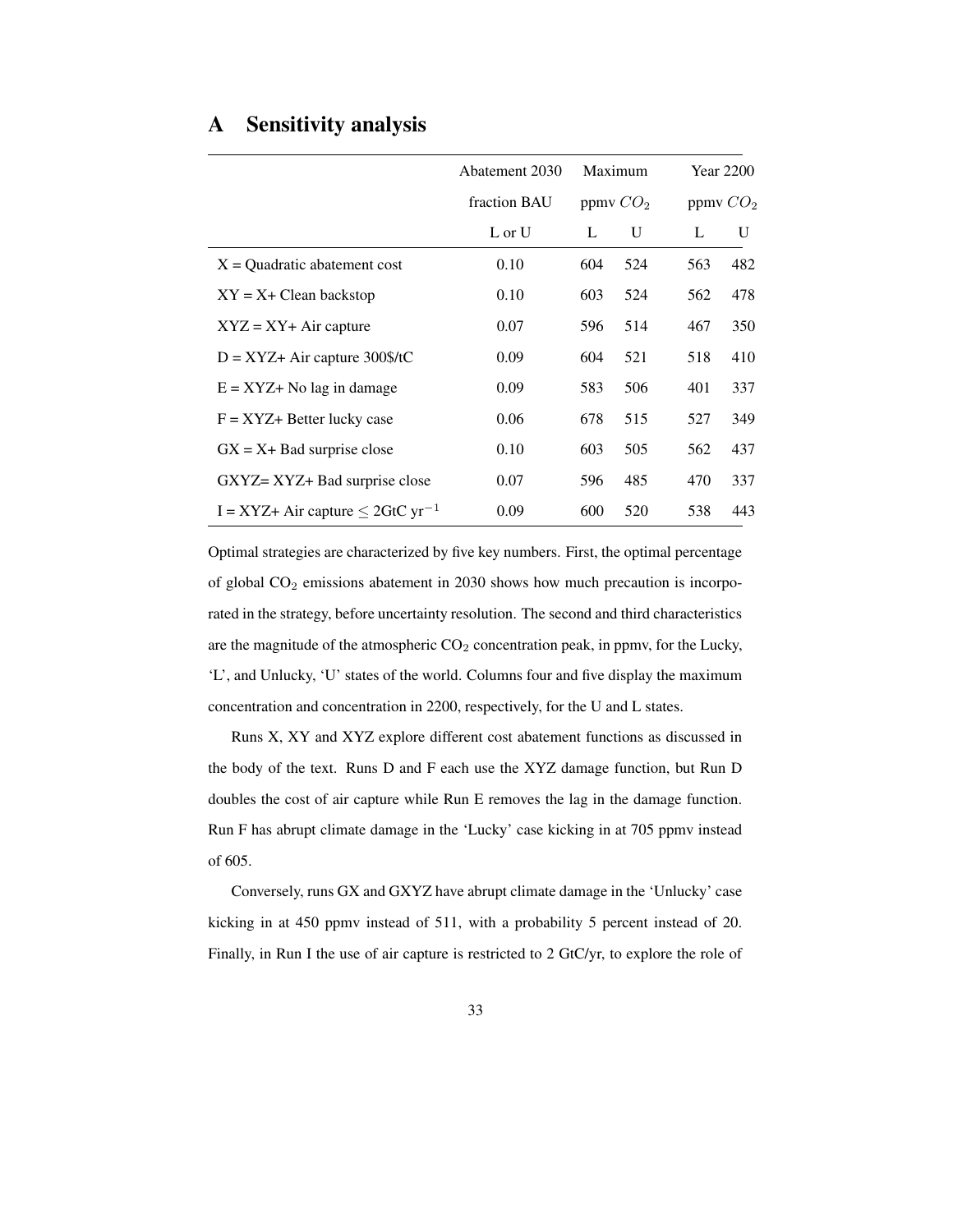

Figure 5: Top level process diagram of an example direct air capture system. Closed chemical loops of NaOH and CaO extract CO<sub>2</sub> from air convert it to a pure, compressed form for sequestration.

biomass capture alone under the assumption that biomass supply would be limited.

Runs GX and GXYZ combine this damage with the cost function from run X and run XYZ, respectively. They represent the risk of early abrupt climate damage without capture.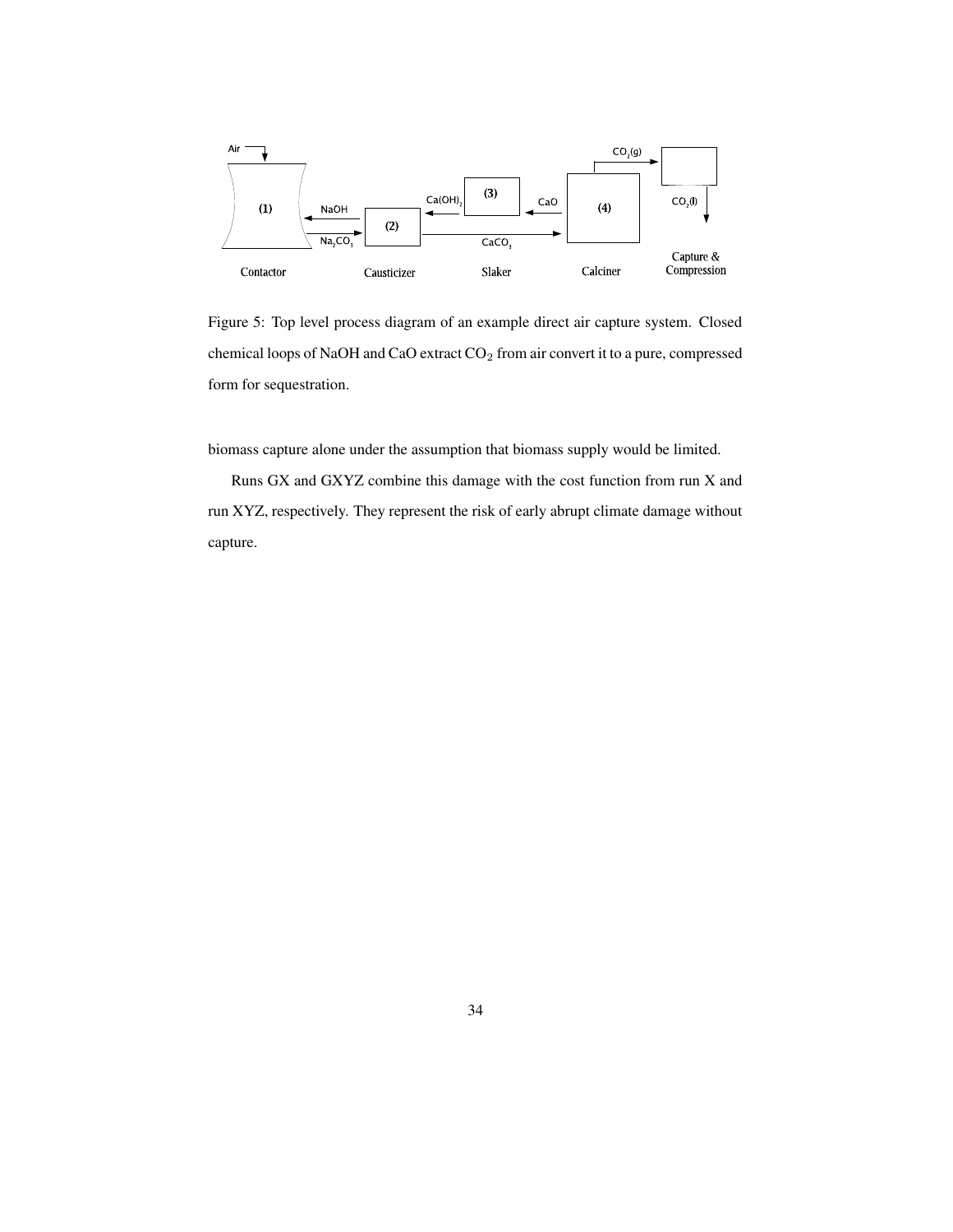|     | Reaction                                                       |                                            | Enthalpy of reaction, $\Delta H^O$ |       |
|-----|----------------------------------------------------------------|--------------------------------------------|------------------------------------|-------|
|     |                                                                |                                            | $kJ/mol-C$                         | GJ/tC |
| (1) | $CO_2(g) + 2Na^+ + 2OH^ \rightarrow$ $CO_3^{2-} + Na^+ + H_2O$ |                                            | $-110$                             | -9    |
| (2) | $CO_3^{2-} + Ca^{2+} \rightarrow CaCO_3(s)$                    |                                            | 12                                 |       |
| (3) | $CaO(s) + H_2O(l)$ $\rightarrow$ $Ca^{2+} + 2OH^{-}$           |                                            | -82                                | $-7$  |
| (4) |                                                                | $CaCO3(s)$ $\rightarrow$ $CaO(s) + CO2(g)$ | 179                                | 15    |

Table B.1: Chemistry of Na/Ca capture system

<sup>a</sup> Derived from Weast [2003].

## **B Example direct air capture scheme**

### **B.1 Overview**

The example system proposed here uses an aqueous solution of sodium hydroxide (NaOH) to capture  $CO_2$  from the air and then regenerates this solution. A top-level process diagram was presented in Figure B.1. The chemistry of the system is summarized by the reactions in Table B.1.

In the Contactor, the NaOH is brought into contact with atmospheric air and absorbs  $CO_2$ , forming sodium carbonate (Na<sub>2</sub>CO<sub>3</sub>). This carbonate-containing solution is then sent to the Causticizer. In the Causticizer, lime (CaO) is added to the solution, producing solid calcium carbonate  $(CaCO<sub>3</sub>)$  and NaOH. The  $CaCO<sub>3</sub>$  is collected and sent to the Calciner while the NaOH is sent back to the Contactor. The Calciner heats the  $CaCO<sub>3</sub>$  until the  $CO<sub>2</sub>$  is driven off and CaO is re-formed. The  $CO<sub>2</sub>$  is collected and compressed for sequestration. Each of these components – Contactor, Causticizer, Calciner, is discussed in detain below.

### **B.2 Contacting**

Extraction of  $CO<sub>2</sub>$  from air with NaOH solution has been an established, well-known process for many decades [Greenwood and Pearce, 1953, Hoftyzer and van Krevelen,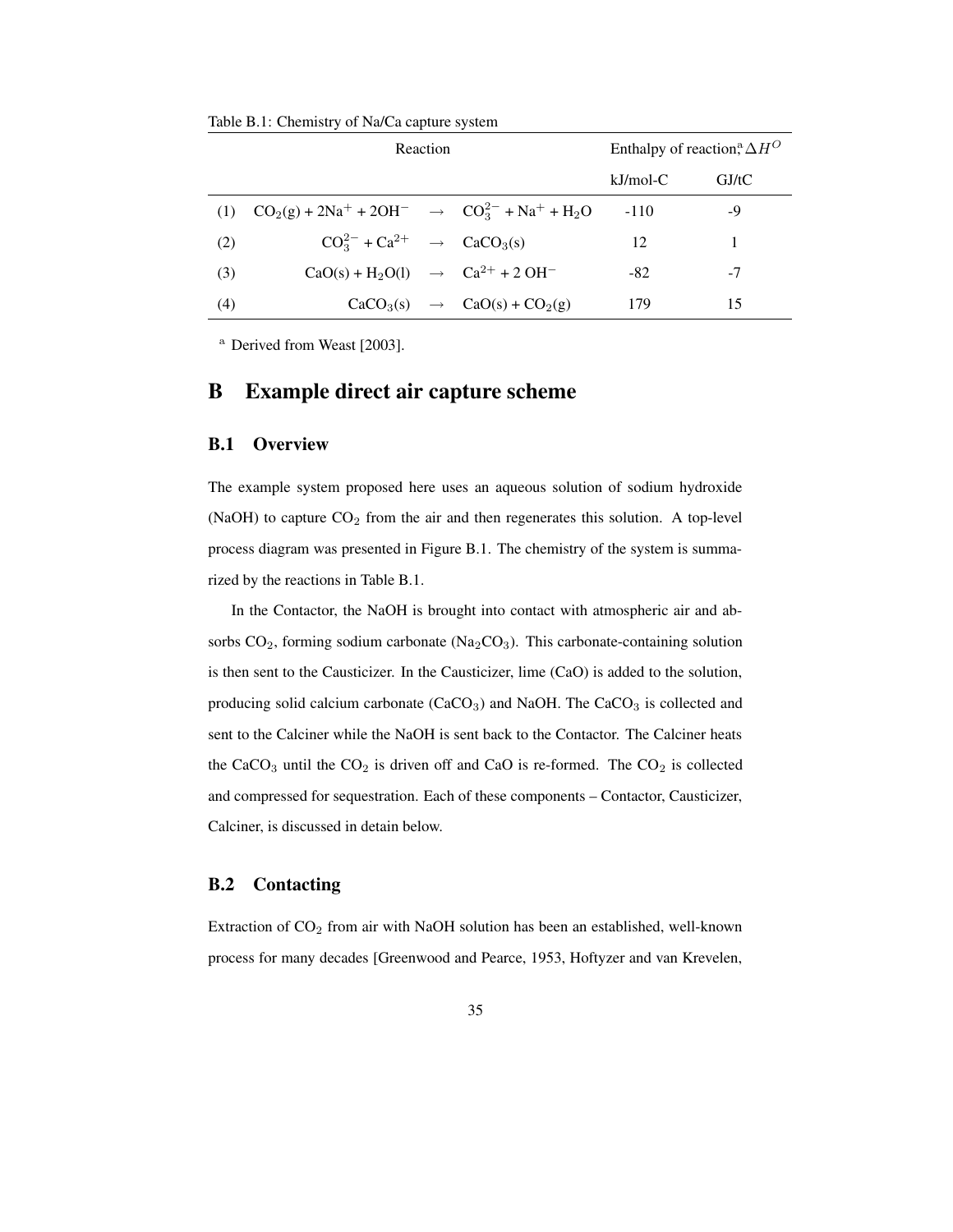1954]. Even at ambient concentrations,  $CO<sub>2</sub>$  is absorbed efficiently by solutions with high pH [Johnston et al., 2003]. The most common industrial method of absorbing a gas into solution is to drip the solution through a tower filled with packing material while blowing the gas up through the tower (a "packed tower" design). Indeed, if we choose a capture efficiency of 50%, which is suitable for our application<sup>2</sup>, the combined gas and liquid pumping energy requirements of running such a unit are rather small – 1.2 GJ/tC, as shown in Table B.3. This is an empirical result based on towers which were designed for high capture efficiency; a tower with this dense packing need only be 1.5 m tall to achieve 50% capture efficiency. Furthermore, the low flow rate of  $CO<sub>2</sub>$ (because it is so dilute in air) requires the "tower" to be very wide – perhaps hundreds of meters in diameter. A contactor of these dimensions would be very different from conventional packed towers and might look like a trickle-bed filter used in wastewater treatment plants: a wide cylindrical basin, drafted from underneath, with a rotating distributor arm. The properties of this type of design are likely dictated by "edge effects" – the nature of the system at the top and bottom of the bed – and by the engineering of the distribution mechanism for air and water. While not intractable, these issues make it hard to estimate the cost and operating parameters of this system.

An alternate strategy is to use a lighter packing and taller tower. In the limit, this becomes an empty tower with the solution sprayed through, much like a power plant evaporative cooling tower or an  $SO_2$ -scrubbing tower for combustion flue gas. For the purposes of this paper, this strategy has the advantage that the costs are easier to estimate because of the simplicity of the design and the analogy to industrial cooling towers.

The key parameters of our example capture unit are presented in Table B.2. A cooling tower of equal dimensions can be built today for about US\$8 million which

<sup>&</sup>lt;sup>2</sup>Taller towers and therefor higher pumping energies are required for higher capture efficiencies of the CO<sup>2</sup> passing through the system. Because atmospheric air is so abundant there is no compelling reason to capture most of the  $CO<sub>2</sub>$  from any given parcel.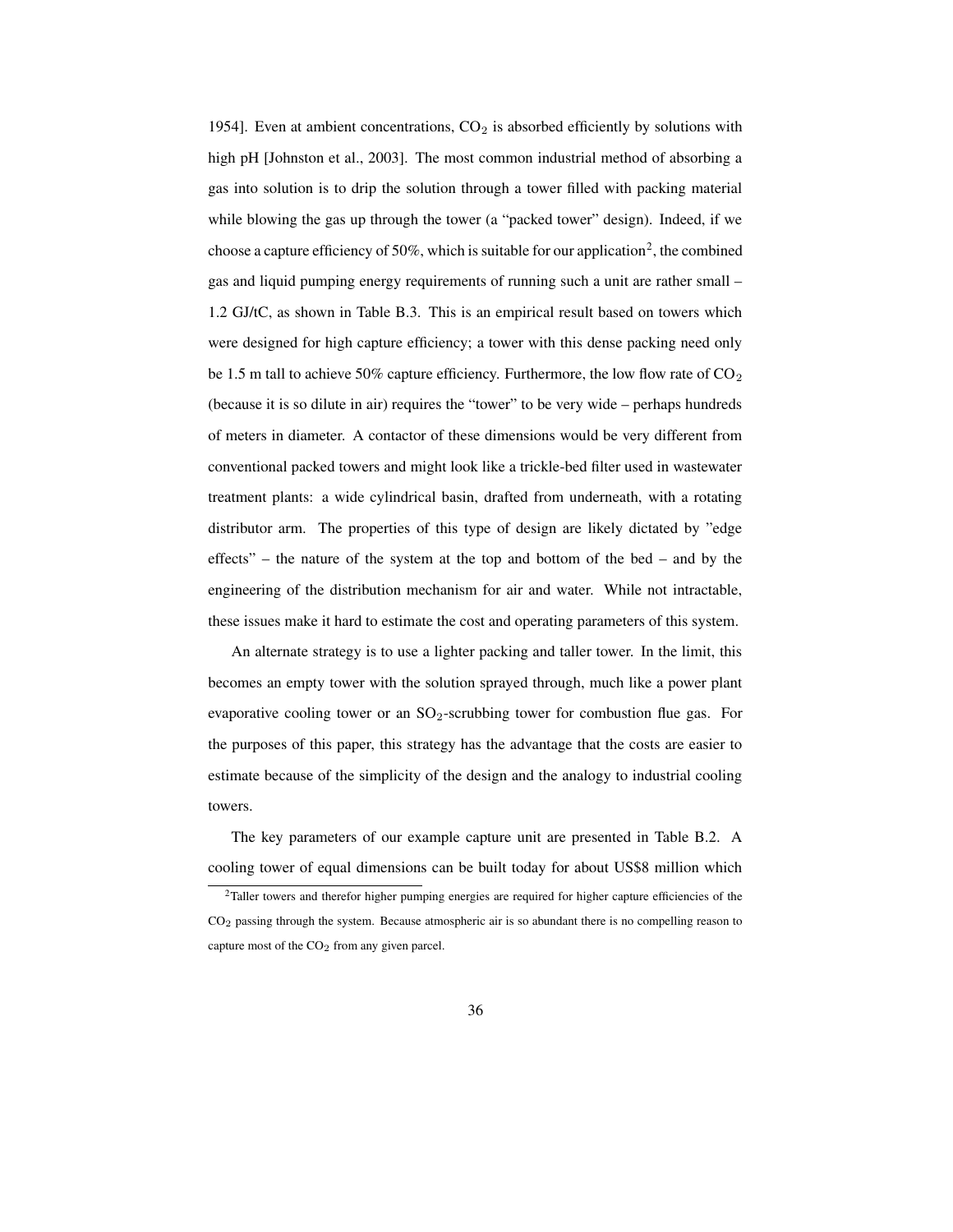includes mechanisms for spraying and collecting liquid. The major difference in our design is the addition of fans to force air through co-currently. More sophisticated infrastructure for handling and moving the working solution may also be required. For the cost presented in Table B.3, we assume that these additions increase the capital cost of the tower by 50%, to US\$12 million. Moreover, as we will see, the total system cost is insensitive to the capital cost of the tower. Physically-based modeling of the operating parameters gives the energy requirements presented in Table B.3.

A theoretical investigation of evaporative water loss indicates that the water requirements may be substantial – on the order of 5 tons of water per ton  $CO<sub>2</sub>$  captured in a temperate climate with a dilute NaOH solution [Stolaroff et al., 2005]. However, the NaOH solution becomes hydrophilic for high concentrations of NaOH (about 4-6 mol/l, depending on ambient humidity). By adjusting the concentration of NaOH in the working solution, we expect that evaporative loss can be reduced as needed.

### **B.3 Causticization**

In this step, the  $Na<sub>2</sub>CO<sub>3</sub>$  solution from the capture unit is mixed with CaO from the Calciner (Reactions 2 and 3 from Table B.1). A near-perfect analogy can be drawn between this and the causticizing step in the kraft recovery process used in the pulp and paper industry. The kraft process takes spent pulping chemicals, primarily  $Na<sub>2</sub>CO<sub>3</sub>$ and Na<sub>2</sub>S, and regenerates them to NaOH and Na<sub>2</sub>S with the same chemical reactions as above. The substantive differences between the kraft process and the proposed Causticization process for air capture are as follows.

#### **B.3.1 Sulfur content**

The presence of sulfide aids the preparation of wood pulp, and so must be carried through the kraft recovery process. The process has been tested, however, without the addition of  $Na<sub>2</sub>S$ , and the primary result is an improvement in the conversion efficiency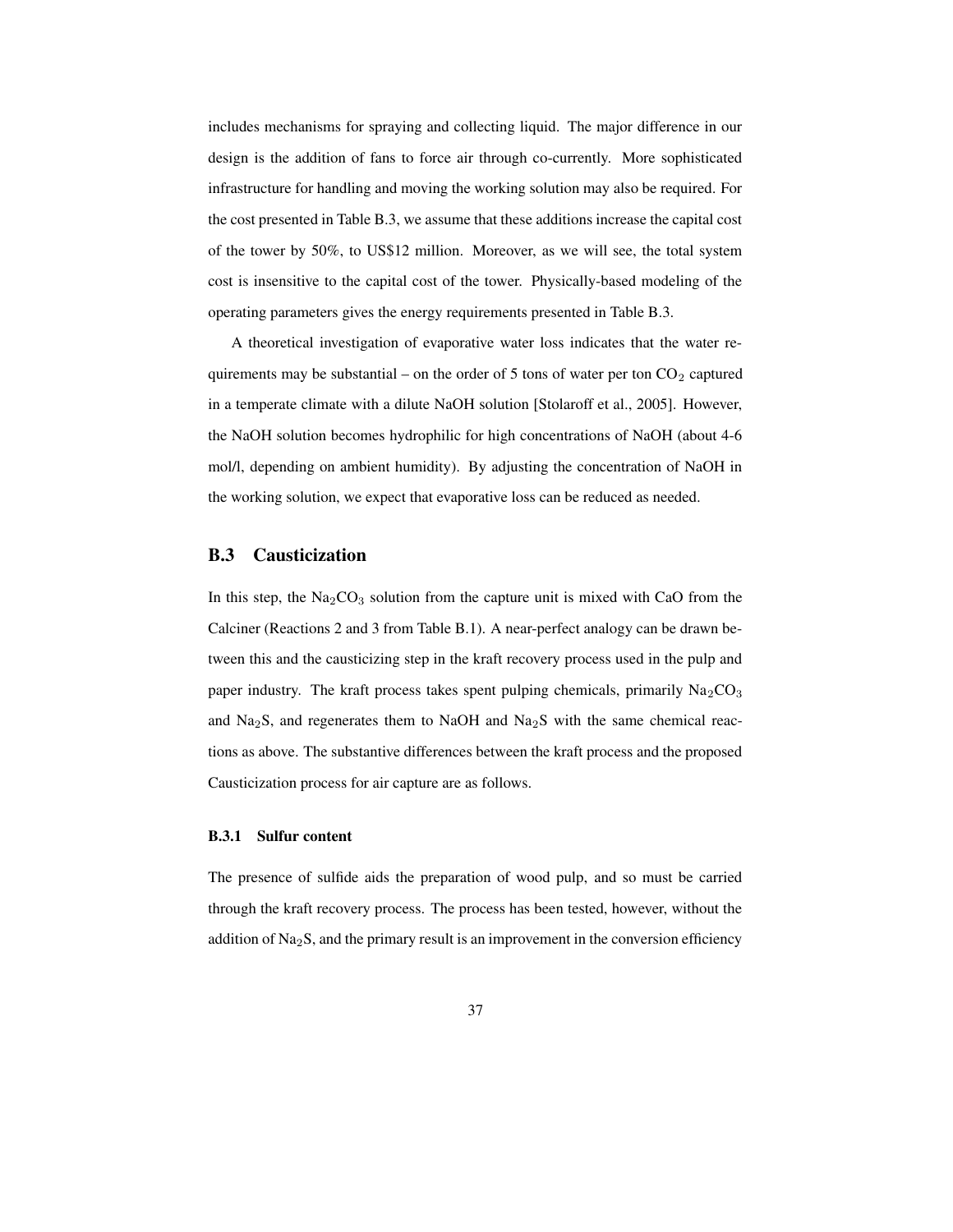| Parameter                                | value              | motivation                                |
|------------------------------------------|--------------------|-------------------------------------------|
| Tower diameter                           | 110 <sub>m</sub>   | equal to cooling tower                    |
| Tower height                             | $120 \text{ m}$    | equal to cooling tower                    |
| Air velocity                             | $2 \text{ m/s}$    | reasonable value <sup>a</sup>             |
| CO2 capture efficiency from air          | 50%                | reasonable value <sup>b</sup>             |
| Mean drop diameter                       | $0.7$ mm           | spray distribution from a hollow-         |
|                                          |                    | cone spray nozzle                         |
| NaOH concentration in Solution           | $3-6$ mol/l        | adjusted to minimize evaporative          |
|                                          |                    | loss based on local climate.              |
| Carbonate captured per pass <sup>b</sup> | $0.2$ mol/l        | based on numerical model of               |
|                                          |                    | falling drops                             |
| Solution flow rate                       | $1 \text{ m}^3$ /s | fixed by above parameters                 |
| Pressure drop accross tower <sup>b</sup> | 22 Pa              | based on numerical model of               |
|                                          |                    | falling drops; excludes wall fric-        |
|                                          |                    | tion.                                     |
| Electricity use                          | 1.4 MW             | based on 75% fan and 85% pump             |
|                                          |                    | efficiency                                |
| Carbon capture rate                      | 76000 tC/yr        | fixed by above parameters                 |
| Capital cost <sup>c</sup>                | \$12 million       | (cooling tower cost) $\times 1.5^{\circ}$ |
| Operation and maintenence cost           | 400,000 \$/yr      | conservative guess                        |

Table B.2: NaOH spray tower air capture unit: key parameters

 $^{\text{a}}$  The air velocity trades off higher CO<sub>2</sub> throughput, i.e. lower capital cost, with increased fan energy (since fan energy goes as the square of velocity). While this value is not optimized, it falls in the likely range of the optimal value since capital costs baloon for air speeds much below this, and fan electricity costs dominate for values much above this.

- $b$  The capture efficiency trades off higher  $CO<sub>2</sub>$  throughput, i.e. lower capital cost, with increased solution pumping. Because higher efficiencies require exponentially more energy to achieve, but low efficiencies drive up capital costs, 50% is in the likely optimal range. 38
- <sup>c</sup> The contactor has additional cost over a cooling tower of fans and some liquidhandling components.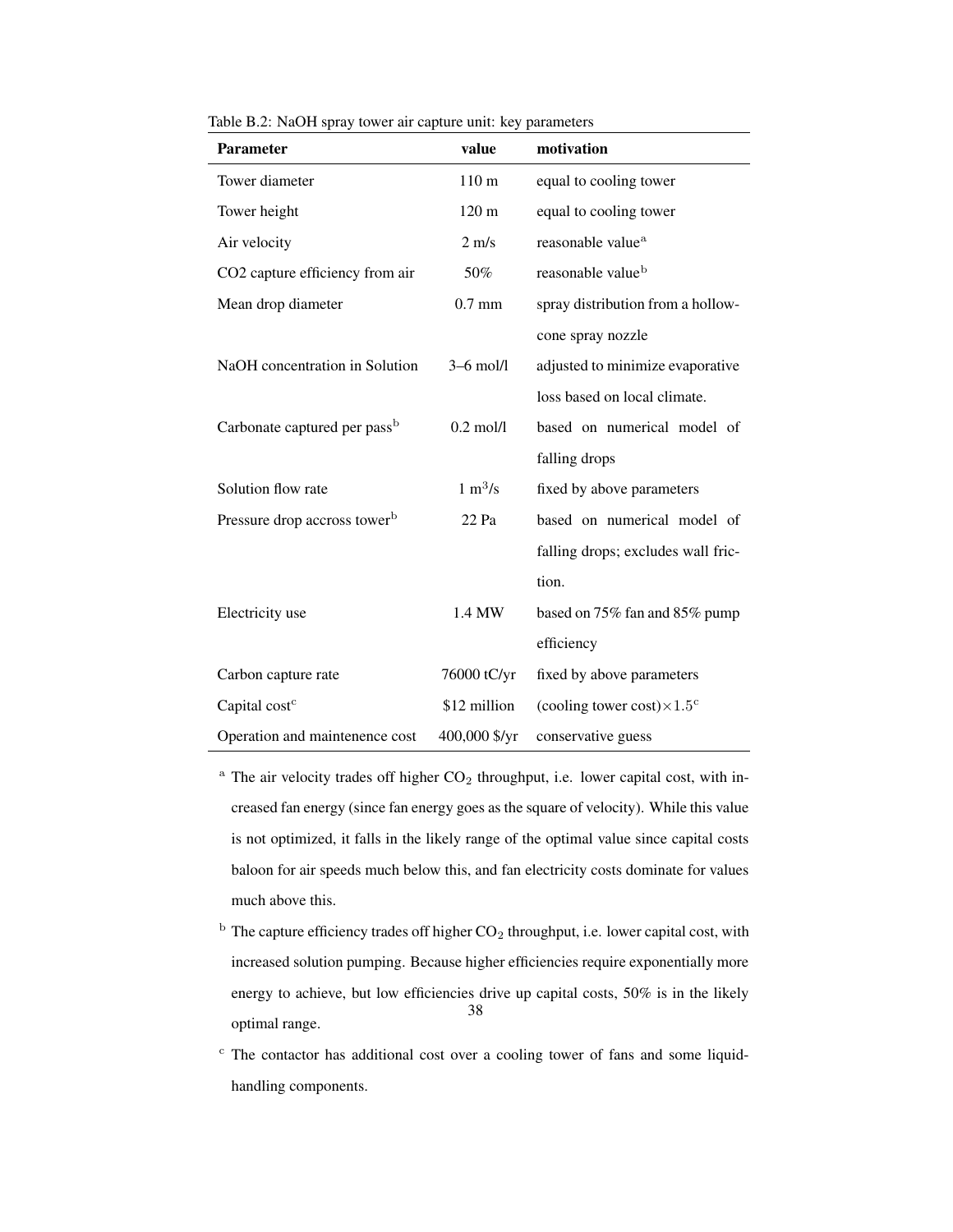of  $\text{Na}_2\text{CO}_3$  to NaOH by a few percent, and in general the sulfur only complicates the process. Since our proposed system doesn't require any sulfide, we expect it to run a bit more efficiently than the kraft equivalent.

#### **B.3.2 Temperature**

In the kraft process, the slaking and causticizing steps are typically performed with a solution temperature in the range of  $70-100^{\circ}$ C. However, the solution entering this step in the proposed system will be at ambient temperature or cooler. The solution is heated by the slaking reaction; assuming a (typical) concentration of about 2 mol/l CaO added, the slaking reaction will increase the solution temperature by about  $20C^{\circ}$ , but that would only bring the solution to, perhaps,  $40^{\circ}$ C. While the equilibrium conversion efficiency of  $Na<sub>2</sub>CO<sub>3</sub>$  to NaOH is higher at lower temperatures, the kinetics become prohibitively slow. Without changing the process design to accommodate significantly longer residence times, we will have to add additional heat to the solution. Another  $30C<sup>o</sup>$  would bring us into the industrial range. We can do so with a liquid-to-liquid heat exchanger and a low grade heat input of (assuming the exchanger is 80% efficient) 14 kJ/mol- $CO_2$ , or about 1 GJ/ton-C.

#### **B.3.3 Solids content**

In the kraft process, the initial  $Na<sub>2</sub>CO<sub>3</sub>$  solution contains organic particles and insoluble minerals ("dregs") in the part-per-thousand range. The dregs impair the performance of the process and so most must be removed in a clarifier. For the proposed system, the entire dreg-removal subsystem can probably be eliminated. The source of contamination most analogous to the dregs in the proposed system is fine particles captured from the air along with the  $CO<sub>2</sub>$ . Assuming a particle concentration of 100  $\mu$ g/m<sup>3</sup> and equal absorption efficiency with CO<sub>2</sub>, the particle concentration in solution will be in the range of 10 parts per million.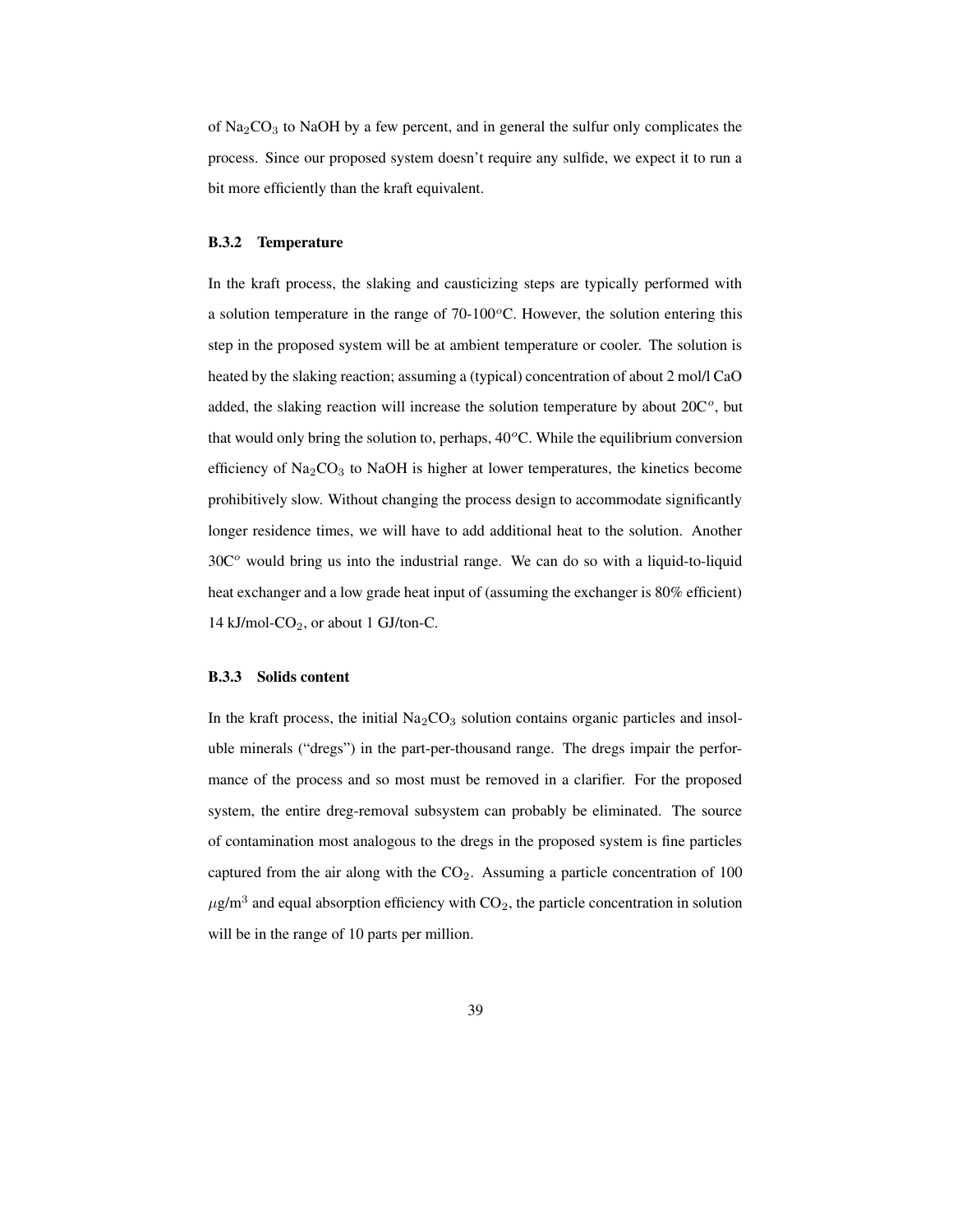Given the small and favorable differences between the kraft process and our adaptation of it, a conservative estimate of the monetary and energy costs of running this component can be lifted directly from the pulp and paper industry. Such an estimate is presented in Table B.3.

### **B.4 Calcination**

Calcination is the process where  $CaCO<sub>3</sub>$  is heated to make CaO. It is practiced at very large scale in the production of lime, cement, and in pulp and paper mills. Modern calciners are frequently comprised of a fluidized bed fired with natural gas. Such a calciner for lime production can operate with an energy input of 17 GJ/tC – close to the thermodynamic limit of 15 GJ/tC. Calciners in the pulp and paper industry require more energy because they start with  $CaCO<sub>3</sub>$  mud instead of dry  $CaCO<sub>3</sub>$ , and must drive off the water. A typical energy requirement for a paper-industry calciner is shown in Table B.3.

The calciner in our example system is a close analogy with that paper industry since it is also starting with CaCO<sub>3</sub> mud produced during caustization. It is certainly possible to remove more of the water in the  $CaCO<sub>3</sub>$  mud before calcination. The pulp and paper industry has presumably optimized the trade-off between capital expenditure and mechanical energy for dewatering and energy cost for calcining for their circumstances. However, with the higher energy costs we have assumed would probably elicit a more energy-efficient design.

In contrast to current industrial systems, the proposed system must, of course, capture  $CO<sub>2</sub>$  from the calciner. The most straightforward method for doing this would be to use a conventional high-efficiency fluid bed calciner followed by an amine-based  $CO<sub>2</sub>$  capture system. If the calciner was fired by natural gas, the  $CO<sub>2</sub>$  concentration in the exhaust gases would approach 20% (dry basis) lowering the capital and energy costs of amine capture compared to existing estimates for capture from coal-fired power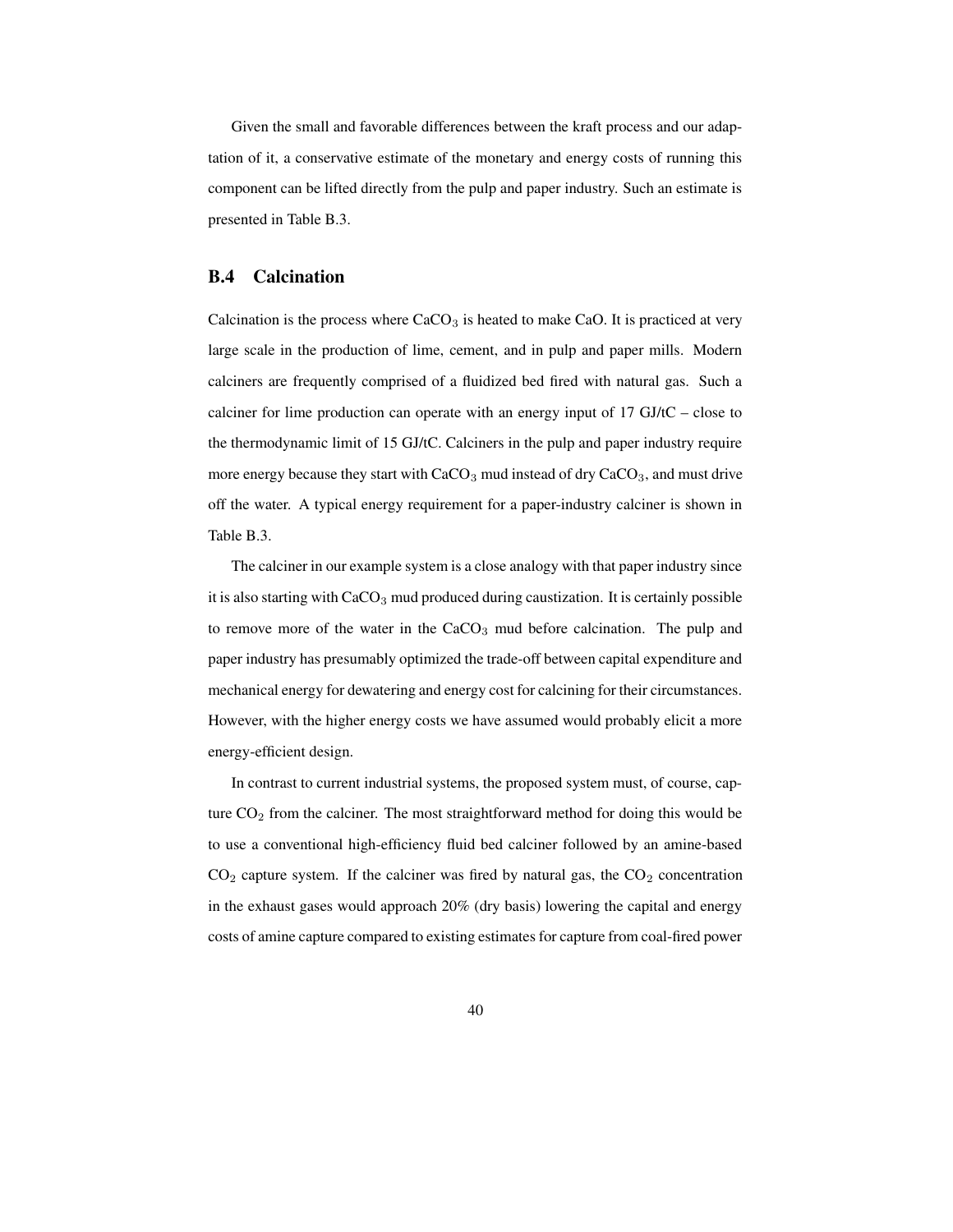plants ( $14\%$  CO<sub>2</sub>). Furthermore the water in the lime mud becomes high-temperature steam in the calciner. This steam can be used as a heat source for regeneration of the amines. Preliminary analysis suggests that there is sufficient steam to supply much of the needed regeneration heat in the amine capture unit [Rao and Rubin, 2002, Rao, 2004].

The capture of  $CO<sub>2</sub>$  from calcination might alternatively be achieved using oxygen blown combustion in a fluidized bed. Such a system would be a hybrid of existing fluid bed calciners and oxygen-fired coal combustion with  $CO<sub>2</sub>$  capture which has been studied (but not implemented) as a method for achieving  $CO<sub>2</sub>$  capture at electric power plants. Such a system might offer significant energy savings over the amine system but because it introduces significantly more new engineering we do not consider it here.

### **B.5 Integrated system**

One could assemble an air capture system with technology available today. It could consist of components listed in Table B.3: a causticizer and calciner nearly identical to those widely in use, an amine capture and compression system nearly identical to those currently in use, and a spray tower capture unit very much like a power plant cooling tower. The sole novelties would be efficient heat integration allowing low-grade waste heat from the calcination and slaking system to be used for regeneration of the amines, and the addition of a heat exchanger to allow the contactor and causticizer to operate at different temperatures. The sum of costs of the several components is about 500 \$/tC.

Of the 500 \$/tC, about a third is capital and maintenance costs. These could be brought down with optimizations and economies of scale (the capacity of the contactor and calciner presented is an order of magnitude less than the output of a large coal power plant). The other two thirds of the cost are those of natural gas and carbonneutral electricity. The thermodynamic energy requirement for calcination and the energy of  $CO<sub>2</sub>$  compression (together accounting for 40% of energy cost) might be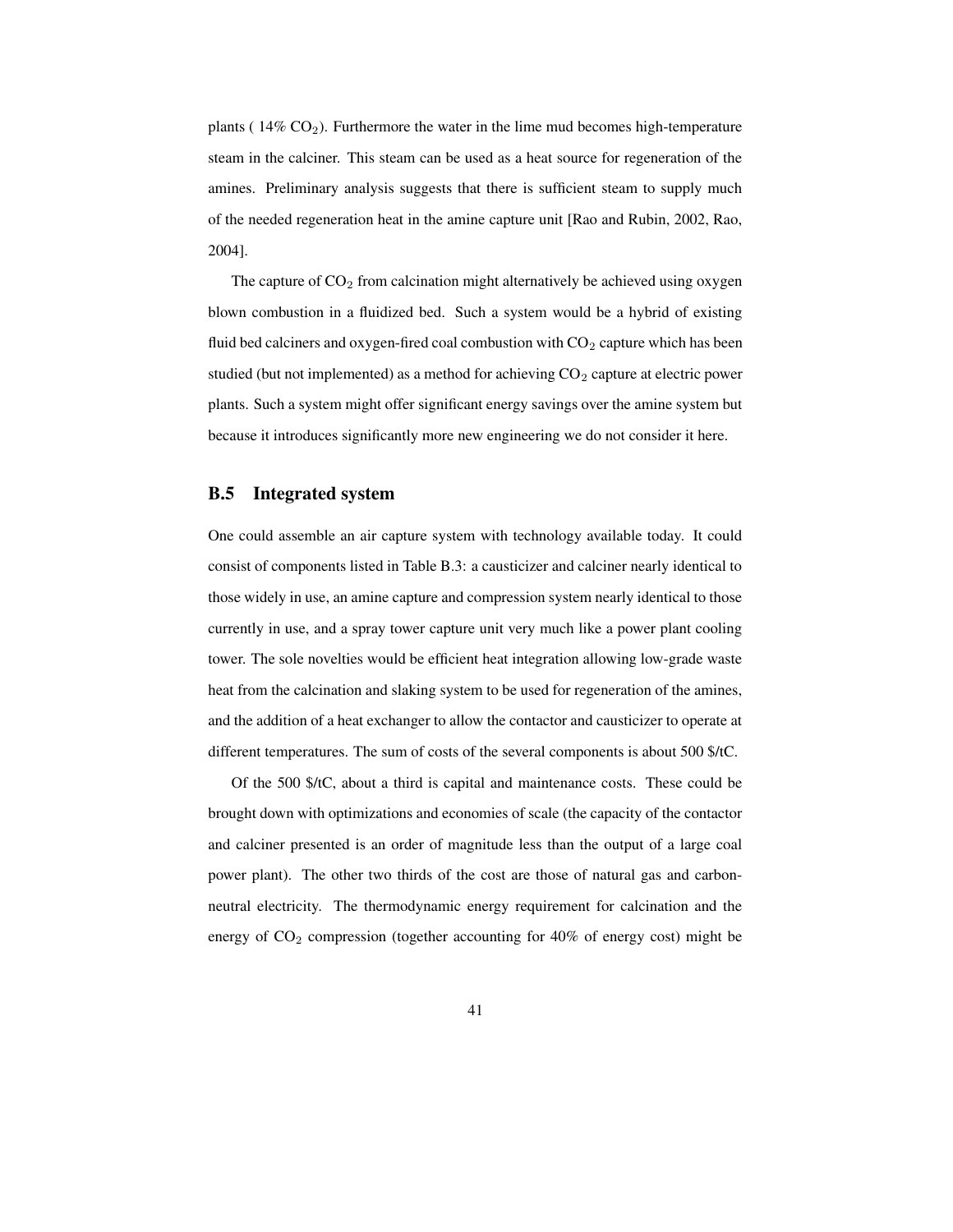| System                                      | Mechanical       | Thermal        | Cost $[$/tC]a$           |  |
|---------------------------------------------|------------------|----------------|--------------------------|--|
|                                             | Energy [GJ/tC]   | Energy [GJ/tC] |                          |  |
| Calcination                                 |                  |                |                          |  |
| Calcination in lime production              | 0.3              | 17             | 230 <sup>b</sup>         |  |
| Calcination in Kraft process                | (small)          | 32             | $\overline{\mathcal{L}}$ |  |
| Calcination + caustization in Kraft Process | (small)          | 40             | $373^{\circ}$            |  |
|                                             |                  |                |                          |  |
| $CO2$ capture and compression               |                  |                |                          |  |
| Amine capture                               | 0.4 <sup>d</sup> | $14^{d,e}$     | $49^{\mathrm{d},f}$      |  |
| $CO2$ compression                           | 1.6 <sup>d</sup> | $\Omega$       | 43 <sup>d</sup>          |  |
|                                             |                  |                |                          |  |
| Contacting                                  |                  |                |                          |  |
| Spray tower                                 | 1.0              | $\theta$       | 41 <sup>f</sup>          |  |
| Packed tower                                | 1.2 <sup>g</sup> | $\Omega$       | ?                        |  |

Table B.3: Example air capture system: estimated and analogous costs and energy requirements

<sup>a</sup> All capital costs are annualized with 10%/yr discount rate and 20 year plant life. The following prices for energy were used: 4 \$/GJ for natural gas and 0.07 \$/kW-hr for carbonneutral electricity. Natural gas was chosen for simplicity, but other fuels may be used. Also, stranded natural gas, which is available at significantly lower cost than 4 \$/GJ, would be a good canidate for use in an air capture system.

- $<sup>b</sup>$  Based on the current market price of lime (CaO), adjusted to remove the cost of limestone</sup> input  $(CaCO<sub>3</sub>)$
- $\degree$  Approximate estimate, based on Flanagan [2004].
- $d$  From Rao [2004], applying the model developed for Rao and Rubin [2002].
- <sup>e</sup> This heat requirement is assumed to be satisfied by steam from the calciner and is not included in the cost estimate.
- <sup>f</sup> Engineering cost estimate, including capital, operation, and maintenance.
- <sup>g</sup> Extrapolated from Greenwood and Pearce [1953] and Hoftyzer and van Krevelen [1954]